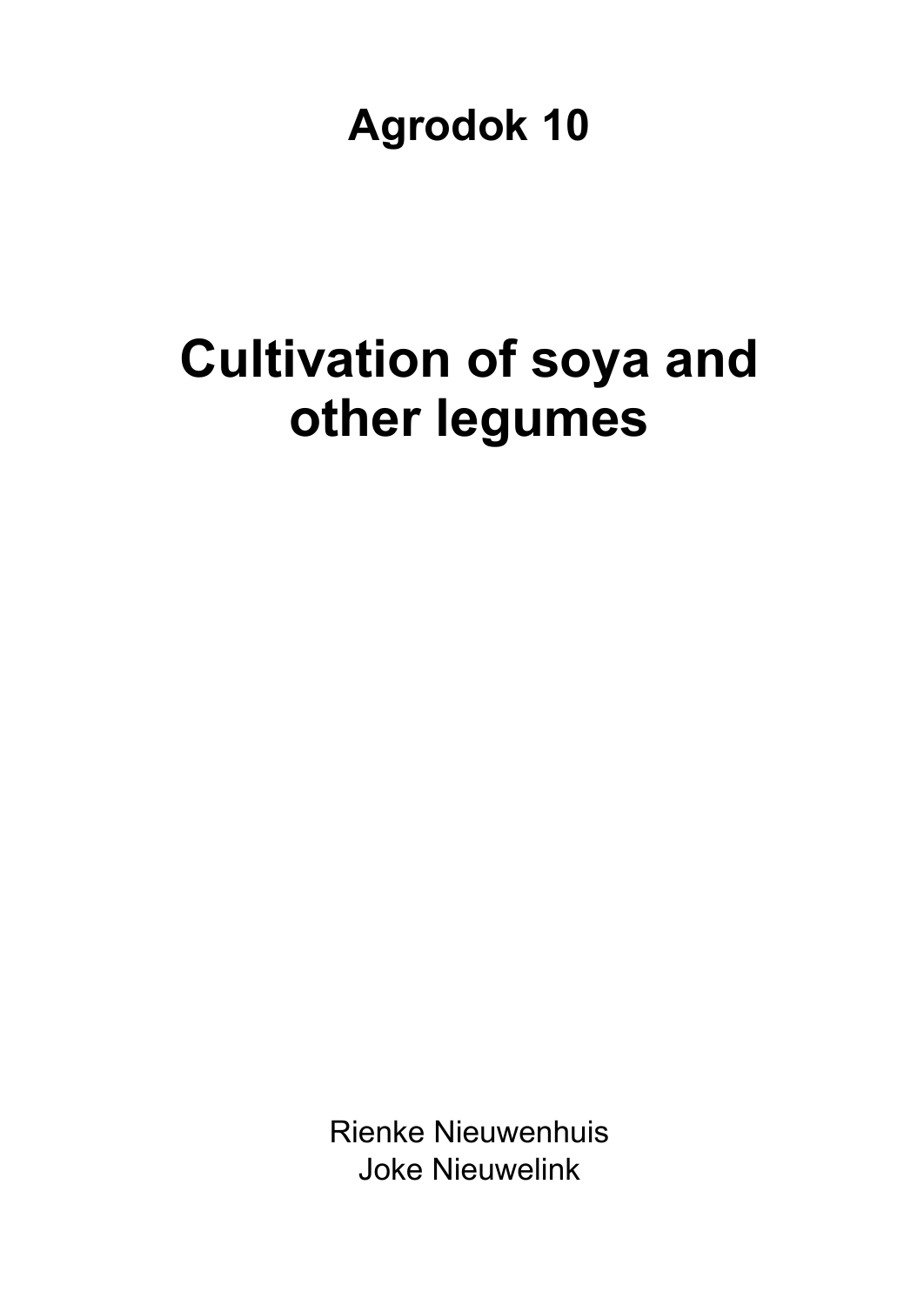© Agromisa Foundation, Wageningen, 2005.

*All rights reserved. No part of this book may be reproduced in any form, by print, photocopy, microfilm or any other means, without written permission from the publisher.* 

First edition: 2002 Second edition: 2005

Authors: Rienke Nieuwenhuis, Joke Nieuwelink Editors: Rienke Nieuwenhuis, Marten Voogd Illustrators: Barbera Oranje, Mamadi B. Jabbi Design: Ien Ko Translation: Sara van Otterloo-Butler Printed by: Digigrafi, Wageningen, The Netherlands

ISBN: 90-8573-011-2

NUGI: 835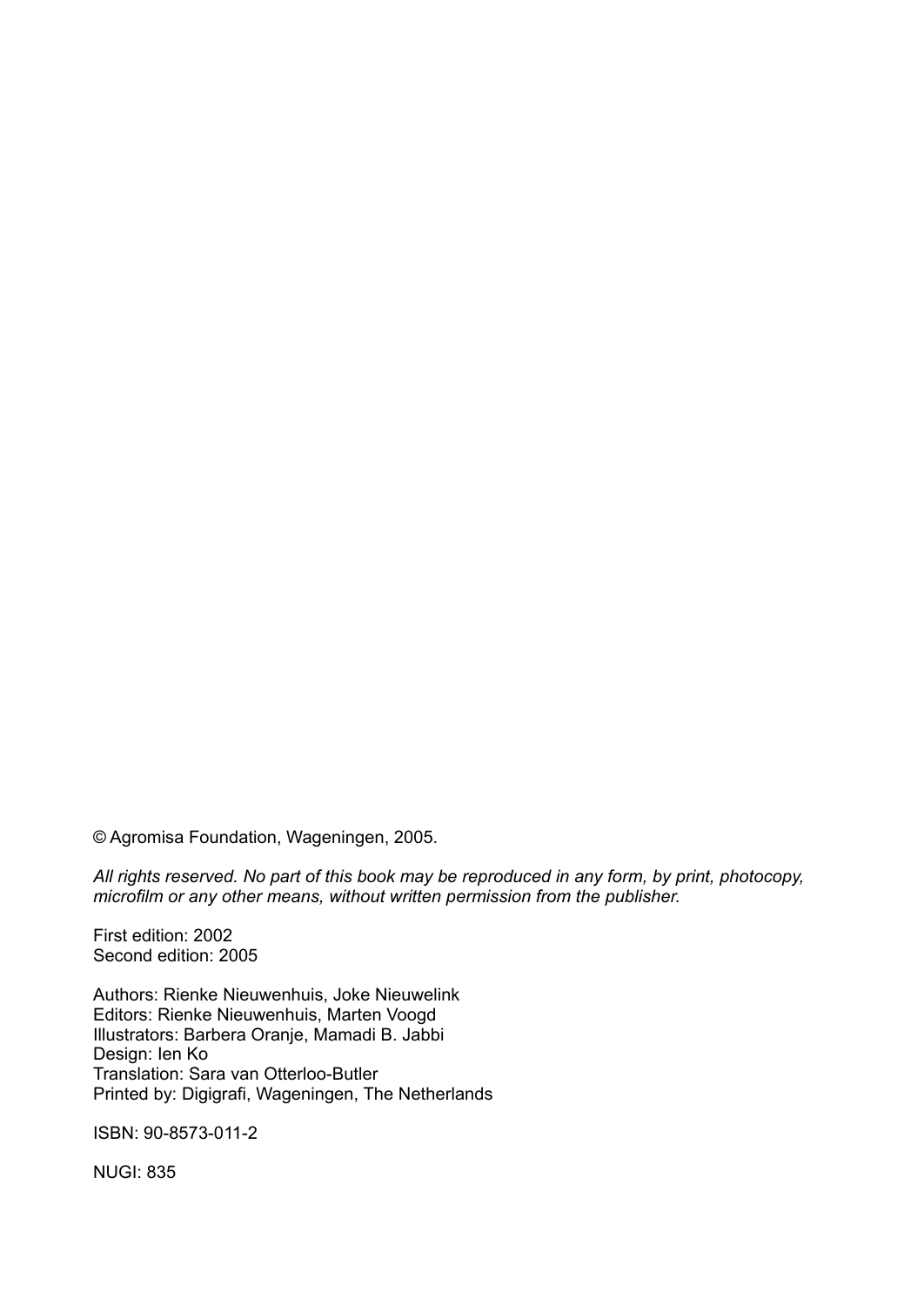## **Foreword**

This Agrodok is based on a previous shorter edition, Soya. The text has been extended to include more practical information on growing and processing soya and other legumes into nutritious food products. We have included other legumes so that the information in the book will be useful in more areas.

Soya is a legume with many good qualities, and it can be used to improve farming systems. It can also be processed into products that contribute to the daily diet and to family income. In this new edition we devote extra attention to this crop. There are also many areas however where soya cannot be cultivated, but other legumes do grow well and have many of the same good qualities.

This Agrodok is intended to help farmers and extension workers to make choices that will work well under local conditions.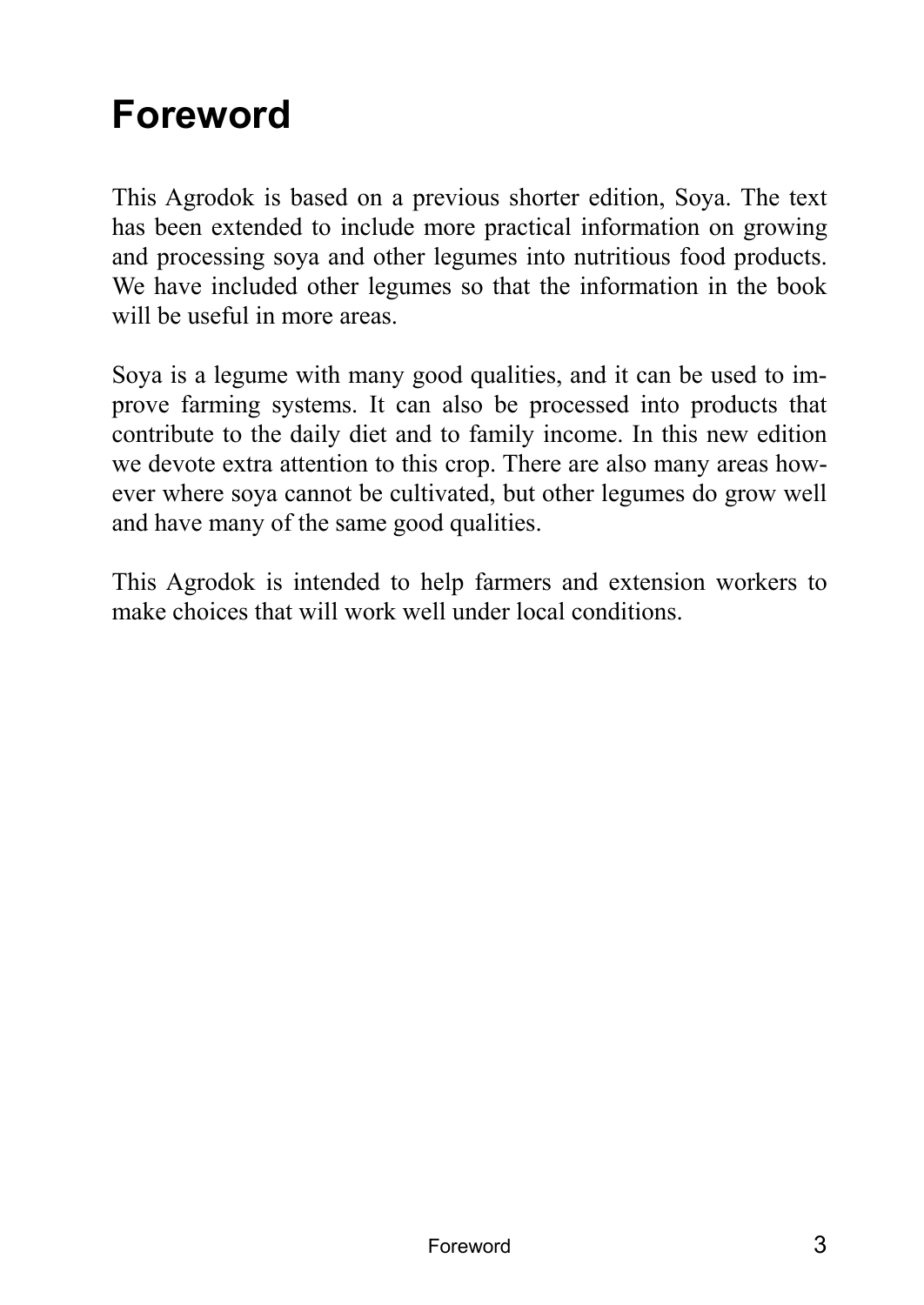## **Contents**

| 1                                           | <b>Introduction</b>                                                                                                                                                                                                                                                                    | 6                                                              |
|---------------------------------------------|----------------------------------------------------------------------------------------------------------------------------------------------------------------------------------------------------------------------------------------------------------------------------------------|----------------------------------------------------------------|
| $\mathbf 2$                                 | The importance of legumes                                                                                                                                                                                                                                                              | $\overline{7}$                                                 |
| 2.1                                         | Legumes                                                                                                                                                                                                                                                                                | $\overline{7}$                                                 |
| 2.2                                         | Soya                                                                                                                                                                                                                                                                                   | 9                                                              |
| 3<br>3.1<br>3.2<br>3.4                      | <b>Cultivation requirements for legumes</b><br>Suitable areas<br>Climate<br>3.3 Varieties and cultivars<br>Soil                                                                                                                                                                        | 10<br>10<br>13<br>16<br>18                                     |
| 4                                           | Integrating legumes into existing farming systems                                                                                                                                                                                                                                      | 21                                                             |
| 4.1                                         | Livestock keeping                                                                                                                                                                                                                                                                      | 23                                                             |
| 4.2                                         | Mixed/rotational cropping systems in Asia                                                                                                                                                                                                                                              | 24                                                             |
| 4.3                                         | Mixed/rotational cropping systems in africa                                                                                                                                                                                                                                            | 25                                                             |
| 4.4                                         | Labour requirements                                                                                                                                                                                                                                                                    | 26                                                             |
| 5<br>5.1<br>5.2<br>5.3<br>5.4<br>5.5<br>5.6 | <b>Cultivating soya</b><br>Storage of beans and seed selection<br>Nitrogen fixation<br>Plant density and sowing methods<br>Sowing period<br>No-tillage cropping<br>Weed control<br>5.7 Pests<br>5.8 Diseases<br>5.9 Harvesting legumes<br>5.10 Large-scale production in South America | 27<br>27<br>28<br>30<br>32<br>33<br>33<br>34<br>35<br>35<br>36 |
| 6                                           | Soya: nutritious food                                                                                                                                                                                                                                                                  | 37                                                             |
| 6.1                                         | What is good nutrition?                                                                                                                                                                                                                                                                | 37                                                             |
| 6.2                                         | Malnutrition                                                                                                                                                                                                                                                                           | 40                                                             |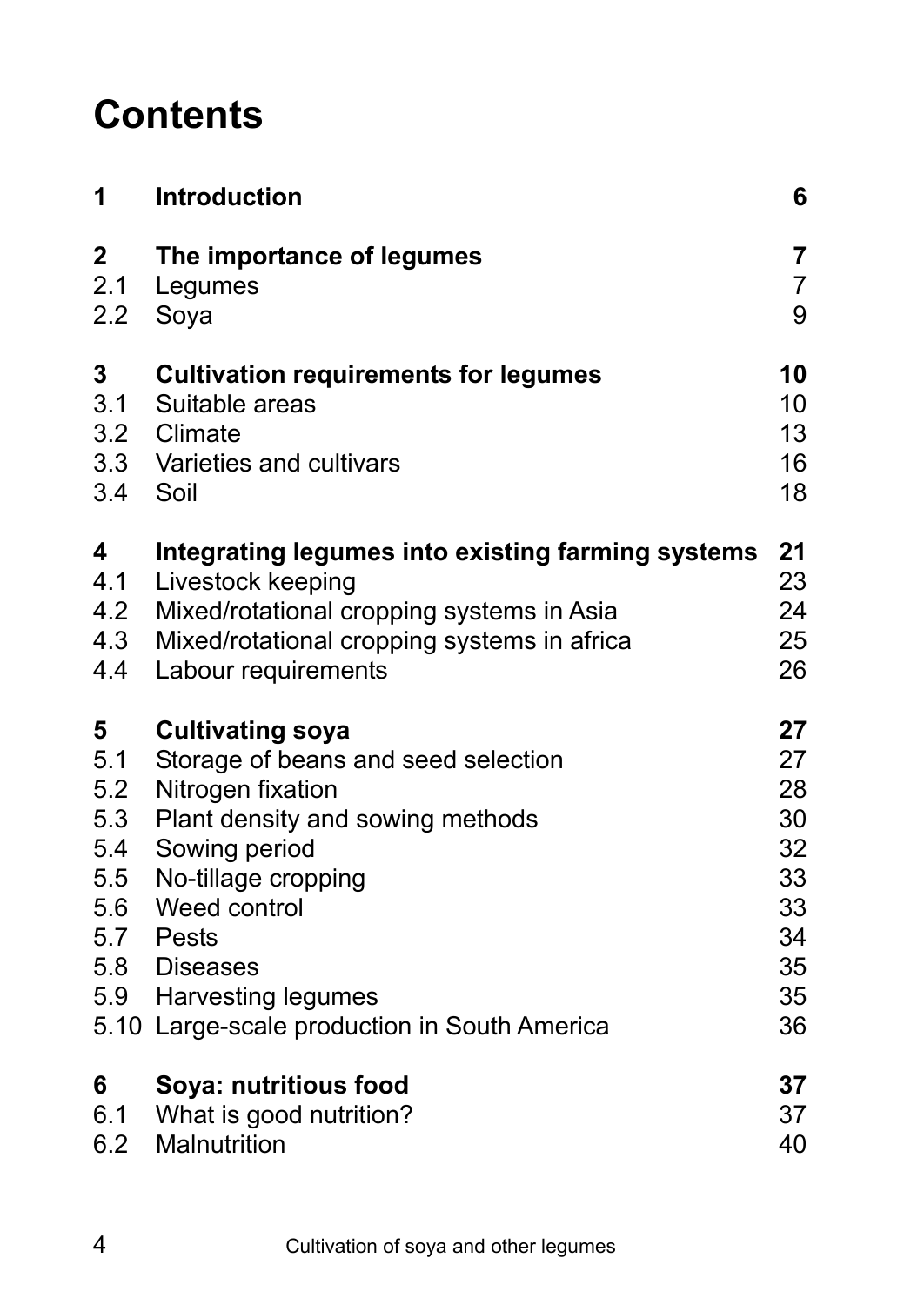| 6.3             | Soya and other legumes                                                                                 | 43                         |
|-----------------|--------------------------------------------------------------------------------------------------------|----------------------------|
| $\overline{7}$  | Soya in the daily diet<br>7.1 Good storage<br>7.2 Heat first!<br>7.3 Preparation of meals and products | 46<br>46<br>46<br>47       |
| 8<br>8.1<br>8.4 | <b>Recipes</b><br><b>Snacks</b><br>8.2 Main courses<br>8.3 Bread and baking<br>Other recipes           | 53<br>53<br>54<br>56<br>57 |
| 9               | Introducing soya at the local level                                                                    | 59                         |
|                 | <b>Appendix 1: Legumes</b>                                                                             | 60                         |
|                 | Appendix 2: Inoculating soya with rhizobium                                                            | 62                         |
|                 | <b>Appendix 3: Giving advice on inoculation</b>                                                        | 66                         |
|                 | <b>Further reading</b>                                                                                 | 68                         |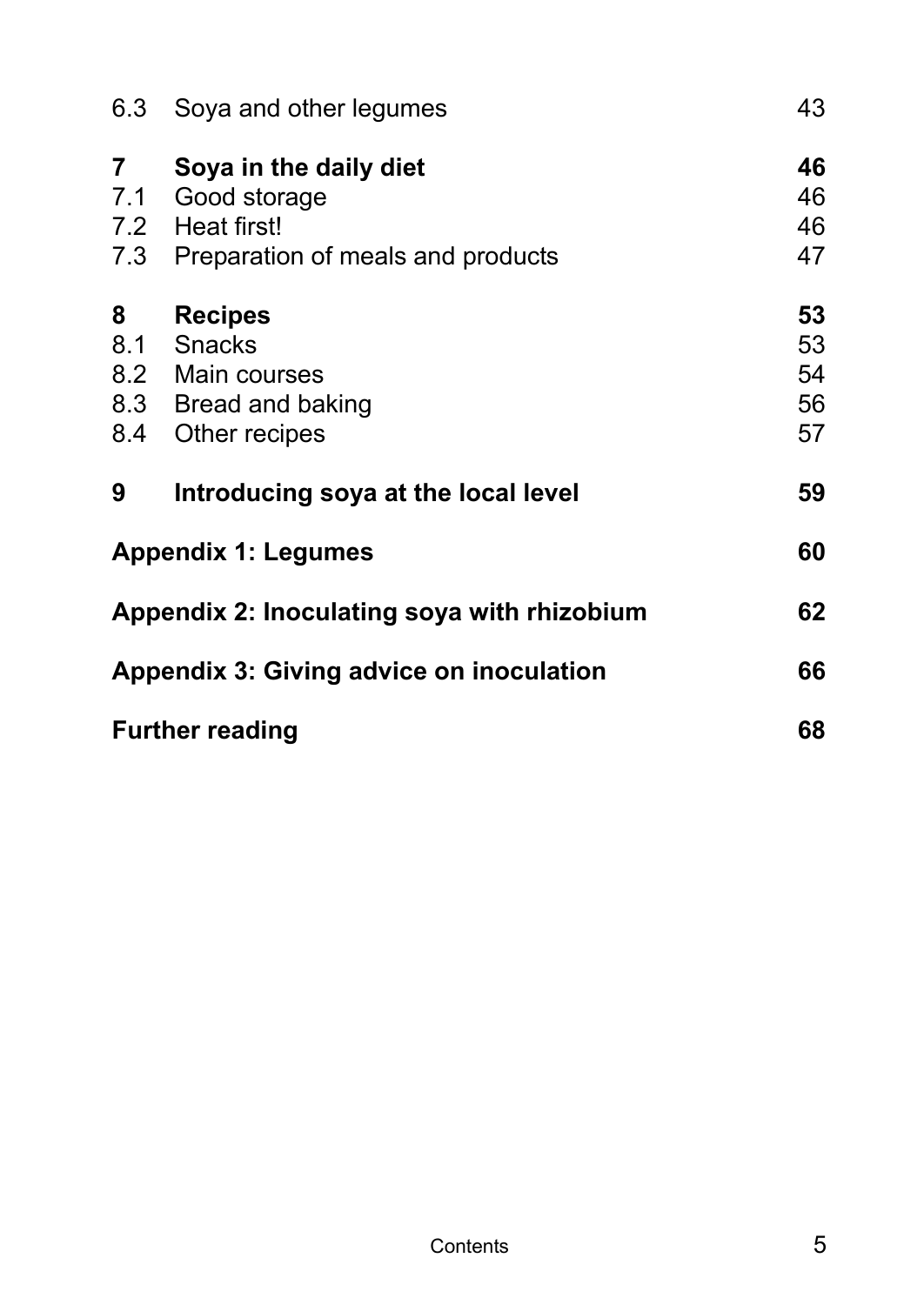## **1 Introduction**

Many farmers face urgent problems of making sure there is enough food for their families for the whole year and earning sufficient income. Population growth and the increasing size of cities and towns mean that the amount of land available to grow food for each family is decreasing. Yields are not always high and the prices of agricultural products are generally declining. The amount of money available to buy food if it cannot be grown, to provide housing, travel and medical costs is also decreasing. The costs of agriculture are rising; artificial fertilizers and other chemicals are becoming more expensive, while farmers are not able to increase the prices of their products. There is a shortage of food both in terms of quantity, but also quality: the amount of nutrients in food that children need to grow and adults to stay strong and healthy is often too low.

By growing legumes farmers can do something about these problems.

Legumes take up nitrogen from the air and pass it on to the soil, thereby improving soil fertility. The yields of crops grown on the same land after the legume crop will increase. In addition legumes are nutritious, and may provide income opportunities. Products made from soya and other legumes can be eaten or sold.

This Agrodok is intended for farmers who want to know more about legumes and for extension workers who want to assist the farmers. The answers to the following questions can be found in this book:

- $\triangleright$  What are legumes?
- $\triangleright$  How can I cultivate them?
- ? What products can be made from soya and other legumes?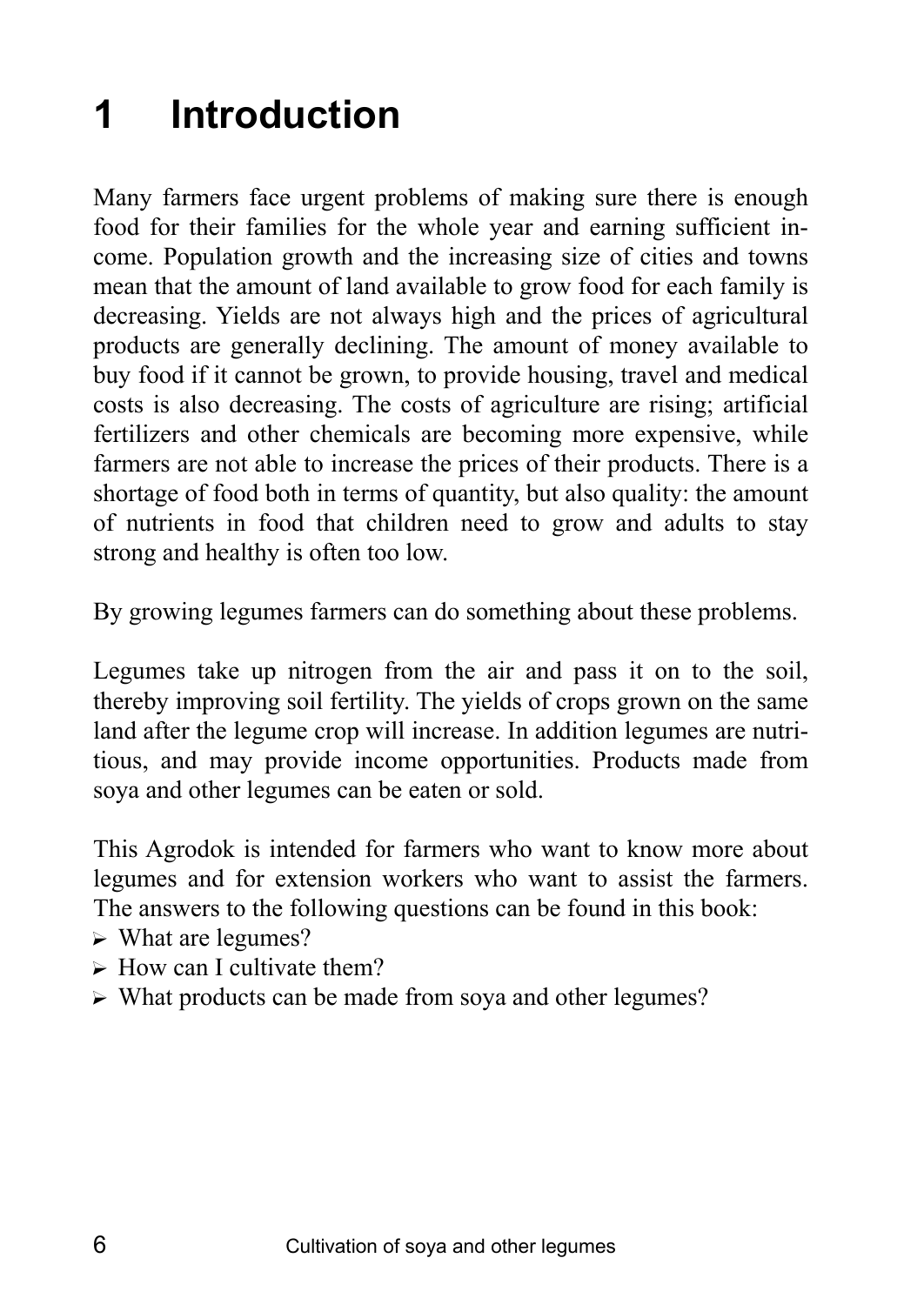## **2 The importance of legumes**

Plants that belong to the legume family (*Leguminosae*) have pods in which beans grow. Legumes possess an important characteristic, which is their ability to absorb nitrogen from the air. Many crops that are unable to do this are dependent on the nitrogen that is present in the soil. Most soils in tropical areas do not contain sufficient nitrogen, an important nutrient. For this reason growing legumes (in addition to other staple crops such as potatoes, maize and rice) is a good way for farmers in tropical areas to enrich the soil. The legume crops also provide extra food for the daily diet of both humans and animals.

The nitrogen that the legume crop absorbs from the air is used for its own growth and is stored in the root nodules. When the crop is harvested the roots are left in the ground, where they decompose, releasing the nitrogen into the soil. This nitrogen can then be used by the next crop that is planted in the same field. The pods contain beans that are easy to prepare. Legumes must never be eaten raw. Nevertheless they have so many advantages that it is worthwhile growing and processing them. Soya is a legume that is very rich in nutrients and there are a number of products that can only be made from soya. Soya beans and soya products can also be sold and can therefore be a source of extra income. This Agrodok about legumes focuses on soya for these reasons.

### **2.1 Legumes**

Legume crops provide dried beans for human consumption and are grown all over the world (see table 1). Some beans are a good source of oil (groundnuts and soya beans), others are good for cooking, either as whole beans or pulses or as split beans or peas. Some beans are ground into flour, which is used to prepare a number of foods. After the beans have been harvested the crop remains make a good source of animal feed. They can also be dug into the soil so that they improve the fertility of the soil. Some legume crops can be grown in combina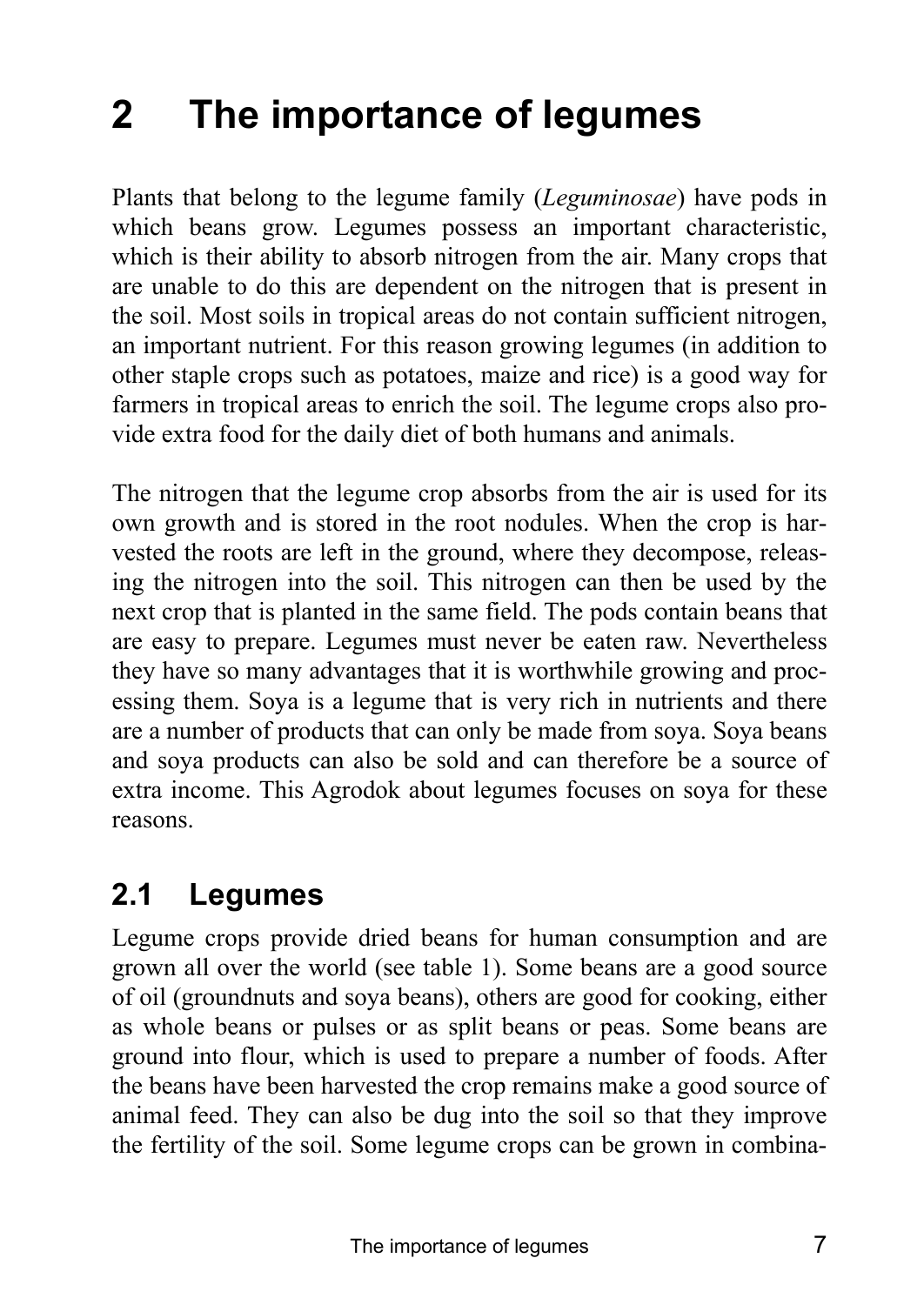tion with a grain crop, which helps to increase yields and soil fertility. Cowpeas are often grown together with millet or maize (Agrodok 2: Soil Fertility Management).

*Table 1: Worldwide production of legumes as dried beans: peas, lima beans, cowpea, chick pea etc. (Source: ACIAR Proceedings no.18, 1986)* 

| <b>Continent/country</b> | Production (1000 ton) | Yield (kg/ha) |
|--------------------------|-----------------------|---------------|
| Africa                   | 7026                  | 646           |
| <b>Ivory Coast</b>       | 8                     | 672           |
| Tanzania                 | 362                   | 539           |
| Zaire                    | 127                   | 634           |
| Zimbabwe                 | 51                    | 734           |
| America                  | 6847                  | 644           |
| Argentina                | 273                   | 1020          |
| Mexico                   | 1331                  | 648           |
| Paraguay                 | 39                    | 713           |
| Asia                     | 24551                 | 688           |
| China                    | 5640                  | 1276          |
| India                    | 12985                 | 544           |
| Indonesia                | 354                   | 829           |
| Europe                   | 5294                  | 1632          |
| World                    | 55200                 | 807           |

#### **Uses of legume crops**

crop

- $\triangleright$  combine with other crops to improve soil fertility
- $\blacktriangleright$  green manure
- $\blacktriangleright$  ground cover

crop remains

- $\blacktriangleright$  animal feed
- $\triangleright$  worked into the soil to improve soil fertility

#### beans

- $\triangleright$  important source of vegetable oil
- $\triangleright$  cooked or eaten as pulses and split peas
- $\blacktriangleright$  ground into flour for cooking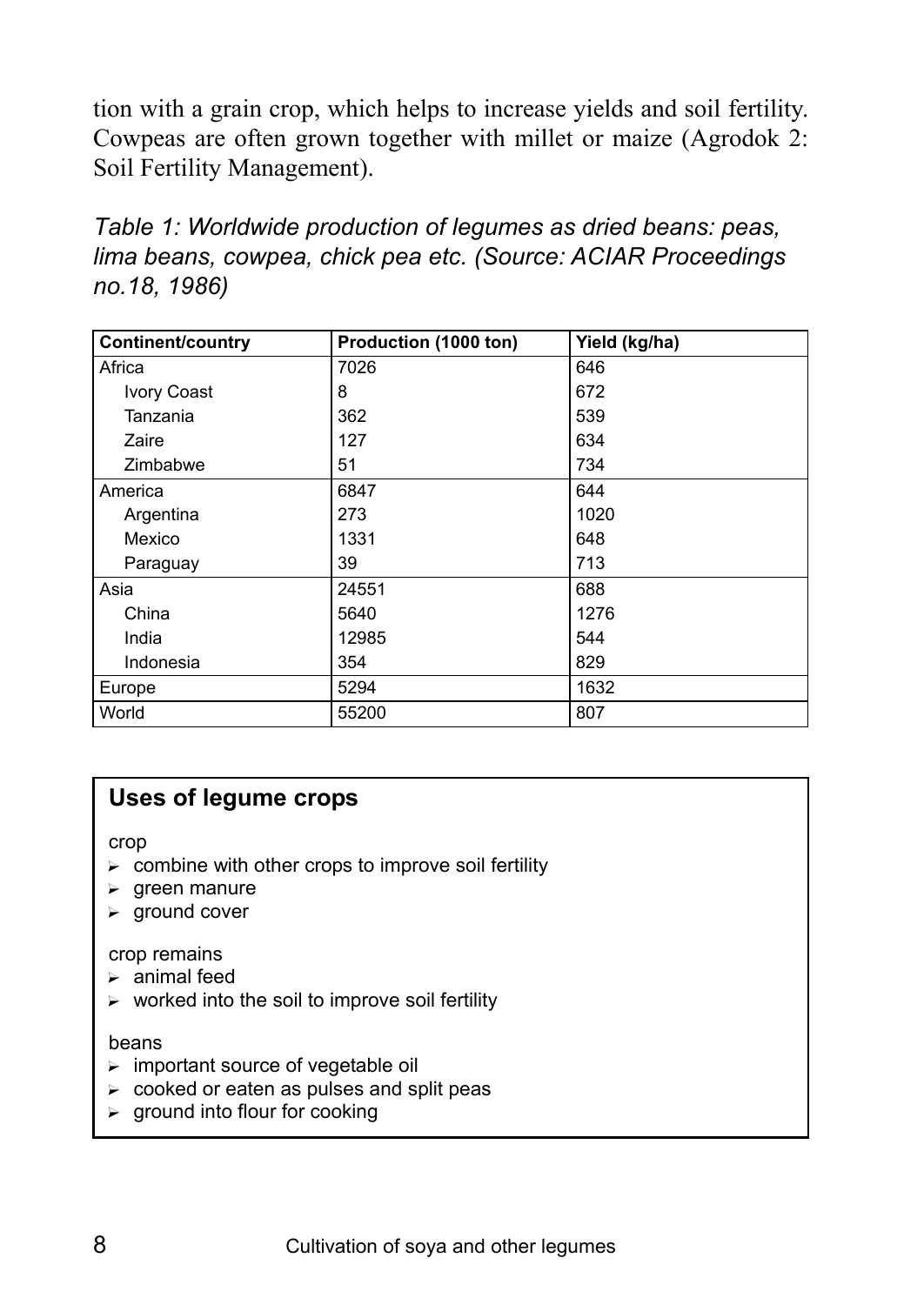There are other legume crops that are especially suitable for green manure. The crop is sown and when it is fully grown it is ploughed under without being harvested. However, because these crops do not have direct economic returns it is more difficult to motivate farmers to use these. Finally there are legumes that make good ground cover. These are sown between the rows of a crop that does not cover the soil, such as maize (Agrodok 2: Soil Fertility Management).

### **2.2 Soya**

Table 2 below indicates that soya is grown in many areas of the world: in North and South America and in Europe agricultural production is mechanized, in Asia production is small scale and largely done by hand. Soya has only recently been introduced in Africa, while it has been grown and processed for many centuries throughout Asia.

In Bolivia in South America, soya is grown for oil that is processed industrially. Bolivian soya oil was first sold on the world market in 1985, and since then production has increased considerably. The total area in Bolivia planted with soya increased from 60,000 hectares to  $330,000$  hectares in the summer of  $1994 - 1995$ .

| <b>Region (country)</b> | Hectares (1000 ha) | Yield (kg/ hectare) |
|-------------------------|--------------------|---------------------|
| Worldwide               | 57778              | 1920                |
| Africa (Nigeria)        | 401                | 1270                |
| Asia (China, India)     | 15439              | 1340                |
| Europe (Italy)          | 547                | 2840                |
| North America           | 23837              | 2170                |
| South America           | 16787              | 2140                |

*Table 2: Worldwide cultivation of soya by region in 1996 (Source: Meneses et al., 1996)*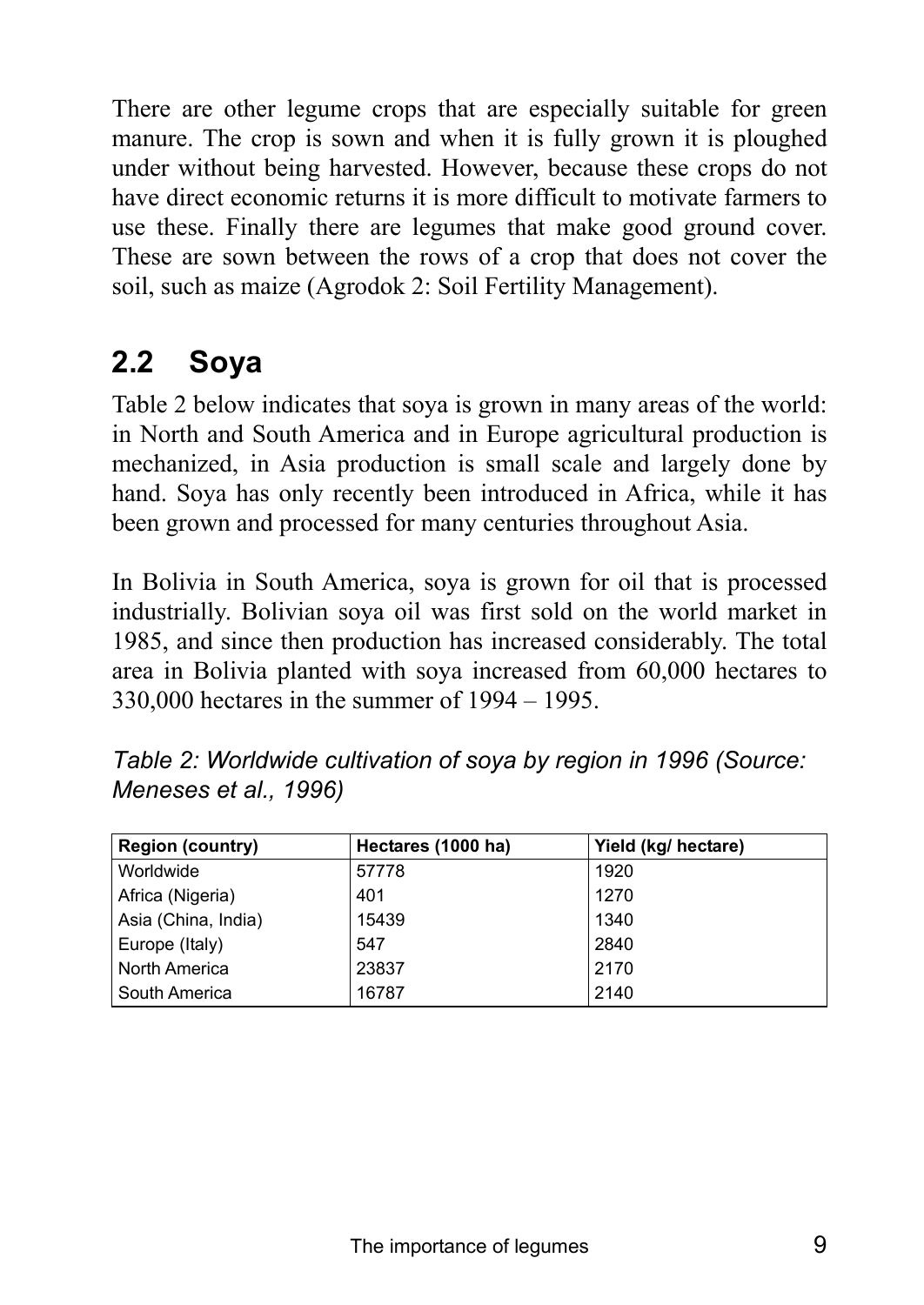## **3 Cultivation requirements for legumes**

This chapter is about how to grow soya and other legume crops. To grow legumes successfully farmers need to know about the following:

- $\triangleright$  climate requirements
- $\triangleright$  soil type and soil fertility requirements
- $\triangleright$  when to sow
- $\triangleright$  suitable varieties
- $\triangleright$  how to combine legume crops with other activities on the farm

Practical examples show how legumes can be integrated into local farming systems and under which conditions legumes grow well in different areas of the world.

### **3.1 Suitable areas**

Legumes and soya can be grown under a wide range of agroclimatic conditions. We list the main ones here to give the reader an idea of the variety of conditions under which legumes do well.

### *Upland river terraces and hills where shifting cultivation takes place*

Shifting cultivation is a system in which farmers cut down an area of trees, burn the remaining vegetation and use the land they have cleared for agriculture. The ash from the burned material contains a lot of nutrients, so the soil is fertile and in the first season crops with high nutrient requirements can be grown. In the following seasons other crops are grown.

In traditional shifting cultivation systems a piece of land was usually used for three or four years, after which the soil was exhausted and weeds would start to take over. The land would then be left fallow for a period of 10 to 15 years, giving the soil time to recover after which the cycle would start again. This system is now under pressure how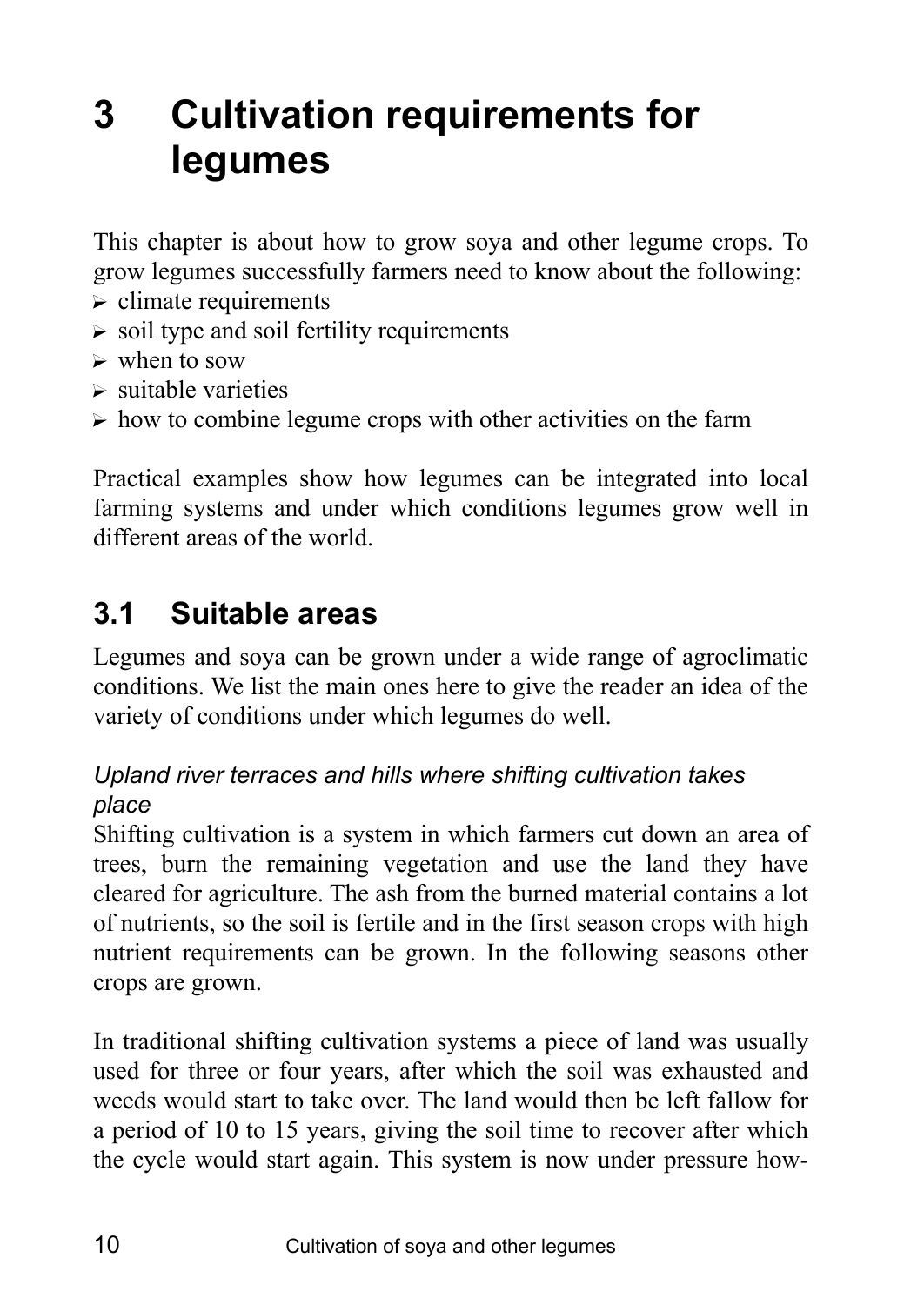ever as the fallow period becomes shorter, and the soil and vegetation have less and less time to regain fertility. In many places land is cultivated after each rainy season; weeds become more and more difficult to control and soil fertility is decreasing. The lack of nitrogen in the soil is a big problem. Legumes can help to restore nitrogen deficiencies and stop weeds taking over. For example, *Mucuna utilis* can help to suppress Imperata, a stubborn grassy weed which prevents farmers from cultivating land.



*Figure 1: Example of shifting cultivation where not all trees have been felled.* 

*Lowland along rivers and coastal areas where rice is often grown*  The soils in these areas are surrounded by rivers. Coastal areas where mangroves used to grow are often not suitable for legumes as they are too acid once they have dried out after the rice harvest. Other soils in these areas that are not subjected to salt water are less acid and more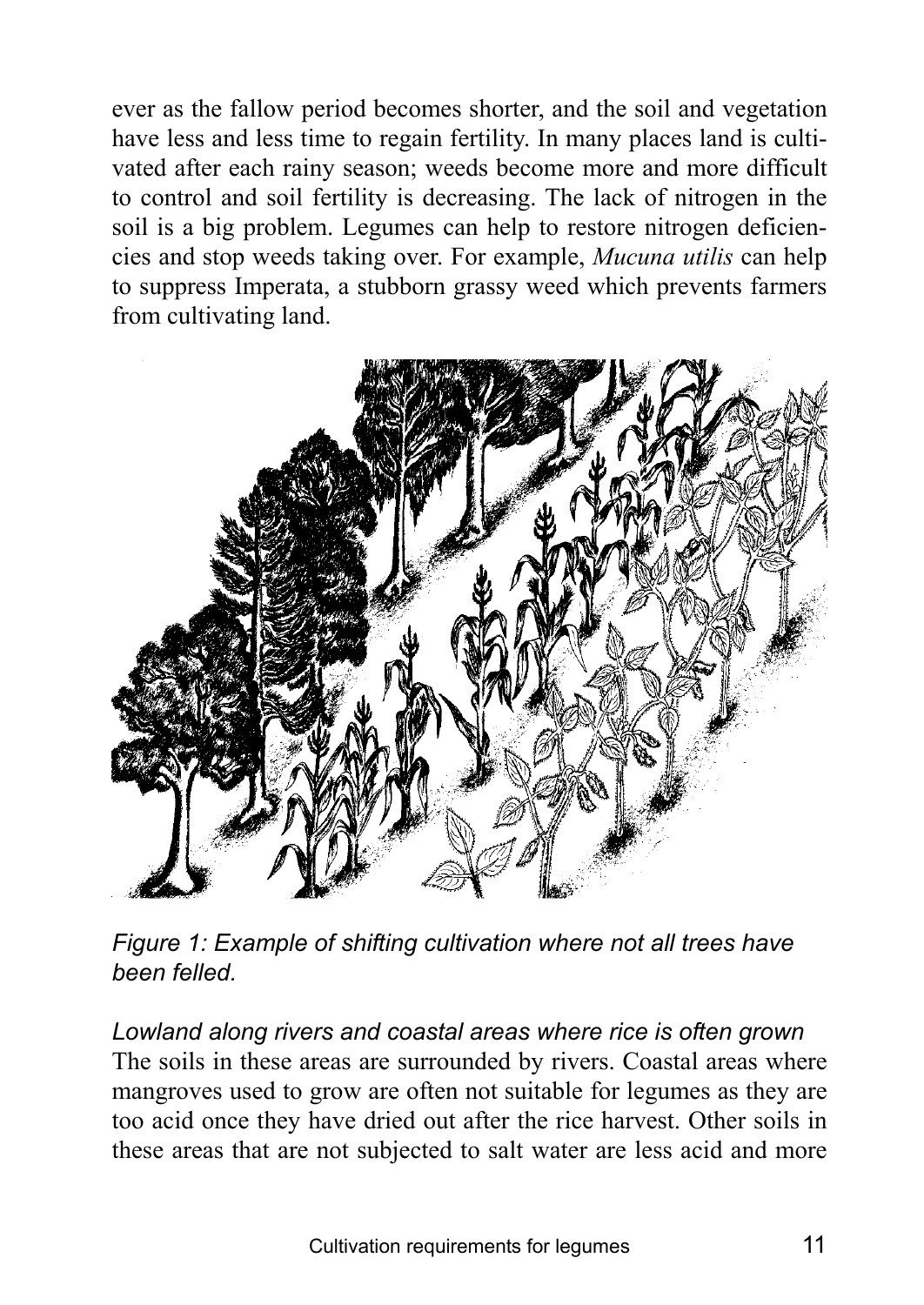suitable for agriculture. If these areas are submerged under water during the rainy season, rice is the only crop that can be grown. If the water recedes after the rice harvest, legumes can be grown as a second crop, making use of the moisture that remains in the soil. If it is possible to irrigate, the land can also be used in the dry season.

#### *Highland areas*

Many legume food crops are grown at altitudes above 1000 metres. Highland areas are characterized by low temperatures, dryness and a relatively short growing season. The fields are often small, which makes it difficult to use machines. Farmers work the land by hand or using animal traction. Legumes are grown on their own or in combination with other crops such as maize. The yields are often low, but the beans are an important source of protein for many families. Legumes such as chickpeas, peas, broad beans and lentils are grown in areas where the soils are poor because they are resistant to drought, and the crop remains can be used as animal feed.

Erosion is a common problem in these marginal areas. In some areas farmers work the land in such a way as to ensure that the ridges run horizontally as far as possible, following the contour lines. Rainwater is caught by the ridges and so seeps down slowly into the soil. If the ridges are made that follow the slope, rainwater runs off quickly, taking soil with it and causing erosion. If the rainfall is very heavy the soil cannot always absorb the water quickly enough. The water will then flow over the ridges, breaking them and causing serious erosion. In areas where this is a problem it is better to build the ridges diagonally over the slopes, so that some of the water is caught and can seep into the soil, and the rest can run off.

In the Bolivian highlands, where the amount of rainfall varies a lot, traditional methods are used to try and predict how much rain is likely to fall. If a lot of rain is expected the ridges are dug so that they run more in the direction of the slope; if less rain is expected the ridges are made so that they run more or less parallel with the contour lines.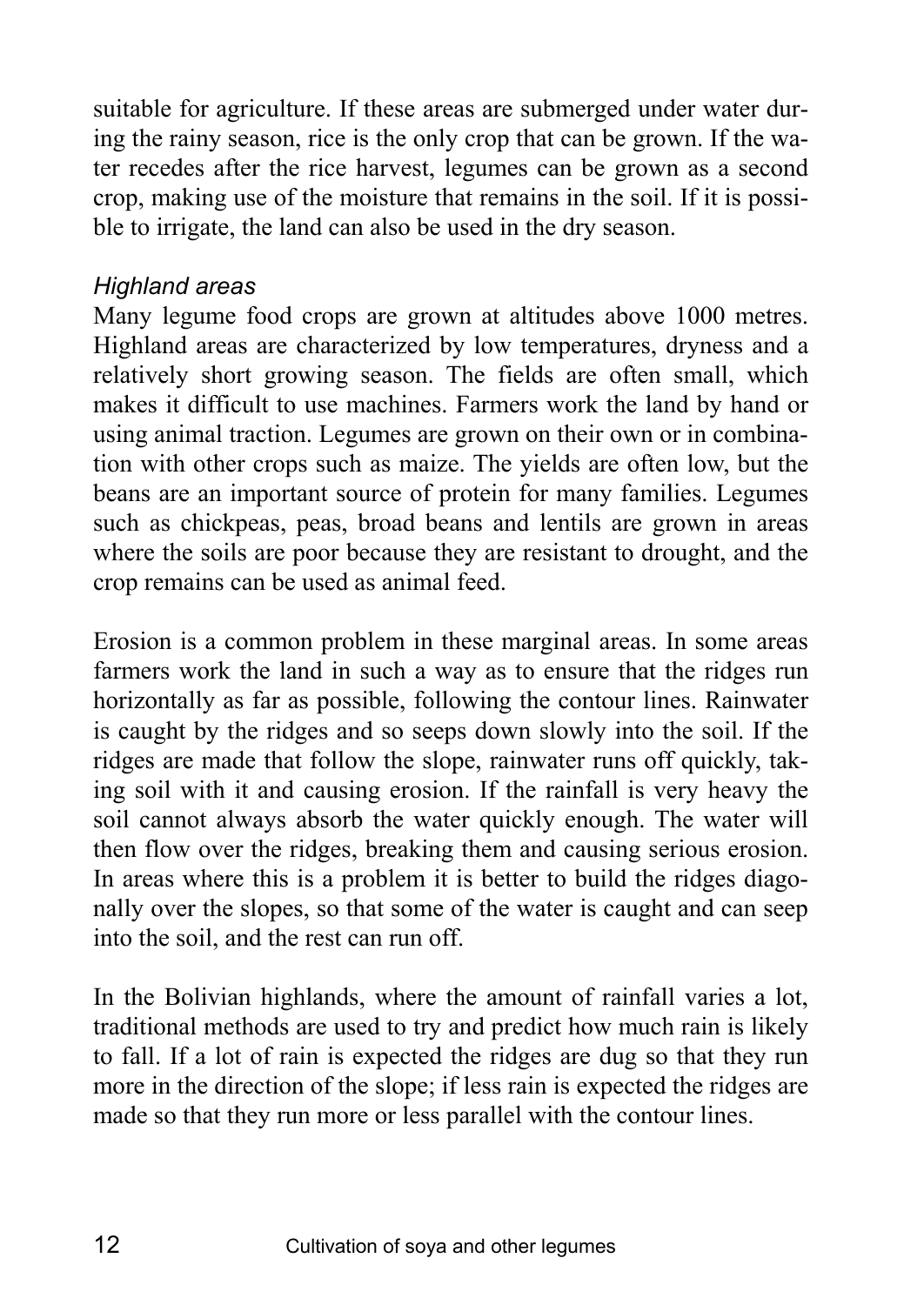### **3.2 Climate**

Using local climate data and the data in Appendix 1 you can start to decide which legumes may be suitable to grow in your area. Some legumes grow better in cooler climates, where there are cold periods, others do better in a humid and warm climate, such as lowland areas in the tropics. Others are adapted to extremely arid and hot conditions.

### **Legumes for different climates**

Food legumes as a group have a very wide range of adaptability with respect to latitude, temperature, day length and humidity. While some of them grow optimally at relatively low temperatures in long days, others flourish at high temperatures associated with a day length of 12 hours or more. This is perhaps one of the reasons that in almost every conceivable climate one food legume or other exists. Nevertheless, the fact remains that the adaptability of each species or cultivar individually is rather restricted (Sinha, 1977).

### *Cool climates with cold periods at high latitudes or in higher areas of the tropics*

Beans grown in moderate climates come from western Asia and the Mediterranean, where they have been grown for thousands of years. These include lentils (*Lens culinaris*), peas (*Pisum sativa*), kidney beans (*Phaseolus sp.*) and chickpeas (*Cicer arietinum*). The cultivation of these crops spread over time to the Indian subcontinent and China. Peas and broad beans (*Vicia faba*) also spread northwards to the cooler areas of northern Europe, and later were also taken to North and South America, Australia and South Africa. They are also found in highland areas of African countries such as Ethiopia and Kenya.

#### *Humid tropical climates*

Soya (*Glycine max*) and pigeon peas (*Cajanus cajan*) are suitable for warm, humid climates.

#### *Hot arid climates*

Cowpea (*Vigna inguiculata*), green gram (*Vigna aureus*), black gram (*Vigna mungo*) and groundnut (*Arachis hypogaea*) can tolerate ex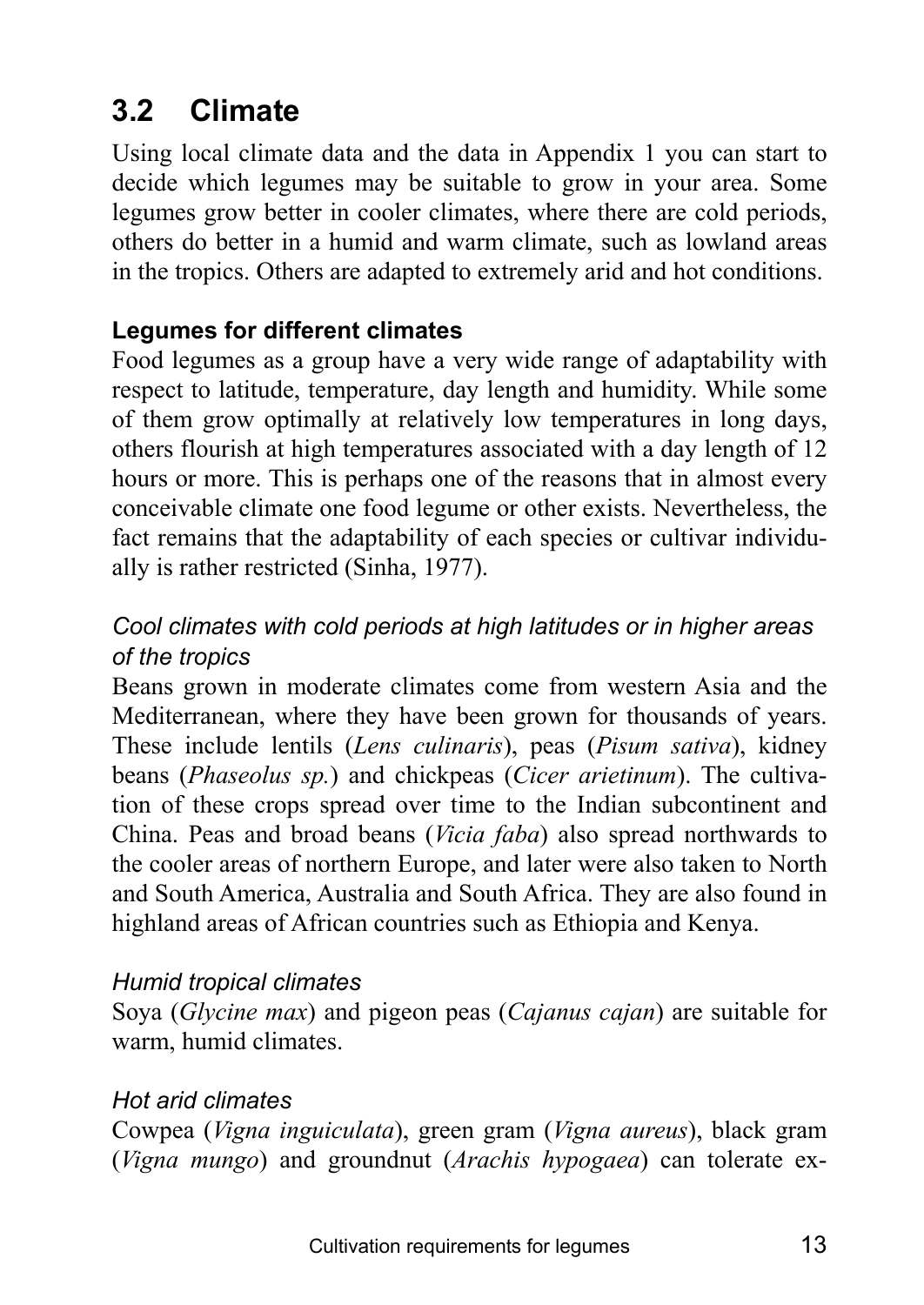treme dryness and high temperatures. Groundnuts, for example, are grown in semi-arid and low-humid tropical areas of Africa, Southeast Asia and Central America between 30° North and 30° South.

### **Climate requirements for soya**

In Bolivia soya is grown in the subtropical areas between 15° and 20° South, at low altitudes (< 700 metres above sea level) where temperatures are quite high (22 – 32°C), relative humidity is high (> 65%), day length is short  $(12 – 13$  hours) and annual rainfall is between 800 and 1300mm.



*Figure 2: Soya needs the correct temperature, day length and amount of water to grow well.* 

The minimum temperature at which soya develops is 10°C, the optimal temperature is 22°C and the maximum is about 40°C. The seeds germinate well at temperatures between 15°C and 40°C, the optimal temperature being about 30°C.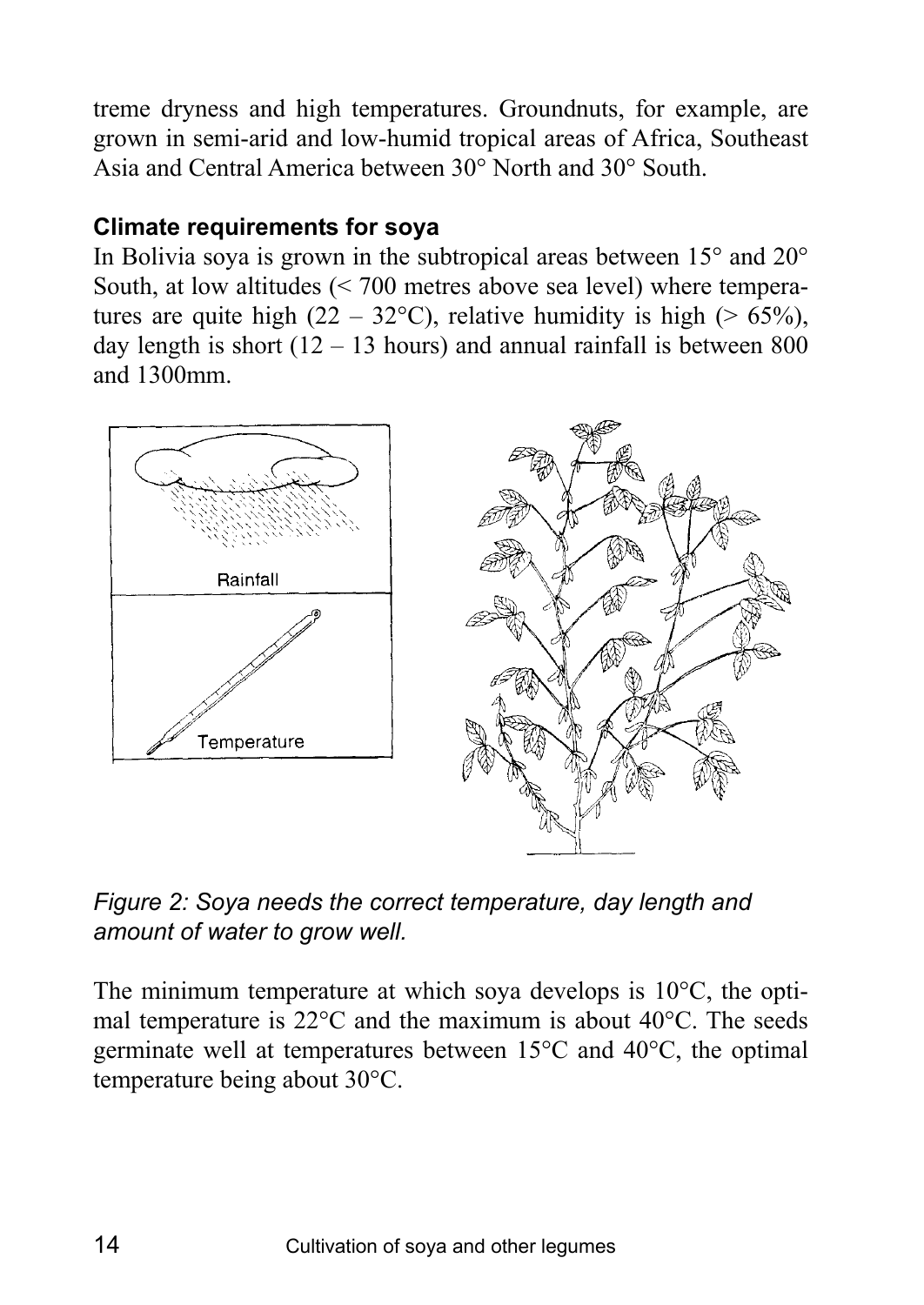### *Adaptation to cold*

Much soya is grown in areas with temperatures around  $25^{\circ}$ C –  $30^{\circ}$ C. It seems that nighttime temperature has a greater influence on the crop than daytime temperature. If the night-time temperature falls below the critical level of 10°C the crop will undergo more damage than if the night-time temperature stays above 10°C, regardless of the optimal daytime temperature range of  $25^{\circ}$ C –  $30^{\circ}$ C.

In Tokachi (Japan, between 42°20' and 43°30' N) soya yields per hectare are considerably lower in years when the temperature is cooler than average. When temperatures are lower the soya flowers later, ripens later, develops fewer pods and produces a lower weight of beans.

Generally speaking, cultivars with big seeds, pubescent (hairy), wide leaves and vigorous early-stage growth have relatively good yields in cool years. Glabrous (smooth-leaved), less robust cultivars form fewer beans and have lower yields. There is a clear connection between early-stage growth vigour and yield. The better the plant develops in the early stages of growth the higher the bean yield will be, especially under cool temperatures. Cultivars with small seeds germinate quickly, but are not resistant to cold temperatures.

#### *Water requirements*

Soya has two critical periods concerning water requirements: from sowing to germination, and the period during which the beans grow in the pods. Before a seed can germinate it needs to absorb 50% of its weight in water. Nevertheless during the germination phase too much water causes more damage than too little water. The soil needs to be between 50% and 85% saturated with water. The amount of water needed increases as the crop grows, reaching its maximum as the beans develop in the pods  $(7 - 8 \text{ mm per day})$ , and then decreases again. To be sure of a good yield, soya needs between 450 and 800 mm water each day during its whole growth cycle, depending on the climate. In high temperatures more water evaporates, so more rainfall is needed to provide the crop with enough water.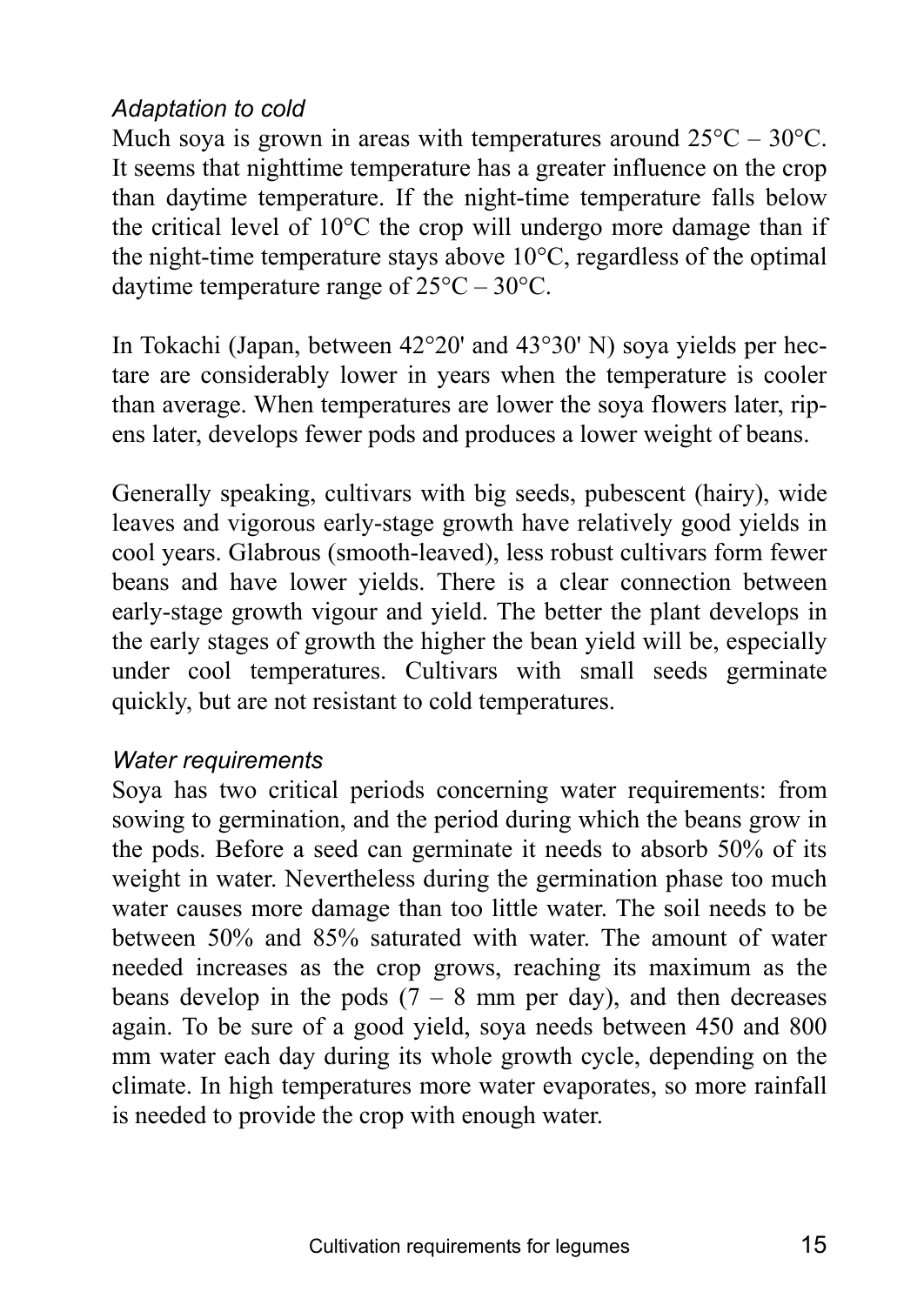### **3.3 Varieties and cultivars**

**Legumes** 

*Figure 3: Seeds of different types of legumes. Note the differences in shape and size!* 

Local varieties of most sorts of legumes have developed and many agricultural institutes all over the world have bred cultivars with desirable characteristics such as resistance to disease and pests, higher yields and shorter ripening time. Farmers often know a lot about local varieties and the conditions under which they grow well. They often grow different varieties of the same crop in order to spread their risks. If a field sown with one variety suffers damage in the form of disease, pests or bad weather, it is still possible that a field with a different variety will suffer less from the problems. The cultivars developed by agricultural test stations can often be a good addition. In cases where a new type of legume is introduced, farmers often have no choice but to use the cultivars offered by the local agricultural institute. The choice is usually too limited to be able to spread risks. The introduction of a single cultivar or variety carries high risks for farmers. If a new legume crop is to be introduced into a certain area it is important to ensure that farmers can choose between a number of cultivars and/or varieties. If this is not possible it is recommended that different types of legume crops are introduced (Appendix 1).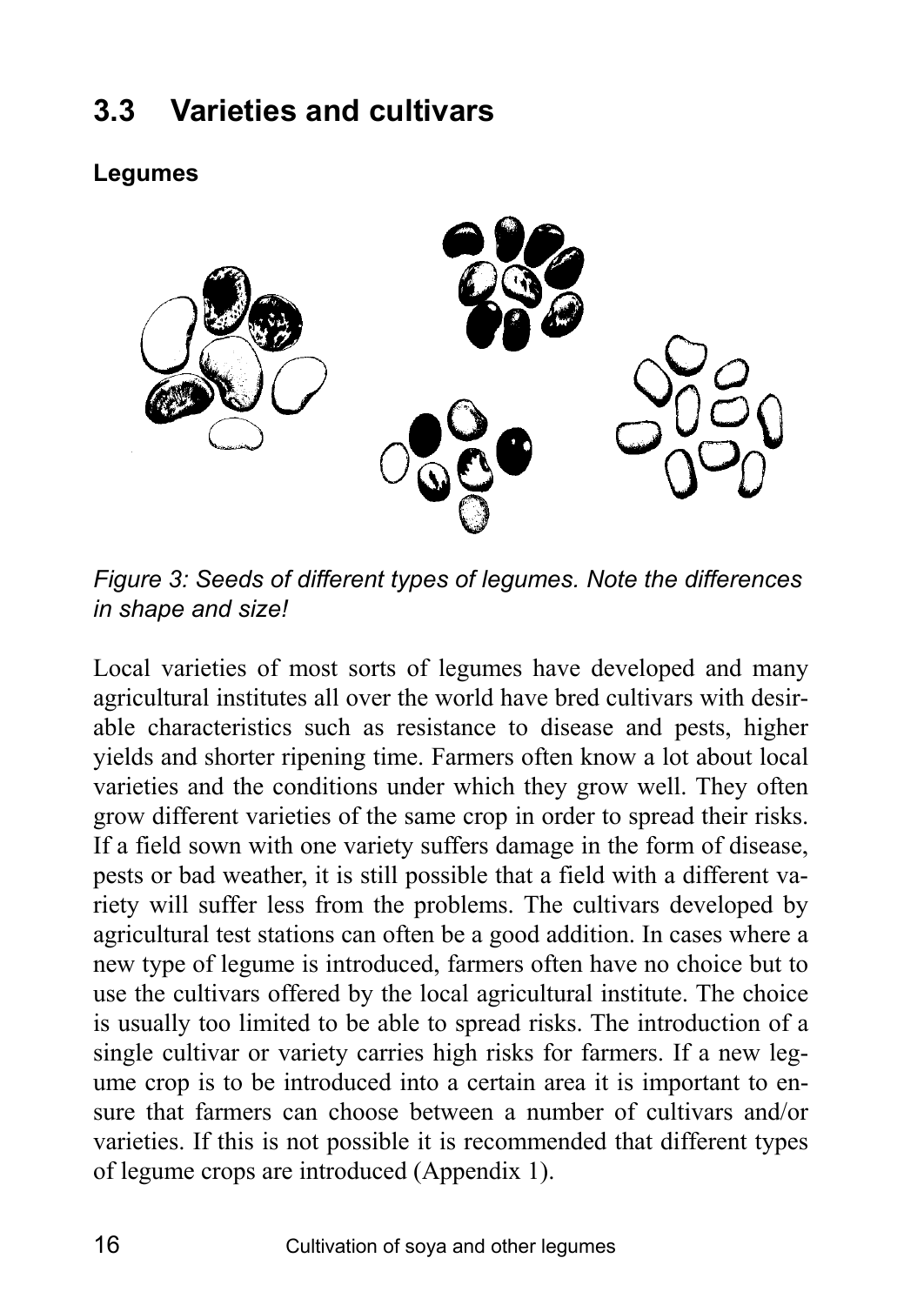Different **varieties** of a crop have different genetic characteristics. The differences have arisen as a result of the crop being cultivated under different conditions to which it has adapted.

**Cultivars** also have different genetic characteristics, but these have arisen through cross breeding or genetic manipulation under controlled conditions, for example in an agricultural institute.

Day-length sensitivity will determine the choice of legume made, not only the type but also the variety. (Labour requirements are also important when choosing a variety. See paragraph 4.4.)

### **Soya**

Soya is a short-day plant, and is sensitive to day length. It flowers when the day length is shorter than 16 hours. Short-cycle varieties flower 30 – 35 days after sowing and ripen within  $75 - 105$  days. These varieties have low yields. The middle-length varieties also flower  $30 - 35$  days after sowing and mature within  $110 - 140$  days. These have good yields. The long-cycle varieties produce a large amount of leaf material.



*Figure 4: Day length: soya flowers when the day length is shorter*   $then 12 - 14 hours$ 

In integrated farming systems where livestock are raised this soya leaf material is an attractive form of animal feed; it is easily digestible and contains a lot of protein. In Ivory Coast (West Africa) short-cycle varieties do better because the rainy season is short.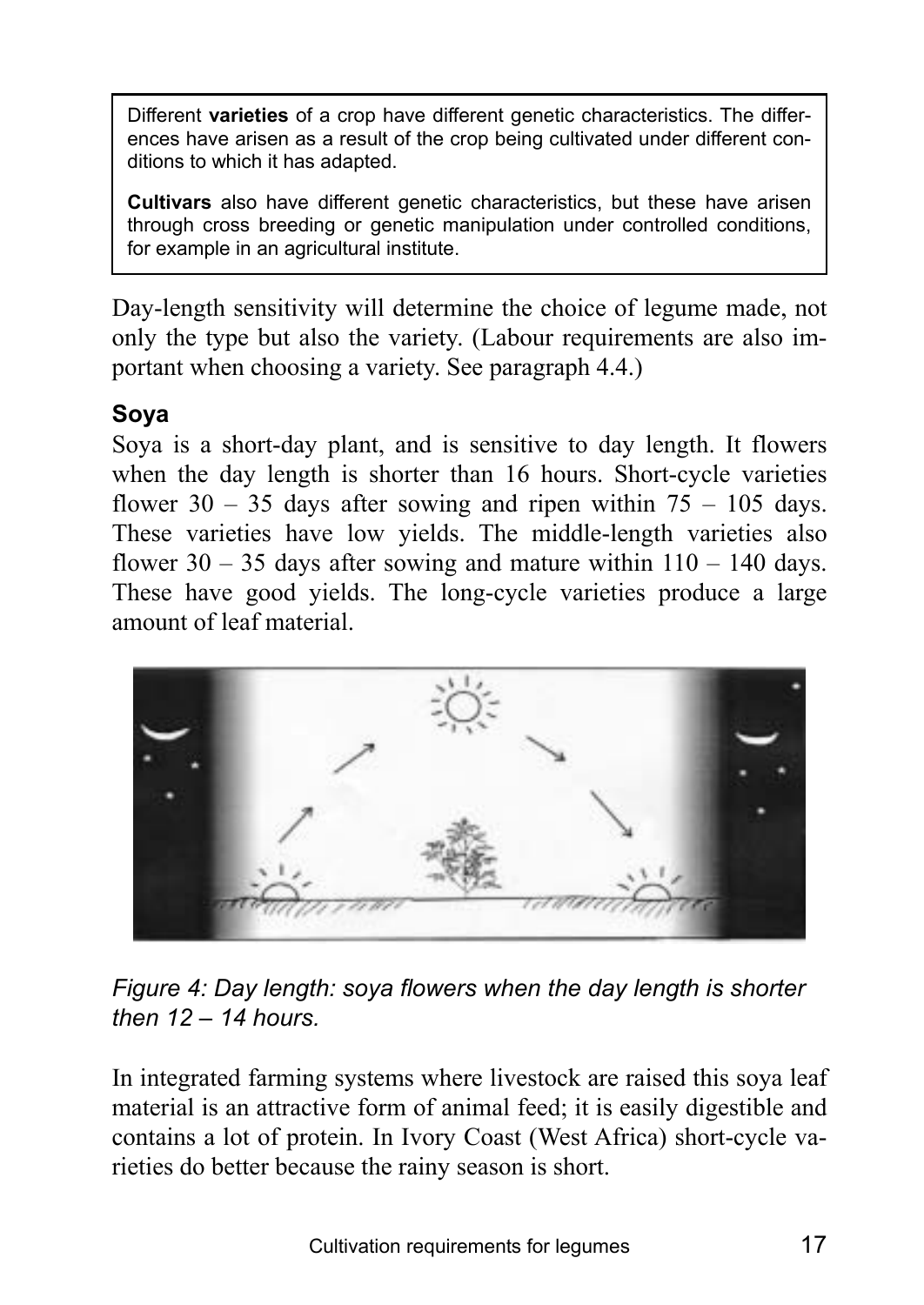### **3.4 Soil**

If legumes are to grow well, the soil must fulfil certain requirements. You can find more information on these in the tables in Appendix 1. However, it is not a one-sided relationship. Legumes also contribute to soil fertility, which is good for the crops grown after the legume crop.

### **Soil conditions**

Legumes grow in different soils, even very acid soils (up to pH 3.8).

Groundnuts and Bambara groundnuts (*Vigna subterranea*) grow in poor sandy soils and loamy soils, but also in clay soils such as vertisols, although harvesting the pods from under the ground is difficult. While groundnuts grow well in chalky soils, Bambara groundnuts do not. Good drainage is important, especially for Vigna and Phaseolus types.

The butterbean *(Lablab purpureus)* has deep roots, which enable it to grow better on badly draining soils than most legumes. The butterbean however does not do well in saline (salty) soils. Generally speaking, legumes do not do well on salty soils, although there are a few exceptions: pigeon pea (*Cajanus cajan*) and pea.

Soya grows best in soils that are not too light and not too heavy in texture. Soya does not germinate easily in heavy clay soils, although it does grow well in them after germination. If a heavy soil has been well prepared it is preferable to a light sandy soil, as the yields are likely to be more certain. Soya grows well in soils with high organicmaterial content. Soya prefers a pH of between 5.8 and 7.8, and does not like alkaline or acid extremes. Soya will not tolerate saline soils.

### **Improving soil fertility**

It appears that high-yielding strains do not contribute much nitrogen to the soil. The most important role of legumes in a farming system is their bean production. During the growth cycle the transfer of nitrogen to other crops is small. It is only when the crop remains have been dug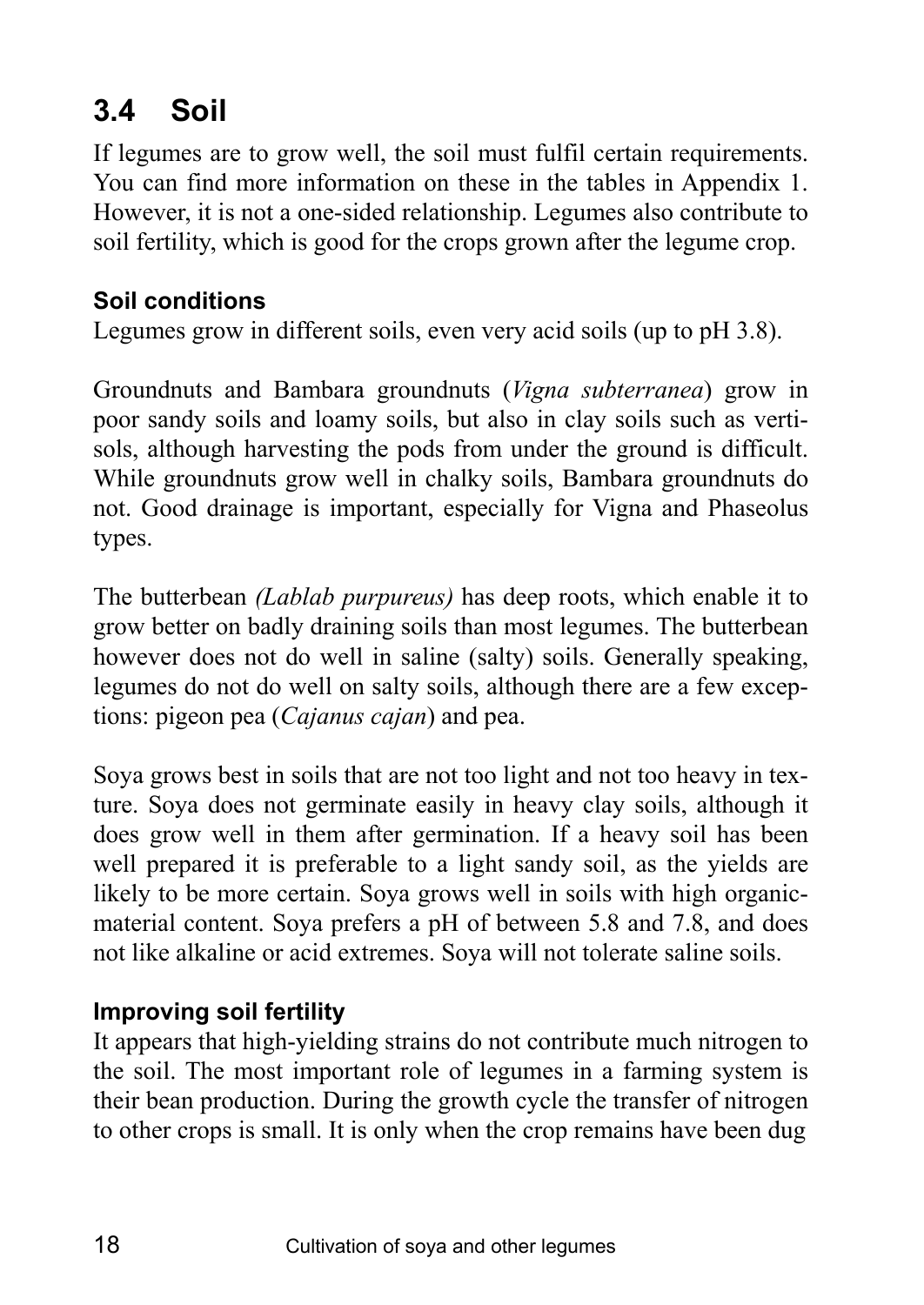

a: If the soil has the correct degree of acidity (pH) the crop and its root nodules will develop well. (See Appendix 1 for the requirements of the different legumes).



b: Examples of different types of soils and their effects on the growth of soya.

*Figure 5: Soils and growth of legumes*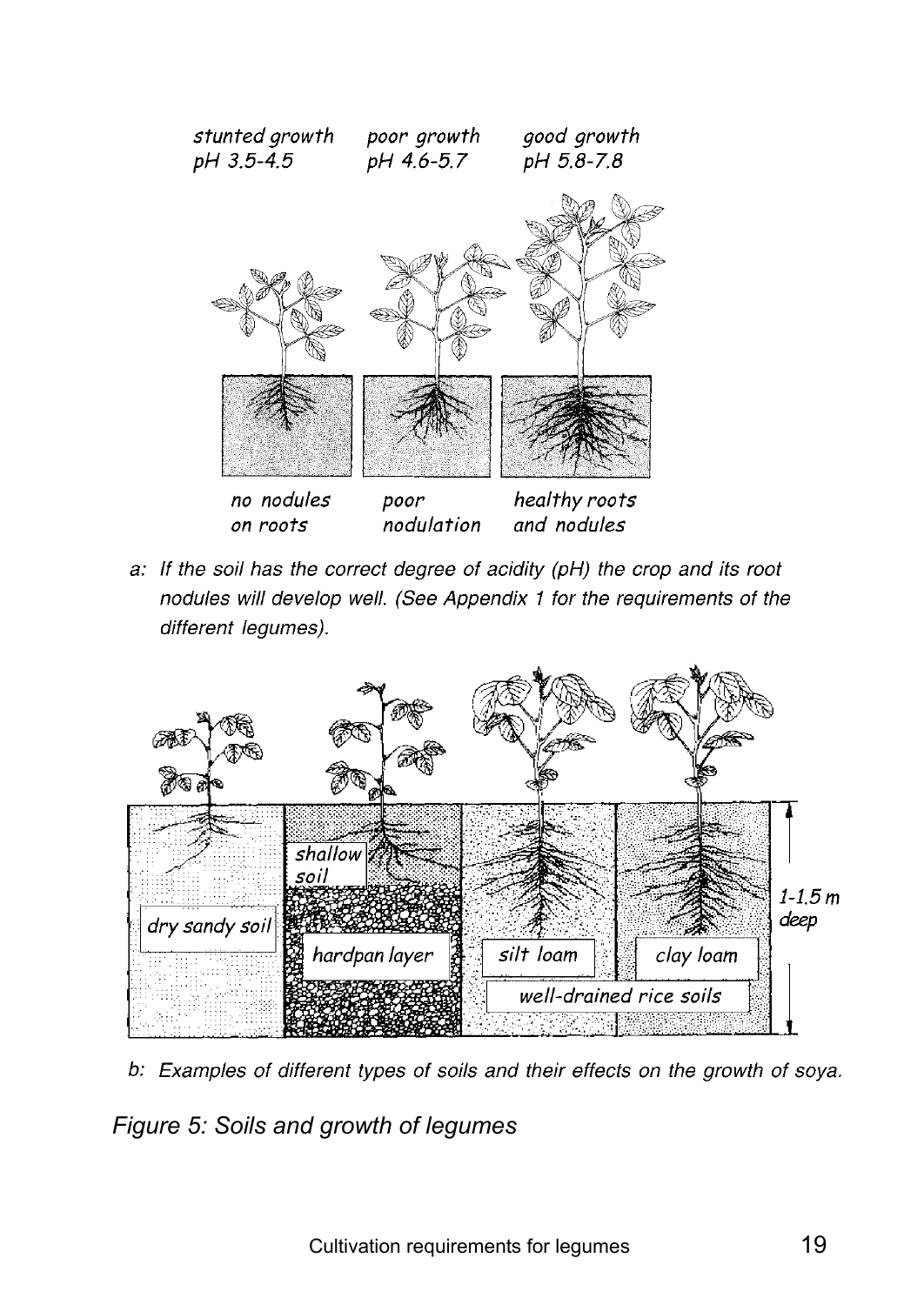into the soil and have decomposed that they start to release their nitrogen into the soil, making it available to the next crop. Figures from Bolivia show that maize and wheat grown after soya can have an increase in yield of up to 22%. Where legumes are used as green manure, maize yields are clearly higher than maize grown after a short fallow period where nothing is grown. If soya is grown for use as green manure, where the whole crop is dug under, it can increase soil fertility by up to 200 kg nitrogen per hectare. Soya dug in in this way also improves the texture of the soil because the crop residue contributes organic material.

If soya is grown as part of a mixed cropping system it is important to ensure that nitrogen given to the other crop in the form of artificial fertilizer does not come into contact with the roots of the soya. Soya will not fix nitrogen (or only very little) if there is nitrogen present in the soil (in this case from the artificial fertilizer).

When the remains of the soya and other crops are dug into the soil together, the nitrogen-rich soya remains will ensure that the organic material in the soil is broken down quickly. This will increase the amount of nutrients in the soil by more than if the remains are dug in separately.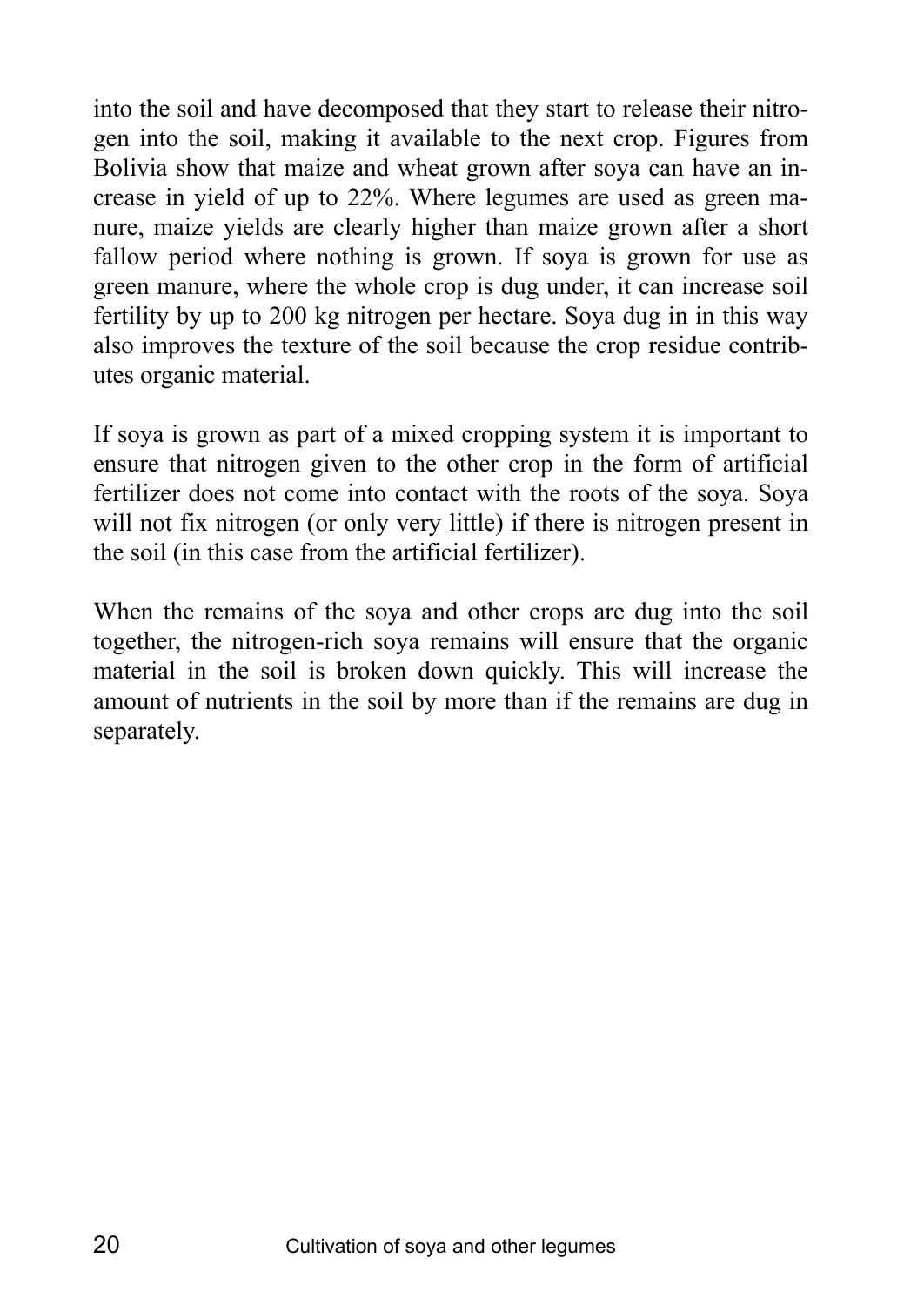## **4 Integrating legumes into existing farming systems**

Farmers and extension workers who have no experience of legumes need to find the answers to a number of questions:

- $\triangleright$  What is the best season for growing legumes?
- $\triangleright$  What crops grow best before or after the legumes?
- $\triangleright$  Or is it better to grow them at the same time?

The existing farming system must be taken into account if you are to understand how you can integrate leguminous crops.

#### **Farming and crop systems**

A farming system consists of all the farming activities that take place on a farm. These may include crop cultivation, raising livestock or planting trees. A crop system consists of all the crops that are grown. Sometimes this is one crop on a field (monocropping), sometimes several crops. If several crops are grown together on one field, they can be mixed up together (mixed cropping) or planted in alternating rows (intercropping). It is also possible to sow one crop later than the other one in the field (relay cropping).

Appendix 1 is a list of leguminous crops and their climate, water, temperature and soil requirements. The table can be used to make a preliminary selection from the many legumes available.

This chapter is mainly devoted to soya. However many of the characteristics of most other leguminous crops are similar. With a few exceptions, most leguminous crops are sensitive to day length: they are either short-day or long-day plants. Soya is a short-day plant: it starts to flower when the number of hours of sunshine in a day decreases. The exact amount varies between 12 and 14 hours, depending on the variety of soya. For this reason the latitude where particular varieties can be grown is always included in the examples given in this Agrodok (paragraph 3.3: Varieties). The nearer the equator (lower latitudes) the more constant the day length is and the warmer the nights are throughout the year. Further away from the equator (higher latitudes)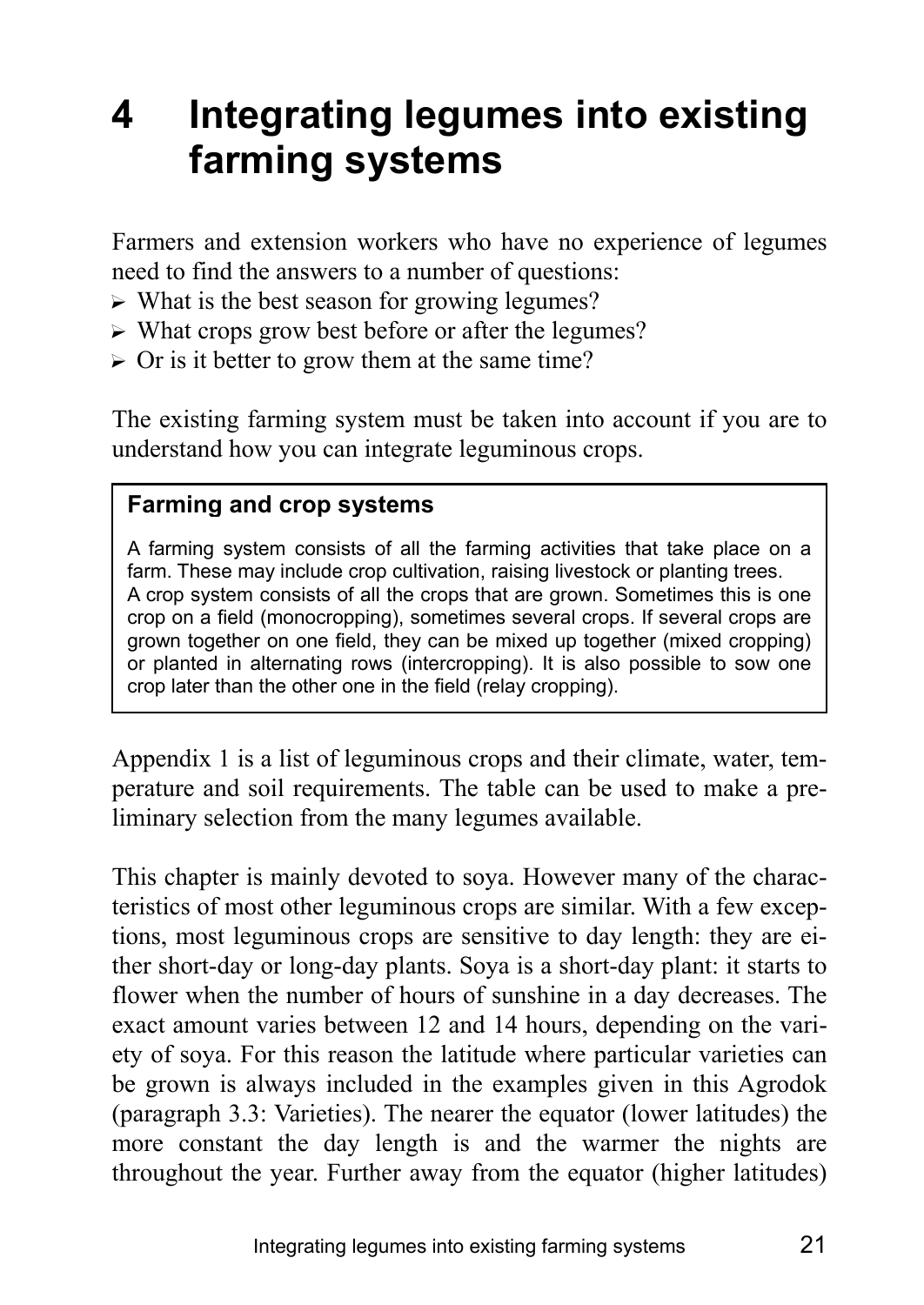the days are shorter and colder during the winter. During the summer the days are longer and temperatures are higher both during the day and at night.



Soya bean is grown between two rows of *maize* Both crops are planted at the start of the  $rains$ 

a: Example of intercropping maize and soya.



b: Example of several crops grown on one field, including legumes.

*Figure 6: Intercropping and mixed cropping*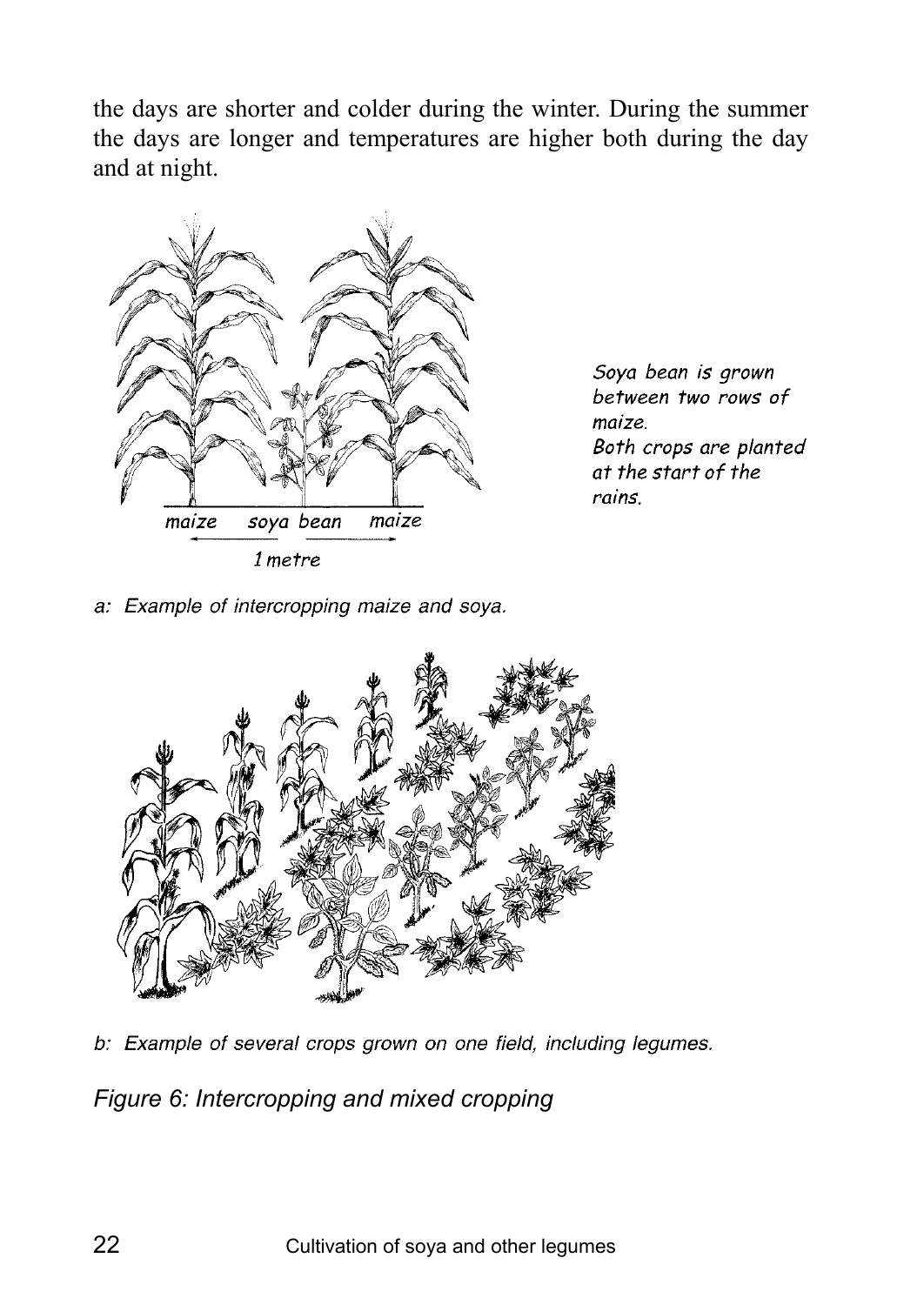In Africa, Asia and to a lesser extent Latin America, most crops are cultivated manually. This makes it easier to integrate legumes into the farming system. They can be grown as a monocrop (crop grown on its own), as an intercrop with dry rice or maize, or as a relay crop just before or after the main crop that requires the rain. All these crop systems are used successfully in Taiwan. The introduction of groundnuts, soya and mung beans in rain-dependent farming systems in northern Thailand has also had good results.

### **4.1 Livestock keeping**

We describe two ways of integrating legumes with livestock keeping.

- 1 When the beans have been harvested the crop residue is used as animal feed for the livestock kept in the village, e.g. cattle or buffalo. The dung from the animals is used to fertilize the land together with the crop remains left in the soil, which increases the nitrogen content of the soil.
- 2 You can also let livestock graze in a mixed crop of a legume and grain. For example, you let the animals eat half of the legume crop. Animals will first eat legumes because they contain a lot of protein, which means they will leave the grain crop undisturbed. As they eat the legumes, nitrogen will be released which is good for the grain crop, such as maize. The animals convert the nitrogen in the soya into urine and dung. The nitrogen in the urine is immediately taken up by the grain crop.

The second method appears to provide more nitrogen, but farmers are unlikely to let their animals eat much of the legumes that are meant for human consumption. It is difficult to calculate exactly how much this method improves soil fertility. If a farmer is accustomed to using artificial fertilizer it would be possible to carry out a cost-benefit analysis to determine which form of fertilizing is cheaper.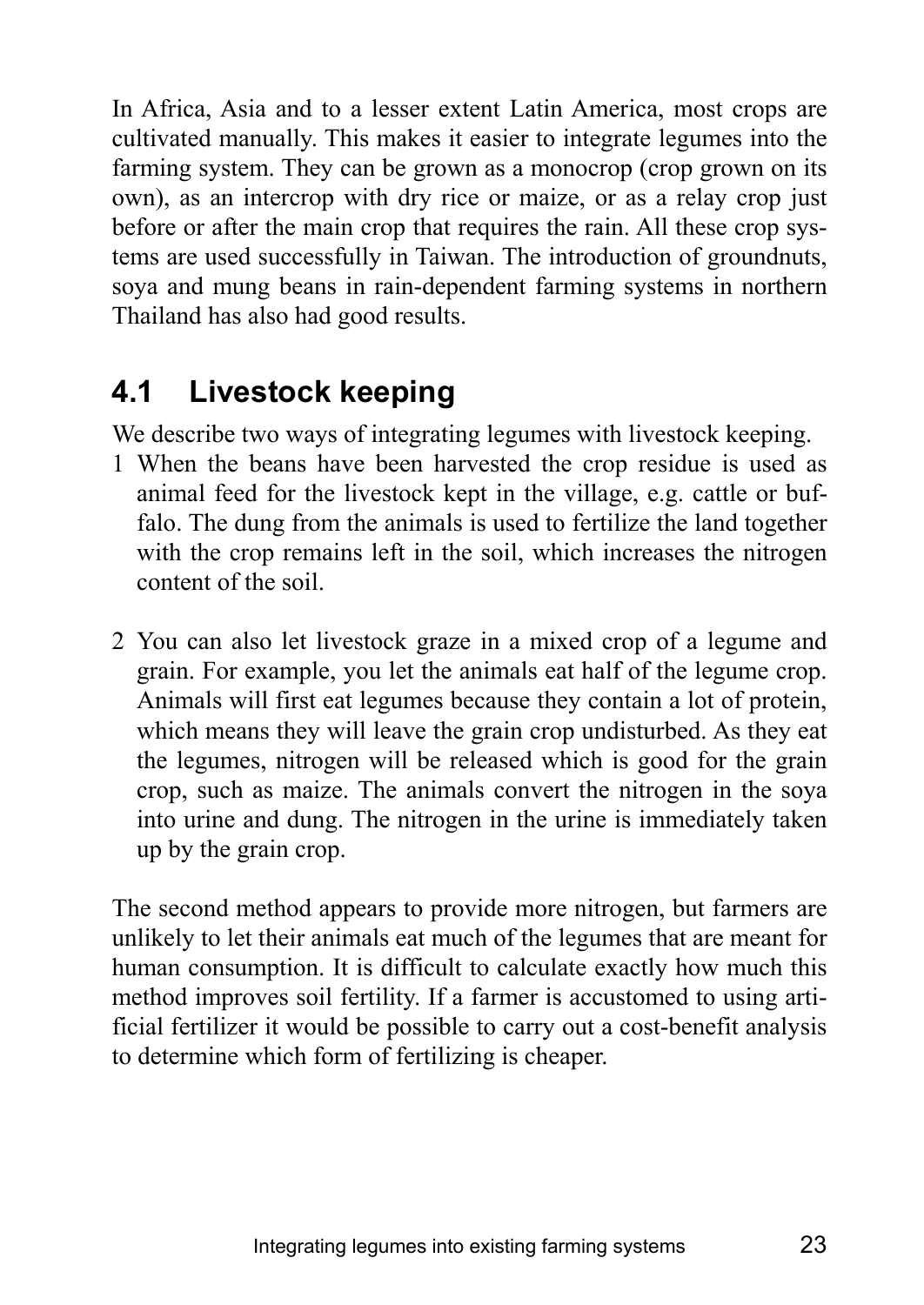### **4.2 Mixed/rotational cropping systems in Asia**



*Figure 7: Example of rotational cropping: in the first year fields 1 and 2 are cultivated (A). In the following year all crops move round one field, so fields 2 and 3 are cultivated (B).* 

The main leguminous crop in Asia is soya, so the examples below all refer to this crop. Soya is usually sown in the dry season, after rice, wheat or maize while the soil still contains sufficient moisture, or where irrigation is possible. Soya is also often intercropped with maize or sorghum.

In Indonesia a similar system at 6°N yields 700 kg soya per hectare. The soya is sown at the end of the rains in February or March, or just after the rains have stopped in April. If the rains are to be used for the legume crop, then sowing is done in July/August just before the first rains start, so that the seed is ready to benefit from the rains that start in September. The harvest takes place at the end of the rainy season, between December and April or in the dry season at the end of June, depending on when the soya was sown. If the seed is sown in the dry season, the crop starts to grow during the rains and it takes one or two months longer before it can be harvested.

In Thailand yields up to 1200 kg/ha are harvested at a latitude of 15°N. In this area most soya is sown during the rains between April and July. Where there is irrigation, soya is sown at the beginning of the dry season in December. In Taiwan a similar system of cultivation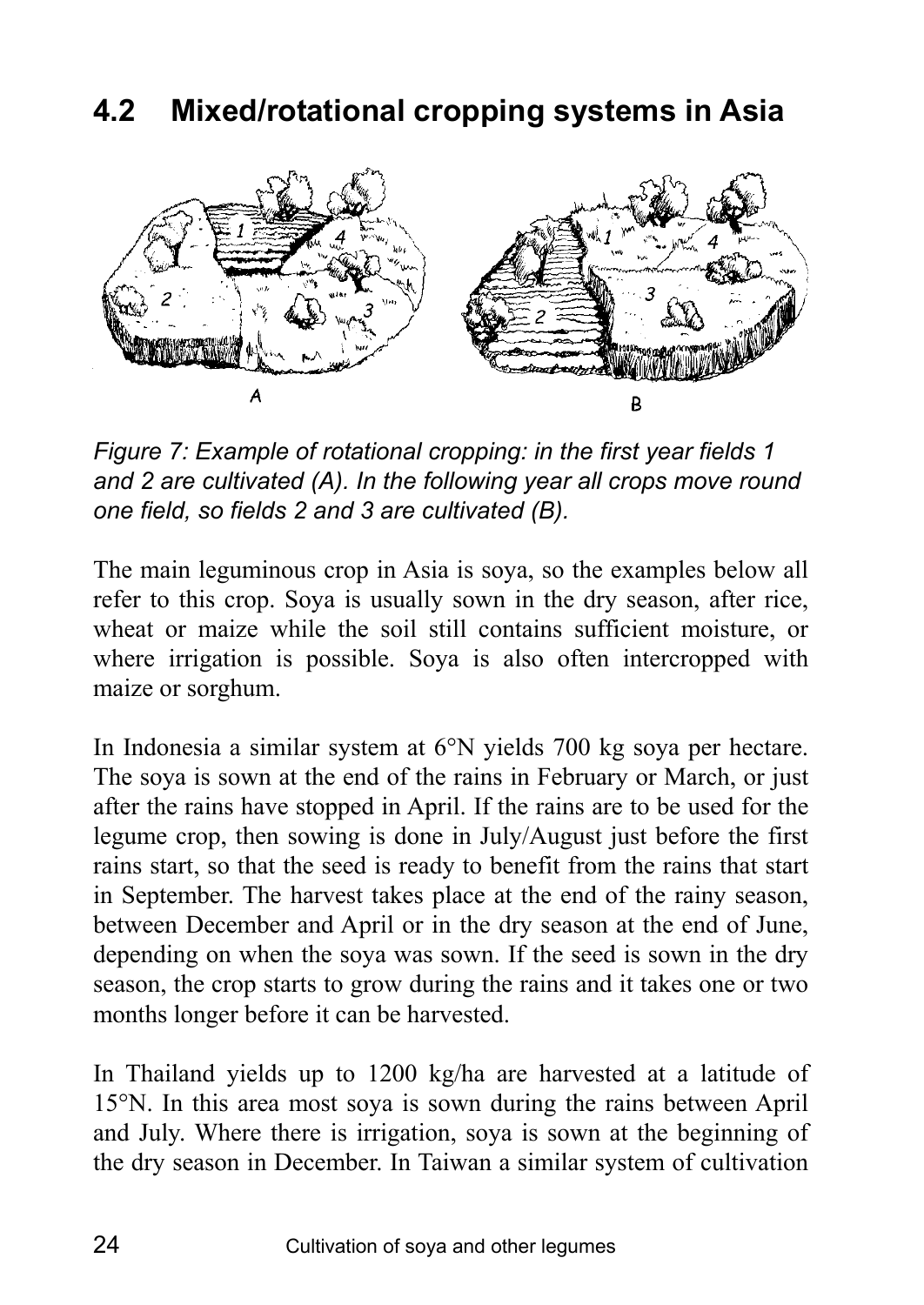is used at 23°N and yields of 1500 kg/ha are achieved. Here the dry season is from November to May and the rains fall between May and October.

### **4.3 Mixed/rotational cropping systems in africa**

In Uganda legumes are grown in various shifting cultivation systems. A number of crop systems in which different legumes are grown are listed in table 3.

|             | Sole crop or<br>intercrop | Intercropped<br>with                                              | <b>Position in</b><br>rotation                            | Sole crop<br>recommended<br>spacing (cm)                                   |
|-------------|---------------------------|-------------------------------------------------------------------|-----------------------------------------------------------|----------------------------------------------------------------------------|
| groundnuts  | both                      | maize/cotton                                                      | 1 <sup>st</sup> or 2 <sup>nd</sup> year of<br>cultivation | 60-40 x 15 with<br>animal traction<br>or $30 \times 30$ hand<br>cultivated |
| kidney bean | usually inter-<br>cropped | maize/cotton/sor<br>ghum/ young<br>coffee, bananas<br>and cassava | $1st$ , $2nd$ or $3rd$<br>year                            | 60 x 15 (in dou-<br>ble rows)                                              |
| cowpea      | usually sole<br>crop      |                                                                   | $2^{nd}$ or $3^{rd}$ year                                 | $50 \times 40$                                                             |
| pigeon pea  | intercrop                 | finger millet<br>(Eleusine cora-<br>cana)                         | $2nd$ year of                                             |                                                                            |
| garden pea  | both                      | kidney<br>beans/maize                                             | $1st$ or $2nd$ year                                       |                                                                            |

*Table 3: Crop systems used in Uganda (Source: Stanton 1966: 61)* 

The legumes in this example are not cultivated on ridges, and they are not irrigated. Reading the table it can be seen that groundnuts are grown as sole crop, but are also grown between other crops (intercropping), usually maize or cotton. Groundnuts are the first or second crop grown after a fallow period. Optimal spacing has also been calculated: if the groundnuts are the sole crop and the soil is worked using animal traction it is best to allow 40 to 60 cm between the rows and 15 cm between plants within the rows. If the work is done by hand it is better to have crop spacing of 30 x 30 cm.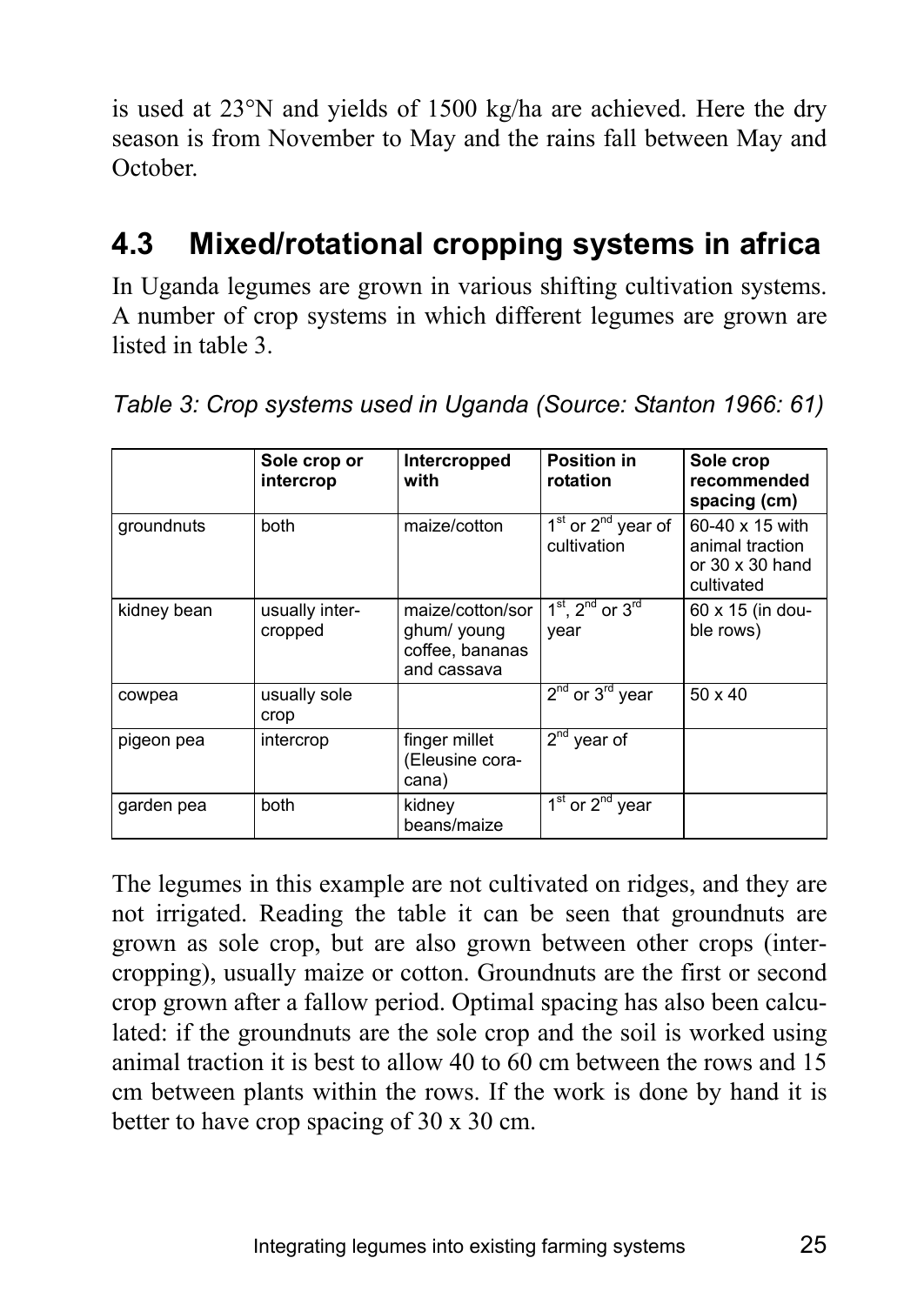### **4.4 Labour requirements**

Table 4 below gives an indication of the amount of time in hours needed to cultivate one hectare of soya (monoculture).

*Table 4: Labour required (in hours) to cultivate one hectare of soya.* 

| Soil preparation           | mechanized                           | 84  |
|----------------------------|--------------------------------------|-----|
| Sowing                     | manual                               | 100 |
|                            | mechanized                           | 8   |
| First weeding              | manual                               | 100 |
|                            | mechanized                           | 8   |
| Second weeding             | manual                               | 80  |
|                            | mechanized                           | 8   |
| Harvesting                 | manual                               | 90  |
| Transport to storage place |                                      | 40  |
| Threshing                  |                                      | 150 |
| Winnowing                  |                                      | 69  |
| Total                      | manual (soil preparation mechanized) | 724 |
| Total                      | weeding also mechanized              | 364 |

Sowing soya by hand is very labour intensive. The sowing density must be very high to ensure a good yield. The only way to keep weeds down is by letting the soya plants cover the whole of the ground. Most other leguminous crops have a wider branching pattern, which means that the sowing density is lower. Other legumes therefore take less time to sow.

The other figures in table 4 give an indication of the amount of labour needed for growing most legumes, not just soya. The amount of time needed for harvesting however varies depending on the crop: how it grows and the size of the pods. There are varieties of legumes that all ripen at once, so that suddenly a large amount of labour is needed at the same time if no beans are to be lost. Where cultivation is largely mechanized, a crop that ripens all at the same time is preferred as this is easy to do by machine. Where farming families harvest by hand it is usually better if the work can be spread out over a longer period with a variety that does not ripen all at once. It is important to be aware that these characteristics vary in some legumes depending on the variety.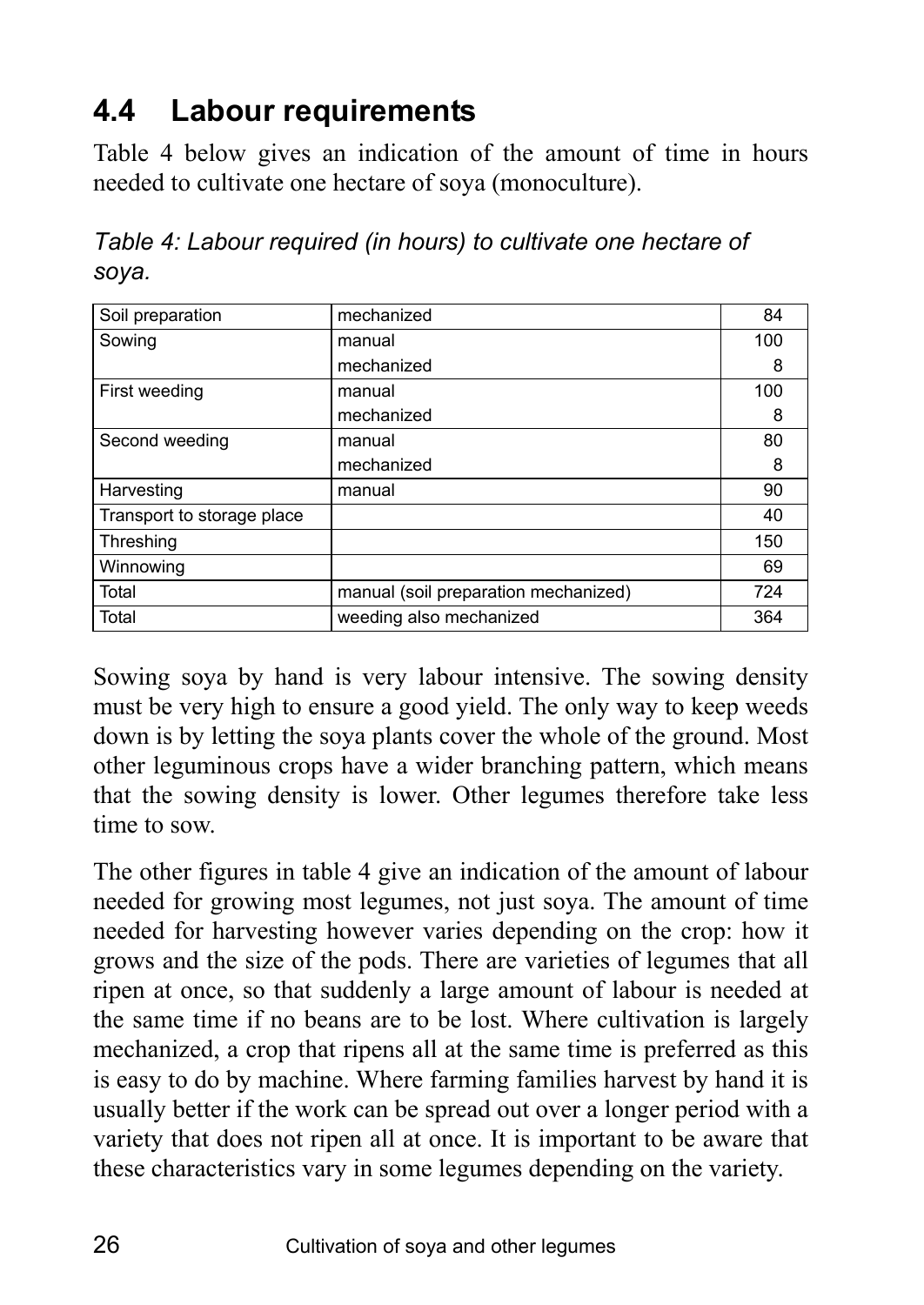## **5 Cultivating soya**

This chapter covers the practical details of growing soya. These are most important for those who have already decided to grow soya. If you have not yet made the decision, the information in Chapter 3 is very important.

### **5.1 Storage of beans and seed selection**

Soya beans are rich in protein, which makes them very attractive to insects. They also decay quickly, especially when the climate is humid. Soya therefore has to be stored carefully, whether it is used for food, trade or seed material.

A womenís group in North Ghana has done experiments to determine how effective local storage methods are. They used different sorts of beans and they stored them using different methods. They assessed the colour and taste of the beans, as well as noting how much insect damage (holes) there was. The conclusion was that beans stored in ash kept best. Storing seeds in ash of the neem tree and treating seeds with a neem tree solution had good results.

If a farmer has plastic bags that can be hermetically sealed (made airtight), these can be used to store soya beans (at least those to be used as seed material). The beans must be well dried (less than 11% water in the bean) and the plastic bags must be carefully sealed.

- ? Experiments in Senegal and Cameroon show that seed stored under these conditions for nine months retains 90% of its germination capacity.
- $\triangleright$  In Guyana seeds can only be stored for six months before they lose their germination capacity.
- $\triangleright$  In all three countries seeds that are kept in cold storage places maintain 90% of their germination capacity for nine months.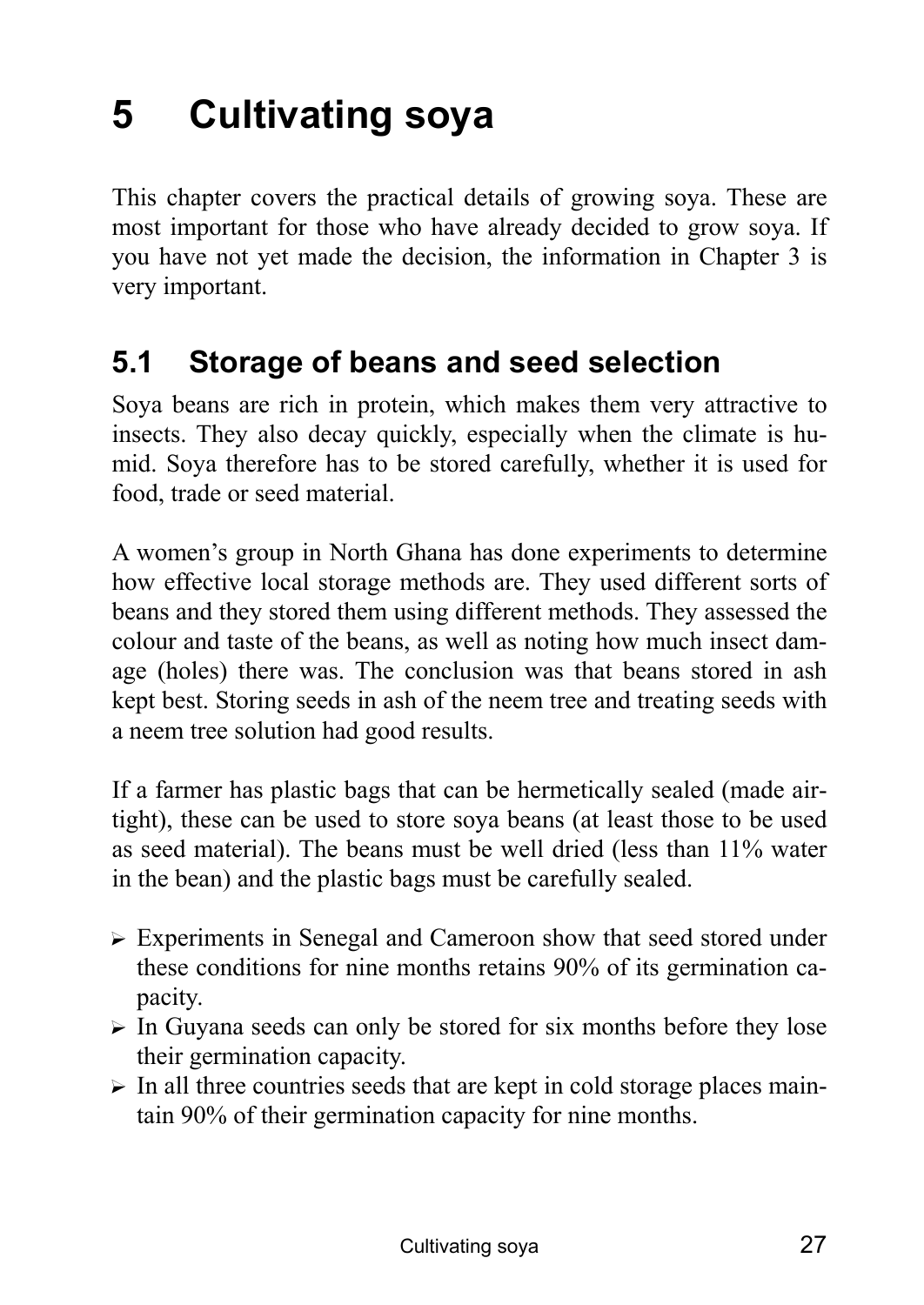$\triangleright$  In the highlands of Madagascar it is not necessary to store seed in cool houses because the temperatures are low enough anyway. Plastic bags are also not necessary for storing the seed.

We conclude that if you want to ensure  $90\%$ germination capacity then it is a good idea to keep seed in cool storage places.

Whether farmers use their own seeds for planting material or whether they regularly buy new seeds will depend on whether there is a local distribution network and the price of new seed.

If farmers use their own seed they need to make sure that it comes from healthy plants and that the seeds look good. Plants with many healthy pods can be marked in the field using brightly coloured thread, so they are easy to see later on.



*Figure 8: Example of a healthy soya plant with many pods.* 

In countries such as Bolivia where soya has been grown for a long time, certified seed is easily available. If you buy certified seed make sure it has a label with information about the germination percentage, seed purity and the variety, and that it is guaranteed disease free.

### **5.2 Nitrogen fixation**

Soya is a member of the legume plant family (Leguminosae). Legumes have a special characteristic, that they can absorb nitrogen from the air and use it for their own growth. They store the nitrogen in nodules on their roots, with the help of special bacteria (Rhizobia). As the root nodules grow they start to produce nitrogen. The root provides the rhizobium bacteria with food and shelter and in return the bacteria helps the plant to store nitrogen.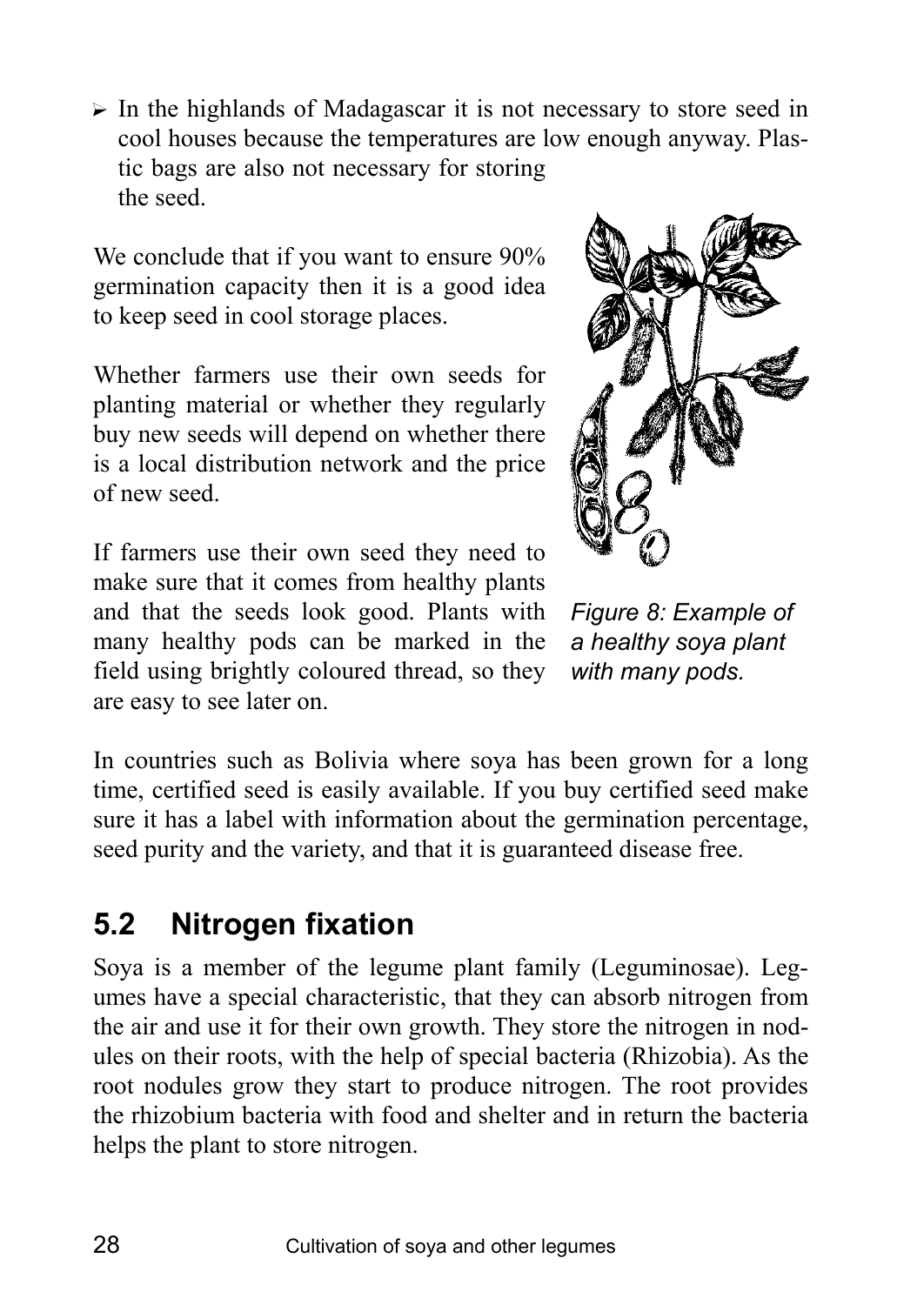Rhizobia are bacteria that induce the root hairs of the plant to form nodules in which nitrogen is stored. Rhizobia are found in most soils, but they do not always form nodules. Sometimes there are not enough bacteria in the soil to form nodules, or they might not be the right type of rhizobium for soya plants. Just as there are different sorts of legumes there are also different sorts of rhizobia. For nitrogen fixation to take place, the correct combination of rhizobium and legume is needed. The best 'partners' for soya are *Rhizobium japonicum* or *Bradyrhizobium japonicum*. The latter is used successfully in Bolivia, especially the strains USDA 136 and E109.

The amount of nitrogen that a plant can fix depends on the variety, the productivity of

*Figure 9: Soya plant with root nodules.* 

the rhizobium bacteria, the soil and the climate. Soya is capable of fixing between 60 and 168 kg of nitrogen per hectare per year.

#### **Root nodule activity**

It is possible to tell from the colour of the root nodules whether or not they are active, and therefore fixing nitrogen. Active root nodules are pink inside. By cutting through a root nodule it is possible to see whether it is active or not. The best time to do this is when the plant is flowering.

Root nodules that remain white or light green on the inside throughout the growth cycle of the soya plant are not active. Even if the soya receives nitrogen in the form of artificial fertilizer the root nodules remain small and white. Only once the nitrogen from the fertilizer has been used up do the root nodules become active and grow bigger. For this reason it is worthwhile giving soya extra nitrogen if it is grown on poor soil.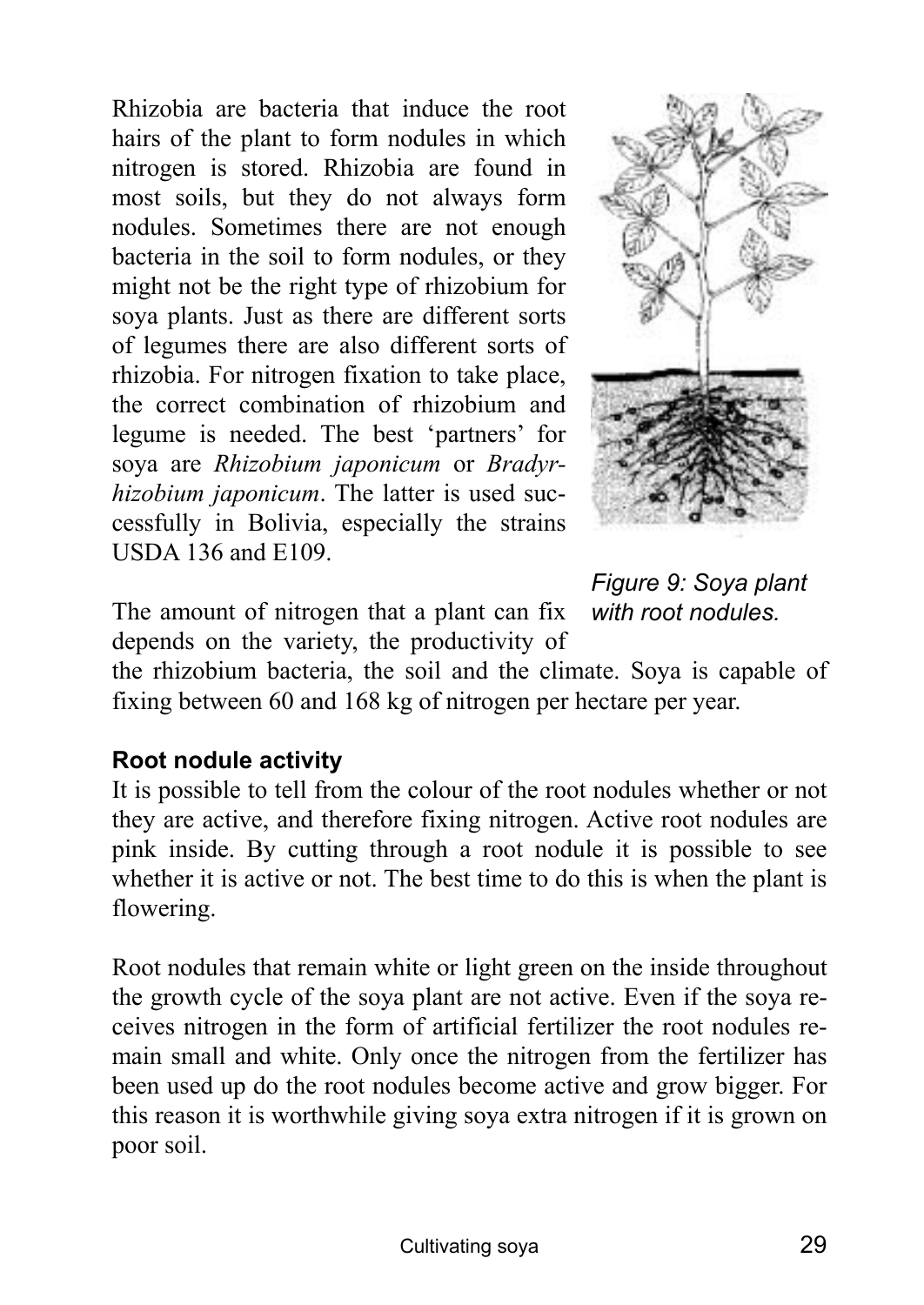### **Rhizobium treatment**

If the soya plants do not develop active root nodules on their own, it is possible to add rhizobium to the seed or the soil. This is called inoculation. See Appendix 3 for a description of how to do this and how to provide information to farmers.

It is possible to check whether a rhizobium treatment has been effective. Check the development of the root nodules four or five weeks after sowing. Check again when the soya plant is flowering. Check for a third time while the pods are forming to see how much the different types of rhizobium have contributed to pod formation. You will gain the most information by carrying out all three checks.

### **5.3 Plant density and sowing methods**

A crop yield depends on the yield per plant and the number of plants in a field. Plants with more space between them look different from plants that stand close to each other. Plants spaced not too far apart will grow less tall, are less likely to be flattened by wind or rain and will have more branches. They also form more pods with heavier beans, which means a bigger yield per plant. Where the plant density is low and plants are far apart, the yield for the whole field will be relatively low. If there is a lot of space between plants, weeds will be a problem. It is important to find the optimal plant density. This can vary even for the same place, depending on the season. The sowing density has to be adjusted in areas where day length varies depending on the time of the year.

We give an example from Bolivia, where soya cultivation is mechanized. The extension services there provide precise information on how to adjust the sowing machine. In the summer the sowing distances are  $5 - 7$  cm within the rows and  $40 - 60$  cm between the rows. In the winter the distance between the rows is  $20 - 30$  cm, and the distance between plants remains the same. This gives a plant density in the summer of  $250,000 - 300,000$  plants per hectare, and in the winter of  $500,000 - 600,000$  plants per hectare. The high number of plants in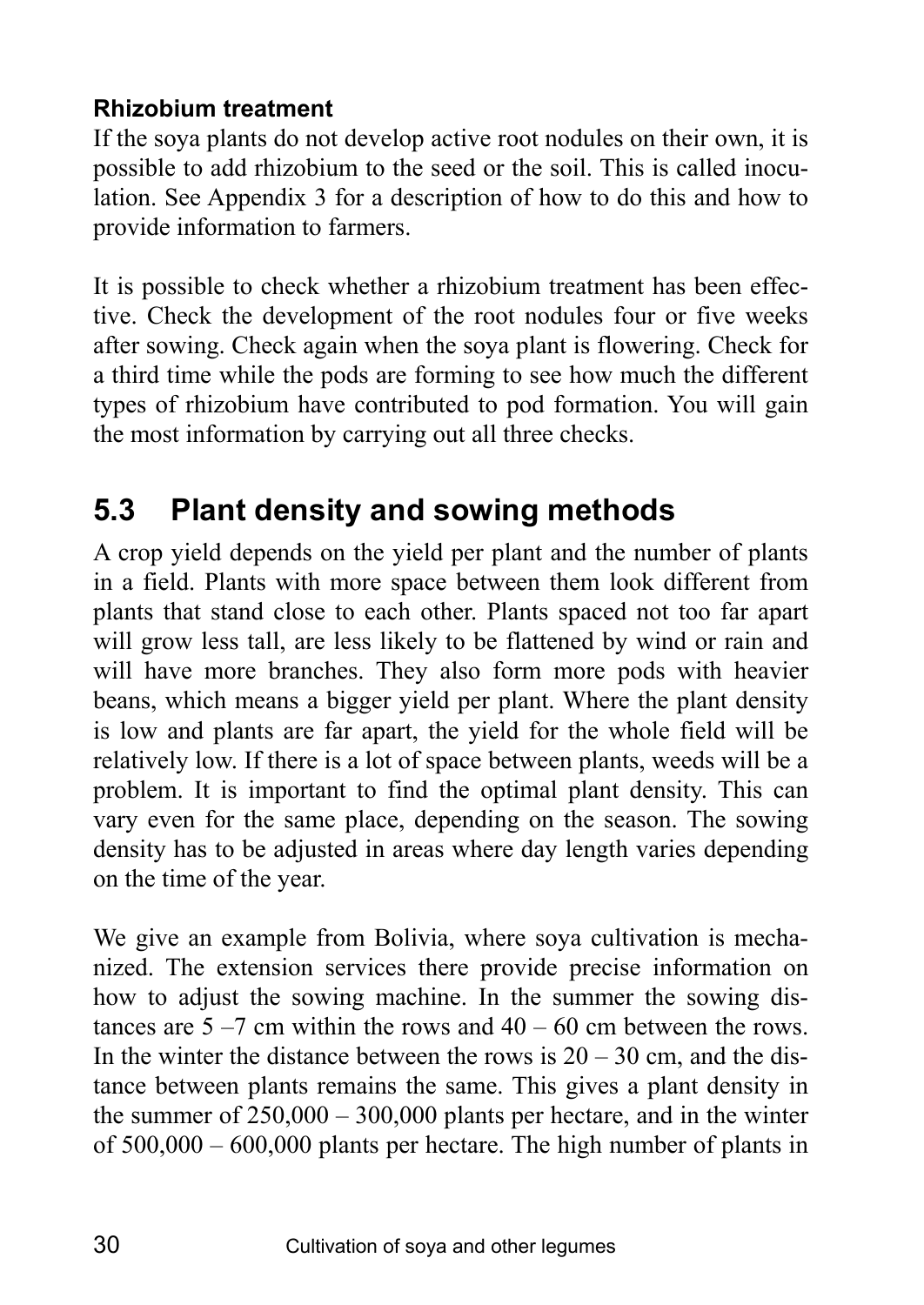the winter compensates for the lower yield per plant as a result of the shorter day length.

In Asia plants are usually planted more densely than in Africa. An average figure is  $55 - 65$  kg seed per hectare in Asia, and  $22 - 34$  kg seed per hectare in Africa. These are figures for good quality seed. If you are not sure about the germination quality of your seed, it is better to use larger amounts.



*Figure 10: Optimal planting distance: 15 – 18 plants in a row one metre long. Too few plants: 6 – 8 plants in a row. Too many plants:*  $20 - 30$  plants in a row. The distance between the rows is  $30 - 60$ *cm.* 

Where soya is sown by hand in Africa and Asia it is often sown at the foot of the stalks of the previous crop, such as rice (Asia).

Where mechanized cultivation takes place, e.g. Bolivia, Nigeria and Cuba, the plants are sown in rows. The sowing machine should not be driven faster than  $6 - 7$  km per hour. If the machine goes faster, the sowing density will be too low.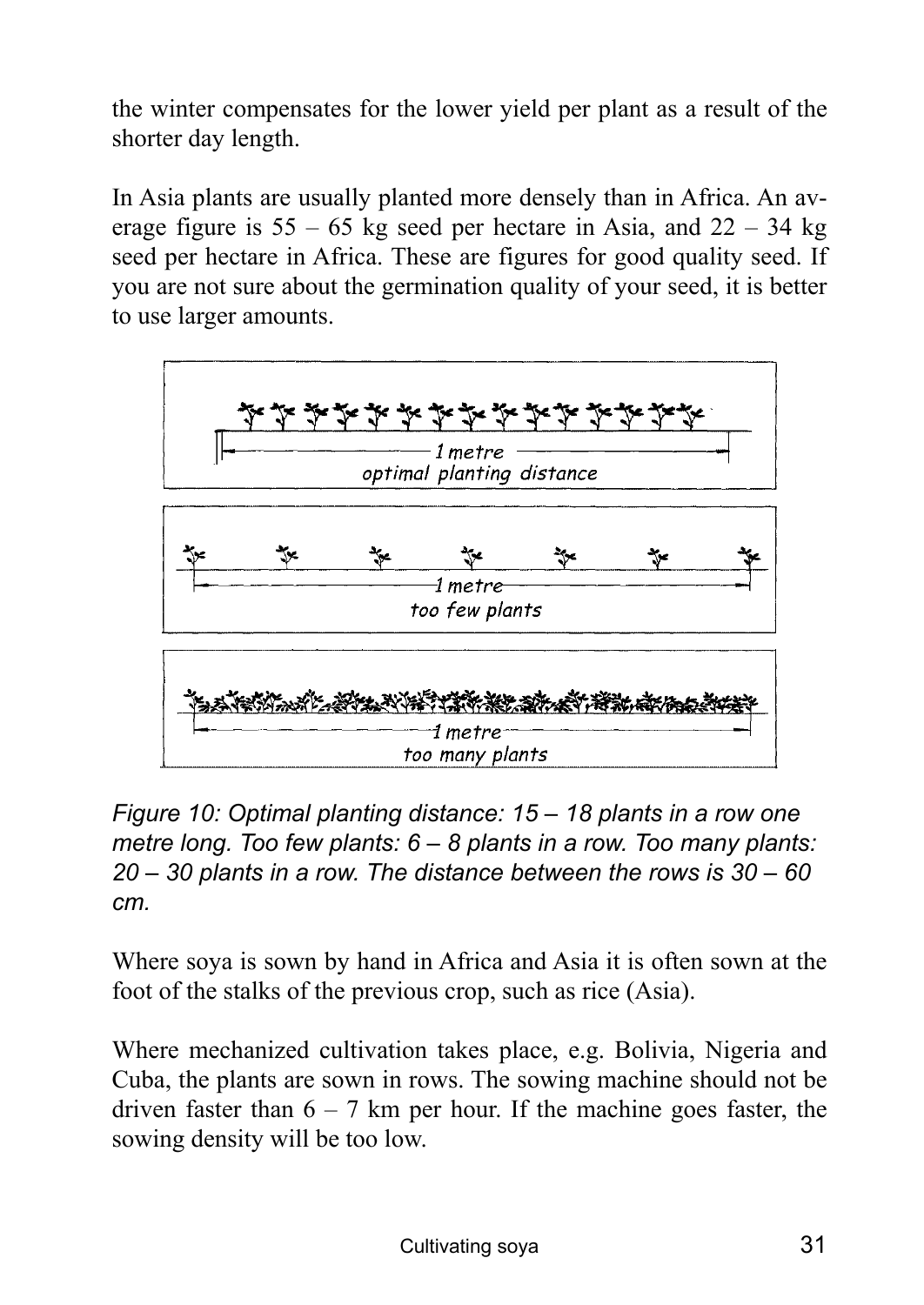## **5.4 Sowing period**

The following climate requirements must be taken into account for deciding when to sow:

- $\triangleright$  temperature required for the seed to germinate
- $\triangleright$  period when water will be available
- $\triangleright$  correct day length during the flowering period

In countries where soya is already grown it will be possible to obtain information and advice from the extension service. Generally speaking soya is sown at the start of the rains. In countries with more than one rainy season it is sometimes possible to raise two crops in a year.

The table below shows how the time at which soya is sown determines the crop yield.

| Table 5: Sowing date and yield obtained (Source: Oram & Ab- |  |  |  |
|-------------------------------------------------------------|--|--|--|
| derrezah, 1990)                                             |  |  |  |

| Senegal<br>Sefa Casa-<br>mance<br>1978 |                  | Cameroon<br><b>Foumbout</b><br>1979 |                  | <b>Ethiopia</b><br>Togo<br><b>Atalote</b><br>Awassa<br>1981<br>1979 |                  | Madagascar<br>Middle-west<br>1981 |                  |                |                  |
|----------------------------------------|------------------|-------------------------------------|------------------|---------------------------------------------------------------------|------------------|-----------------------------------|------------------|----------------|------------------|
| Sowing<br>date                         | Yield<br>(kg/ha) | Sowing<br>date                      | Yield<br>(kg/ha) | Sowing<br>date                                                      | Yield<br>(kg/ha) | Sowing<br>date                    | Yield<br>(kg/ha) | Sowing<br>date | Yield<br>(kg/ha) |
| 1 July                                 | 3469             | 15 June                             | 2680             | 17 June                                                             | 2235             | 13 June                           | 2300             | 5 Nov.         | 816              |
| 7 July                                 | 2030             | 1 July                              | 2215             | 1 July                                                              | 2522             | 4 July                            | 2550             | <b>11 Nov.</b> | 1108             |
| 17 July                                | 1544             | 15 July                             | 1700             | 15 July                                                             | 2091             | 20 July                           | 1340             | 25 Nov.        | 1030             |
| 26 July                                | 770              |                                     |                  | 3 Aug.                                                              | 1194             |                                   |                  | 4 Dec.         | 379              |

#### *Example from Ivory Coast*

Soya is a new crop in Ivory Coast. It was first cultivated in 1998. The short rainy season from mid-September to November produced good results: 1 ton per hectare. The yield from the long rainy season (March to June) was low because the soya plants were attacked by many insects. The farmers decided to only grow soya during the short rains.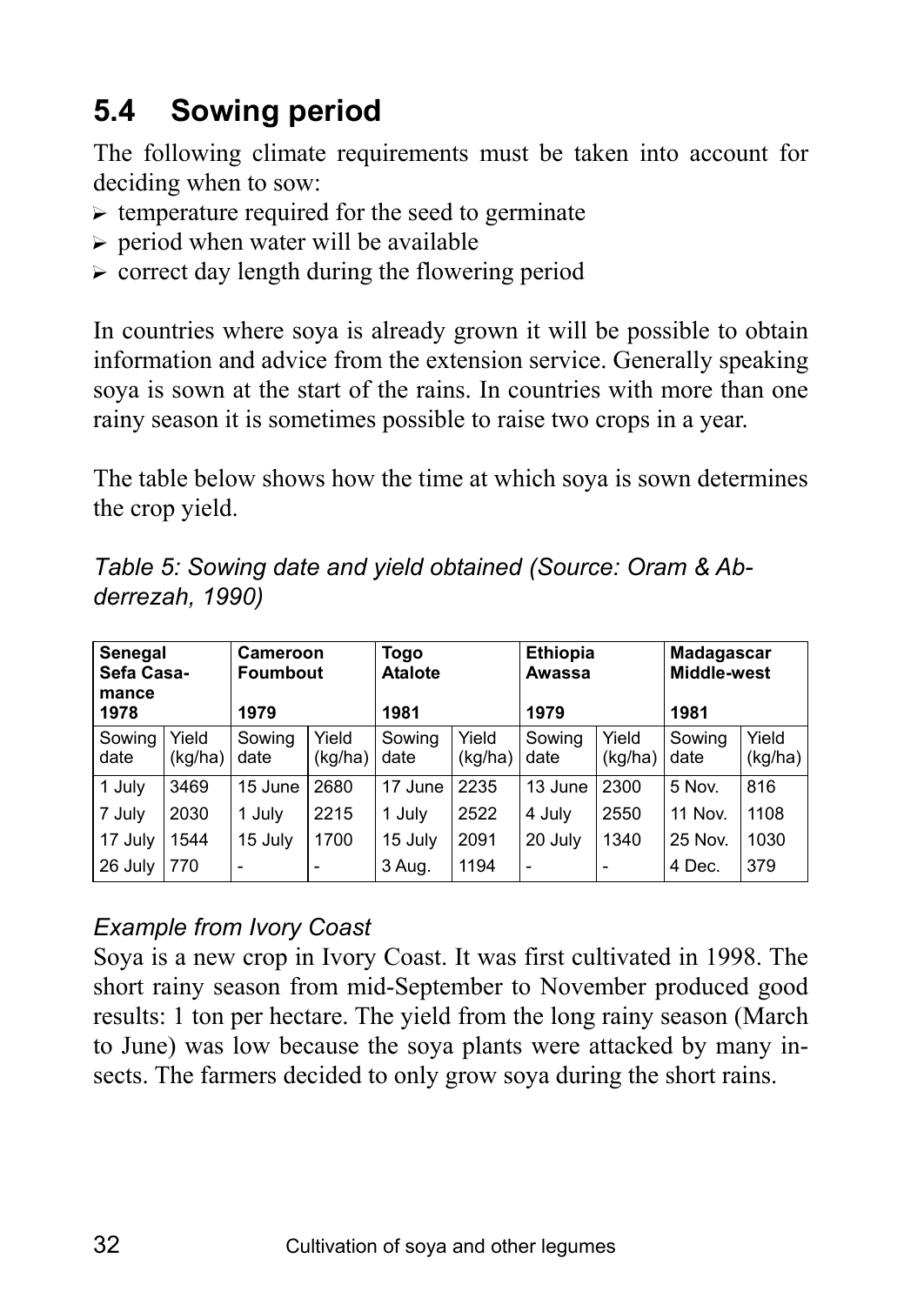### **5.5 No-tillage cropping**

There are also systems for growing legumes that involve no soil tillage: no-tillage cropping. Using a stick or a knife holes are made in the ground at the foot of the mounds upon which the previous crop grew. The soya seeds are planted in the holes. Soya is planted in this way after a rice crop.

In Taiwan the same field is used for two rice crops and one soya crop. The soya yield varies between 1.5 and 2 tons per hectare. The soya takes  $85 - 100$  days to ripen.

### **5.6 Weed control**

Weed control is very important when growing soya. The most critical period is between the 15th and the 35th day after sowing. If you only start weeding after the 35th day, the yields will be lower. It is best to keep the crop weed-free from the moment it is sown until the harvest. Weeds take light, nutrients and water away from the crop, and they provide a place for insects that can also damage the crops either by eating them or passing on disease. The more weeds there are, the higher the relative humidity between the plants, which increases the risk of fungi that can also damage the crop. Weeds also get in the way of machine harvesters, which leads to more beans being lost because they are damaged.

The best way to fight weeds is by encouraging the growth and development of the crop as much as possible so that it does better than the weeds. Below is a list of ways to do this.

- $\triangleright$  crop rotation; i.e. do not grow crops of the same family on the same piece of land after each other
- $\triangleright$  use groundcover plants
- $\triangleright$  prepare the soil well before planting
- $\triangleright$  sow at the right time
- $\triangleright$  make sure the sowing density is correct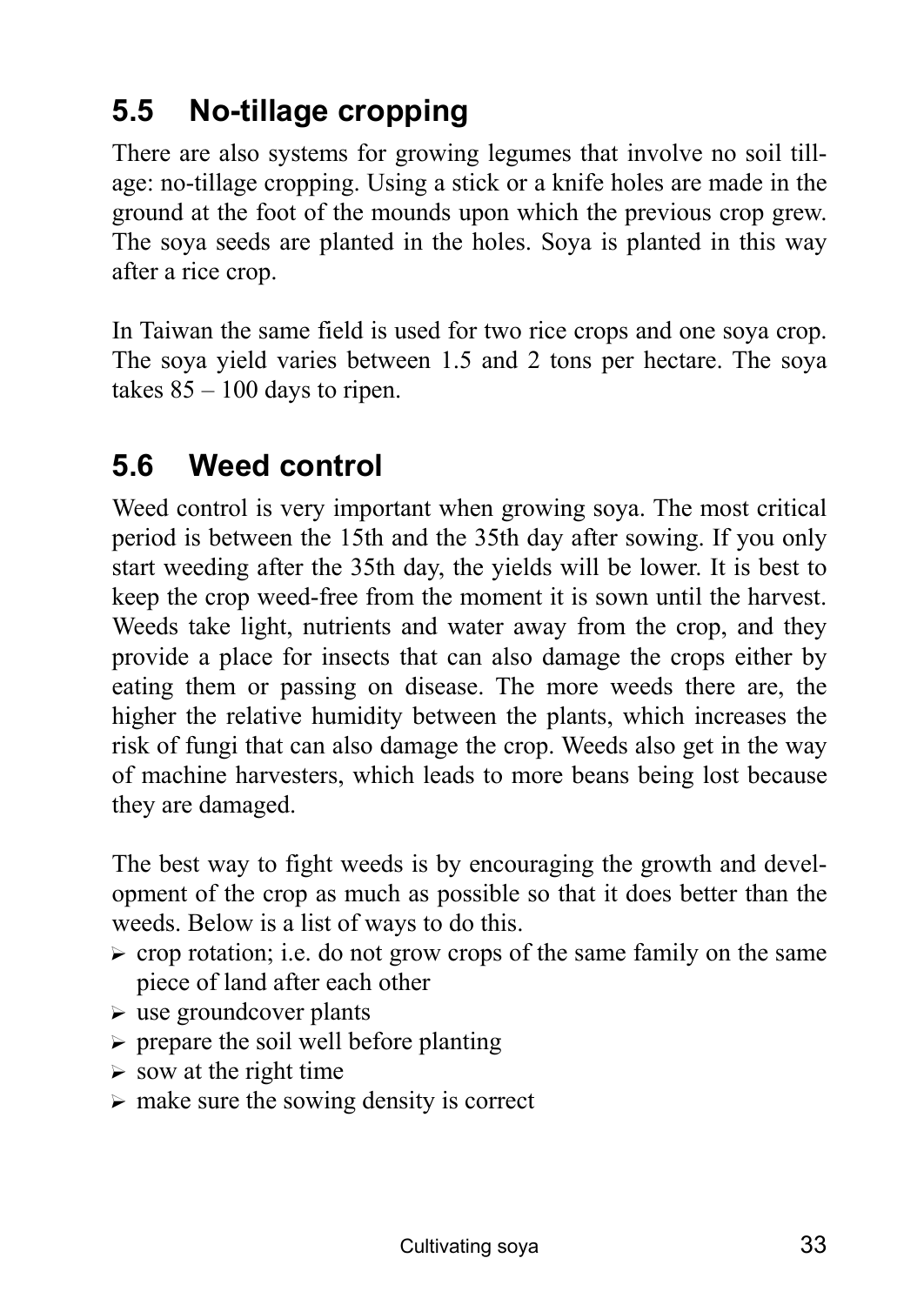It is also possible to control weeds using machinery. Often it is enough to do this two or three times during a crop cycle: the first time should be from two weeks after the crop has germinated and the last time up to 45 days after germination or just before the crop flowers. A machine should not be used during or after flowering as it can pull the flowers off the plant, which will lead to lower yields.

In countries where weeding is done by hand, such as in Senegal, it is best to weed five times during the first six weeks. The importance of weeding is easy to see in table 6, which is based on trials done in Senegal.

| Table 6: The effect of good weeding on yield |
|----------------------------------------------|
| (Source: Oram & Abderrezah, 1990)            |

| Treatment                        | Yield kg/ha |
|----------------------------------|-------------|
| Correct treatment: weed 5 times  | 2635        |
| Weed twice (after 3 and 5 weeks) | 1765        |
| Weed once (after 3 weeks)        | 1185        |
| No weeding at all                | 421         |

### **5.7 Pests**

### **Insects**

Different insects can cause damage to the crop. Although insect damage leads to reduced yields we do not recommend using insecticides to prevent insect damage. Doing this makes growing soya very expensive and another disadvantage is that pesticides also kill the natural enemies of the insects that cause the damage.

It is only worth using insecticides if you can reduce your crop losses by more than the costs of using insecticide. In order to be able to estimate accurately whether this is possible you have to inspect your crop regularly. You can do this by laying down a sheet measuring 100 cm x 70 cm between the rows and then shaking the plants on both sides so that the insects fall off.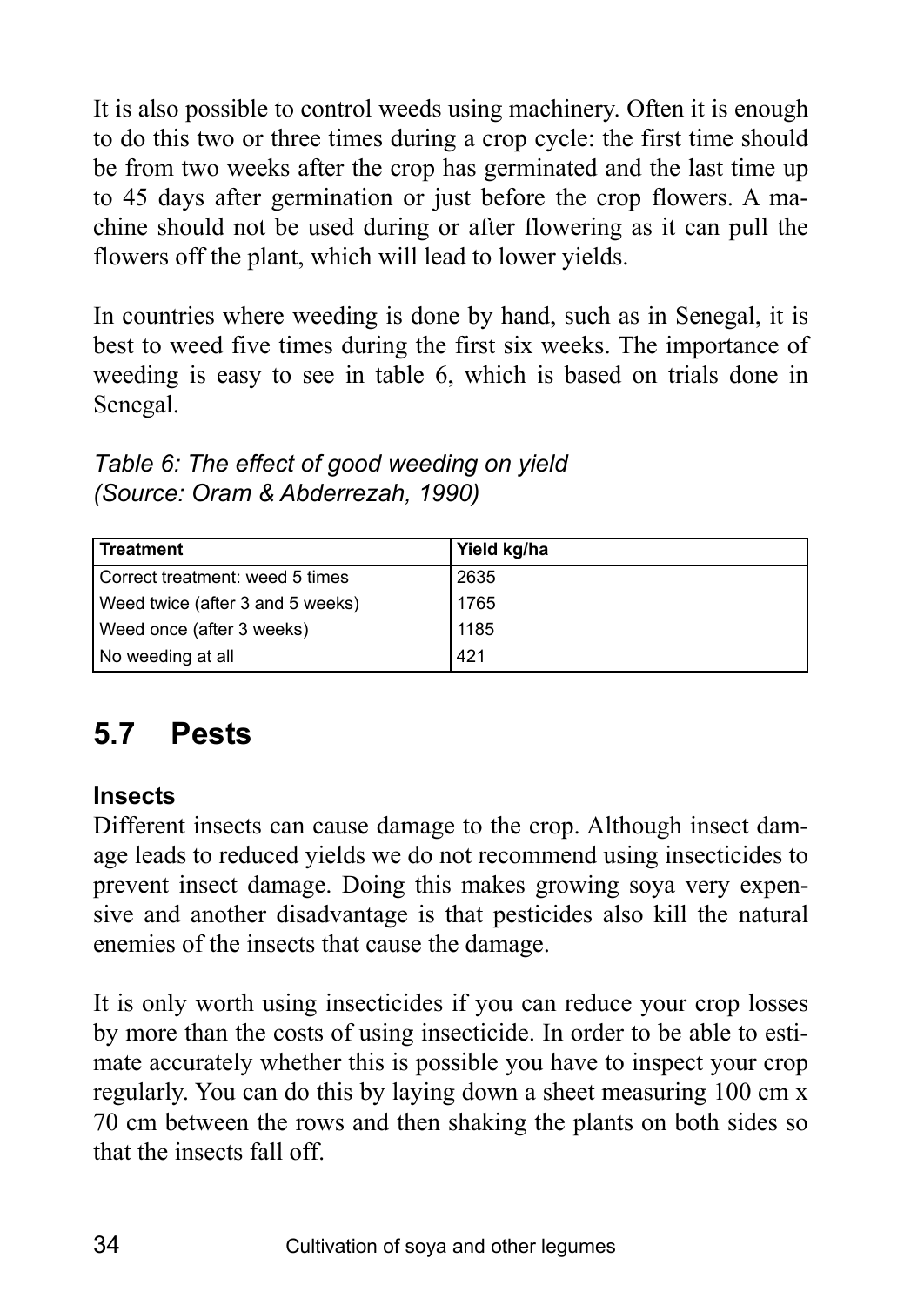In Bolivia the following rules of thumb are used:

- $\triangleright$  If more than 30 40 caterpillars fall onto the sheet or if more than 35% of the plants are seriously damaged it is worth fighting the caterpillars.
- $\triangleright$  Insects that attack leaves with their mouthparts should be controlled if there are more than two adults found per metre of a row.
- $\triangleright$  Caterpillars that bite through stems of the plants must be controlled if  $20 - 25\%$  or more of the plants are damaged.

### **Nematodes**

Nematodes are small worms that damage the roots. The effects of nematode damage are yellow leaves, stunted growth even though soil fertility is good, and wilting even though there is enough water in the soil. The best way to control nematodes is to plant resistant varieties and to use crop rotation.

### **5.8 Diseases**

Most diseases are transferred through the seed. It is therefore very important that you use seed that is free of disease pathogens, or treat seeds chemically so that they become free of disease. This way you can prevent losses or reduce them to a minimum.

### **5.9 Harvesting legumes**

Harvesting must be done at the correct time. If harvesting is done by hand, when the leaves first start to turn yellow, it is best to cut down the plants and spread them to dry in a place where it is easy to collect the beans as they fall out of the pods. Once the plants have dried they can be threshed. Where not all plants ripen at the same time the beans should be harvested from the plants that ripen first, while the other plants are left standing to ripen further. This spreads the harvesting work out over a longer period, which also means there are no peaks in labour requirements which can be a difficult problem.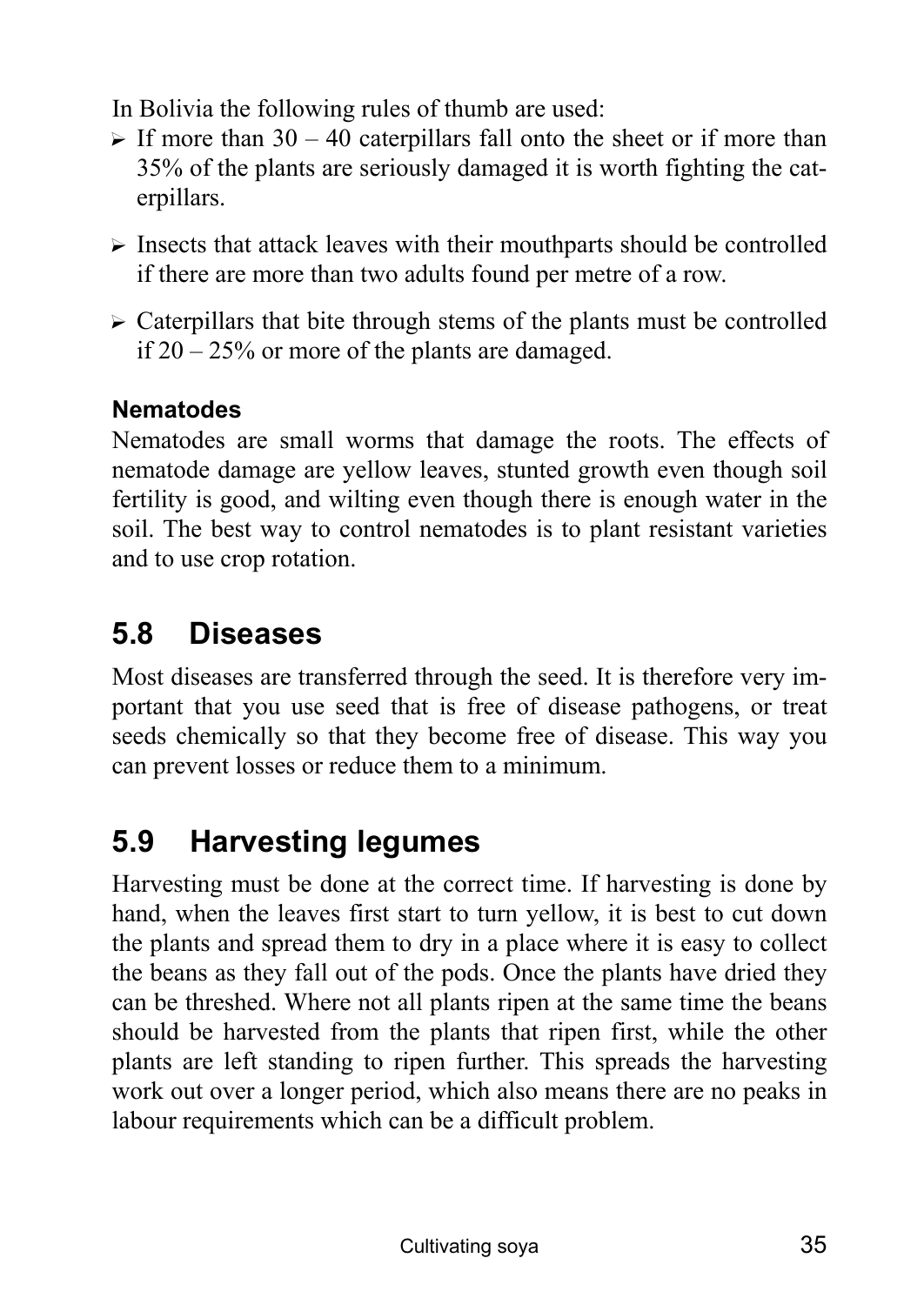If you harvest with a machine you have to be very careful that it does not cause damage. Damaged beans cannot be kept for long, sell for less money and are less suitable for seed material. The period during which mechanical harvesting can take place is not long. The crop is ready to be harvested when the leaves turn yellow and fall off, when the stems become brittle and if it is easy to open the pods by pressing them between the fingers. If the moisture percentage in the beans falls below 12% the pods open and the beans fall on the ground. This can lead to considerable harvest losses. (In Argentina  $8 - 12\%$  harvest losses are common where the crop is harvested mechanically.) The losses will be lower if harvesting is done early in the morning or at the end of the afternoon, when the pods are wetter.

The optimal moisture content during harvest for soya that is going for industrial processing is  $13 - 15%$ . For seed material the optimal moisture content during harvest is 13%.

### **5.10 Large-scale production in South America**

In South America it is expected that the export of soya pulp, soya oil and soya bean will soon start. When this happens the area under production will increase. It is worth noting the experiences in Bolivia. Most of the economic returns from soya production in Bolivia go abroad: to the manufacturers of the agricultural machinery, fuel and pesticides. Growing soya in Bolivia has high ecological costs: thousands of hectares of forest have been cut down, organic biomass is burned, soil nutrient losses are high and the soils are becoming physically degraded. If production is to become sustainable, appropriate technology forms have to be developed and used.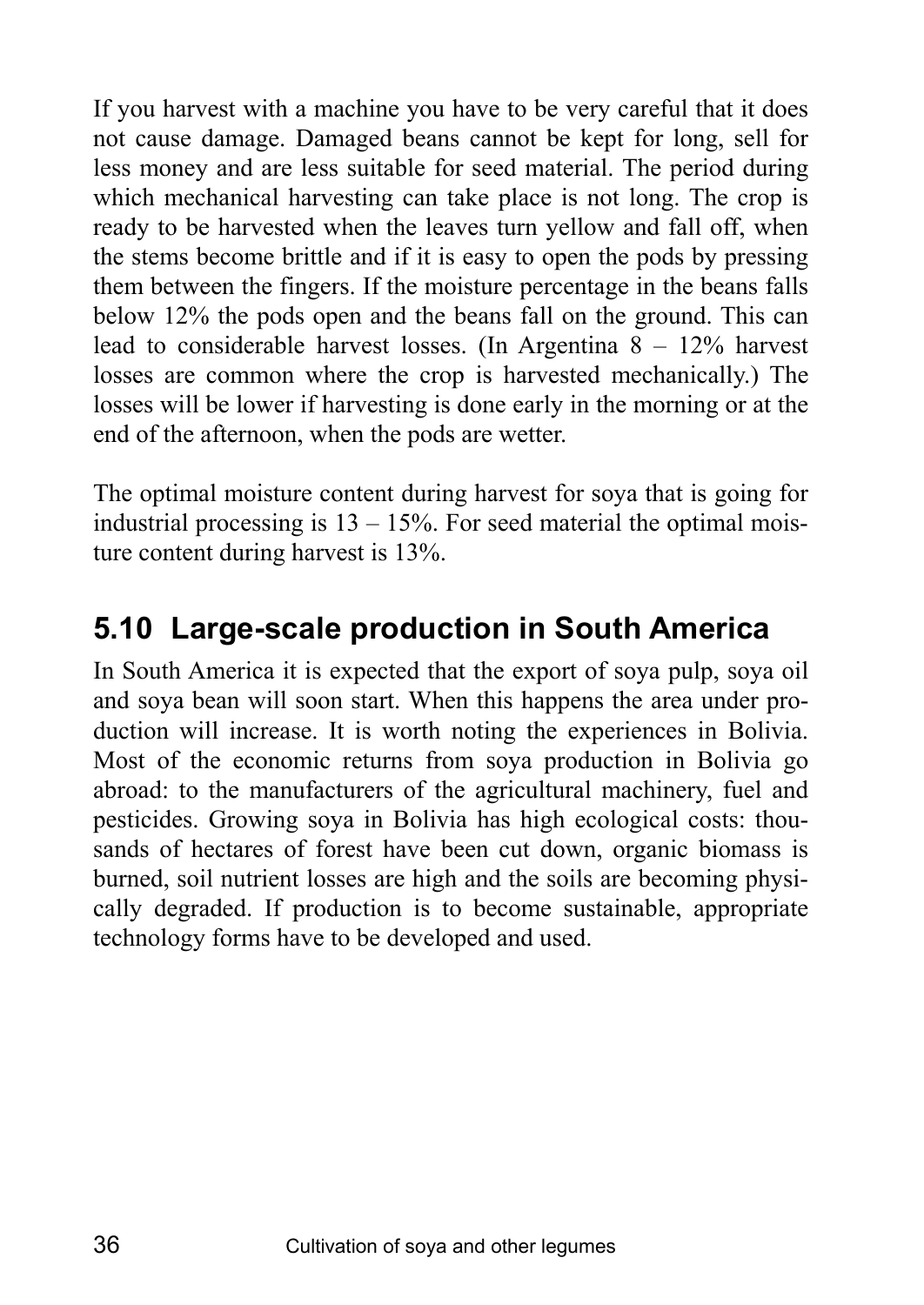## **6 Soya: nutritious food**

Farmers are more likely to start growing soya if they know more about its advantages. We have already mentioned that it is a good source of nutrition and provides a welcome addition to diets that are not well balanced. This chapter contains a lot of practical advice on how to cook soya and include it in meals.

### **6.1 What is good nutrition?**

We need food to stay healthy. Food gives us:

- $\triangleright$  energy to work or go to school
- $\triangleright$  nutrients we need to grow or recover from wounds
- $\triangleright$  substances that protect and heal us from disease

A well-balanced diet is made up of foods that provide us with all these vital needs. A shortage (deficiency) can lead to malnutrition and health problems. Malnutrition can also occur even if sufficient quantity of food is available, but does not provide all the nutrients we need. Therefore it is important to know what nutrients we need: carbohydrates, fats, proteins, vitamins, minerals. We also need to know which foods contain these different nutrients.

#### *Carbohydrates*

Carbohydrates give us energy; they function as fuel for the body. There are also carbohydrates that our bodies cannot digest. These stimulate the intestines (our insides) and help our bowel movements so we do not become constipated. Foods that are rich in carbohydrates include: grains (e.g. rice, millet, sorghum, wheat), potatoes and fruit.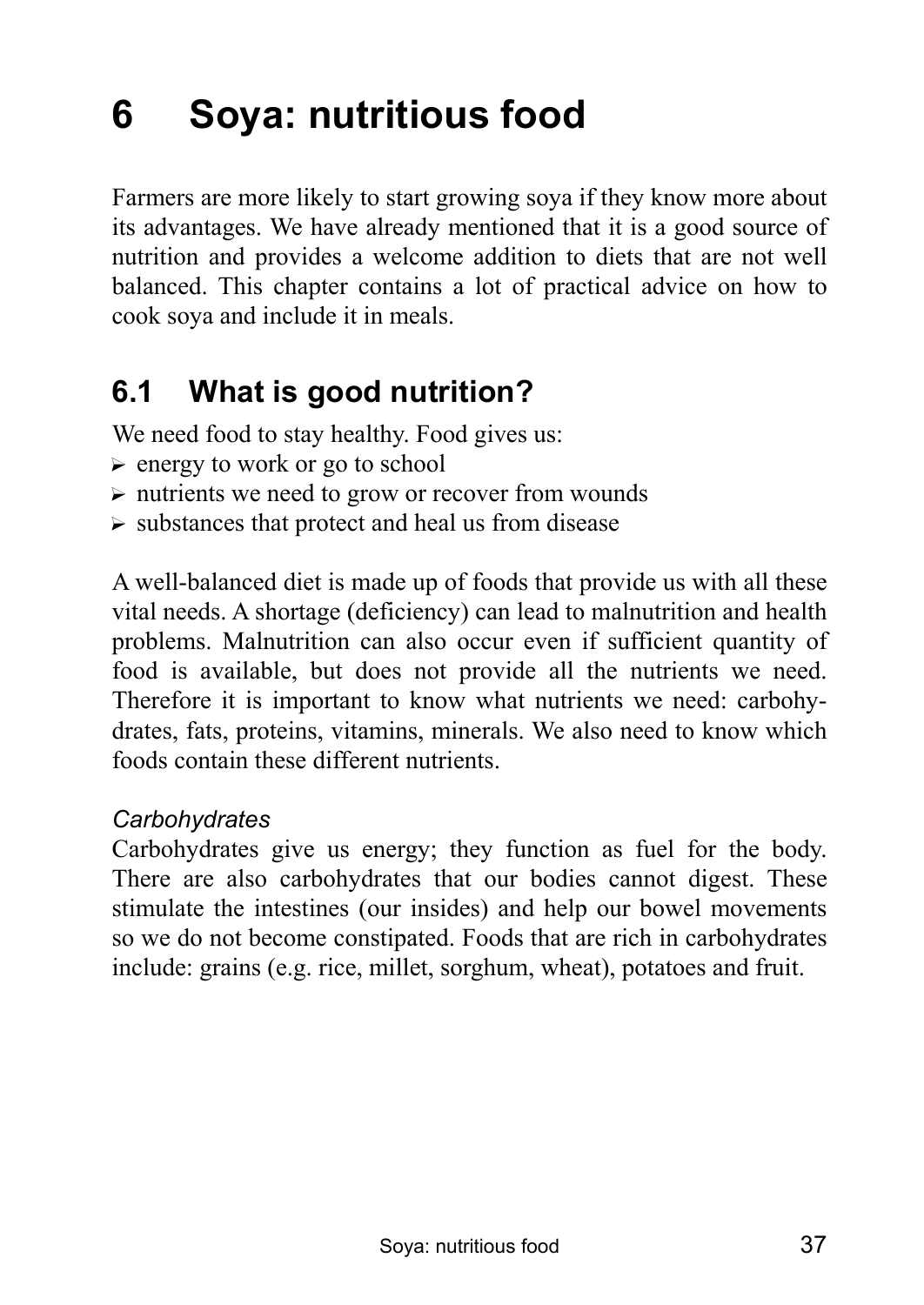

*Figure 11: Examples of products that are good sources of carbohydrates.* 

#### *Fats*

Fats are the most important source of energy. Fat also contains the fatsoluble vitamins, A, D, E and K. The most important fat-containing foods are: oil, nuts and animal products such as meat, fish and milk.



*Figure 12: Examples of products that are good sources of fats.* 

#### *Protein*

Proteins are the building blocks of the body. Children need protein to grow, and adults need protein to replace cells in the body. If the diet contains too little carbohydrate or fat then the body converts protein into energy. But this leads to a protein deficiency in the body, and to protein malnutrition in children. Foods that are good sources of pro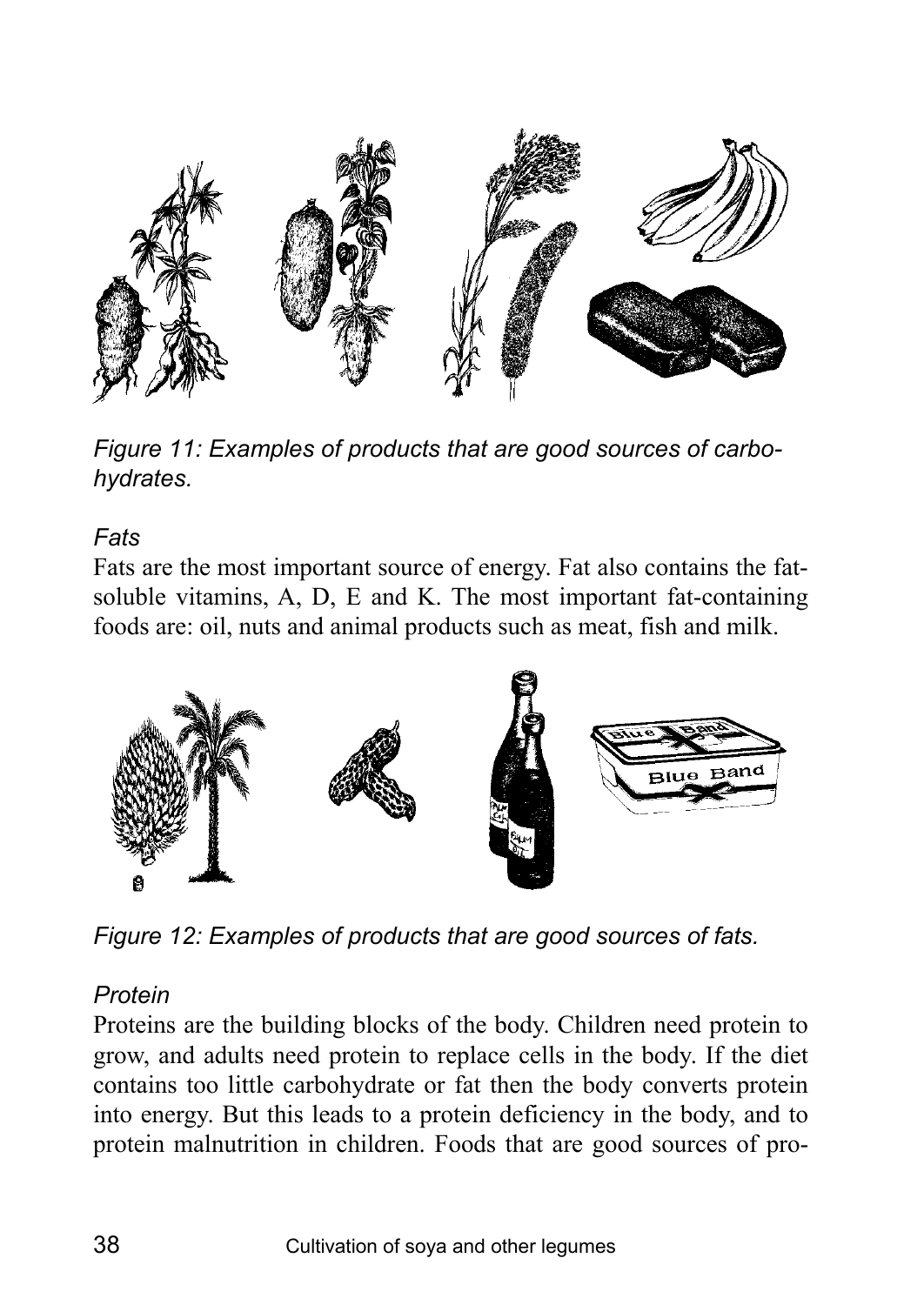tein include meat, fish, eggs, milk, legumes and nuts (e.g. groundnuts).



*Figure 13: Examples of products that are good sources of proteins.* 

#### *Vitamins*

Vitamins protect our bodies from disease. Nearly all foods contain vitamins, but not always the vitamins we need. Therefore it is important to know which foods contain which vitamins. Vitamin C is found in fresh vegetables and fruit. Vitamin B is found in animal products and grains. Vitamin A is found in oil and certain types of vegetables and fruit.



*Figure 14: Examples of products that are good sources of vitamins.*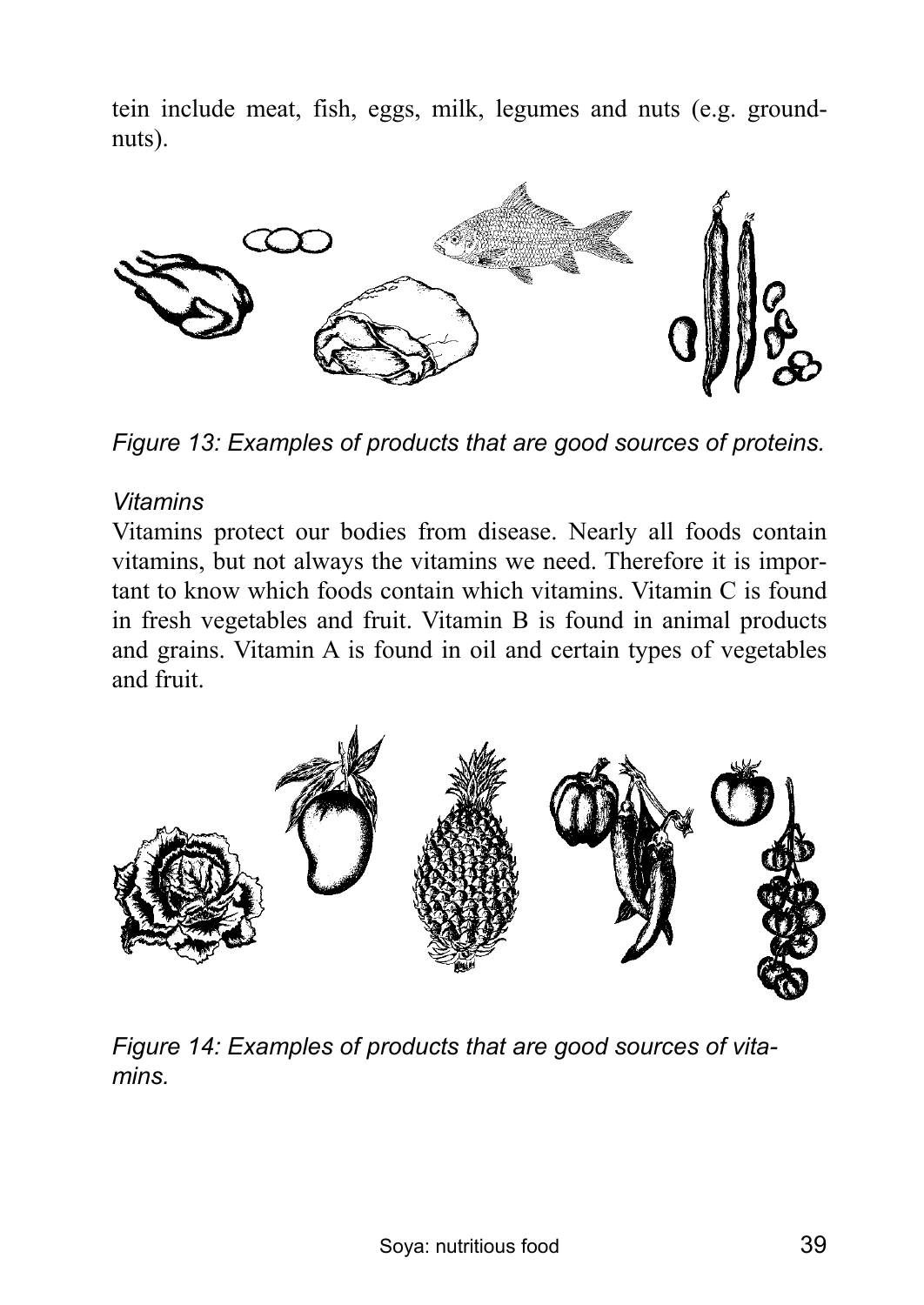#### *Minerals*

Minerals are substances that protect, but they also have specific functions in building up the body and helping it to recover from sickness.

The most important minerals the body requires are iron (needed to make blood) and calcium (needed for bones to grow and repair themselves). Iron is found in meat, green leafy vegetables and grains. Calcium is found in milk products and also in some vegetables.

### **6.2 Malnutrition**

Malnutrition occurs when the food eaten does not contain enough of the nutrients we require. Malnutrition occurs in all countries, but is a worse problem in developing countries. Young children are especially at risk because malnutrition not only retards but also interferes with their growth and development. The effects of malnutrition are also felt later on in life. Malnourished children often have learning difficulties and are quickly tired. They are thin, and often smaller when fully grown than adults who were not malnourished as children. Generally speaking it is difficult to reverse the lags in growth and learning that arise as a result of malnutrition.



*Figure 15: Child with protein malnutrition (kwashiorkor).* 

There are a number of causes of malnutrition.

- $\triangleright$  Too little food: not enough food eaten each day, or not often enough.
- $\triangleright$  The body uses a large amount of energy fighting common infections.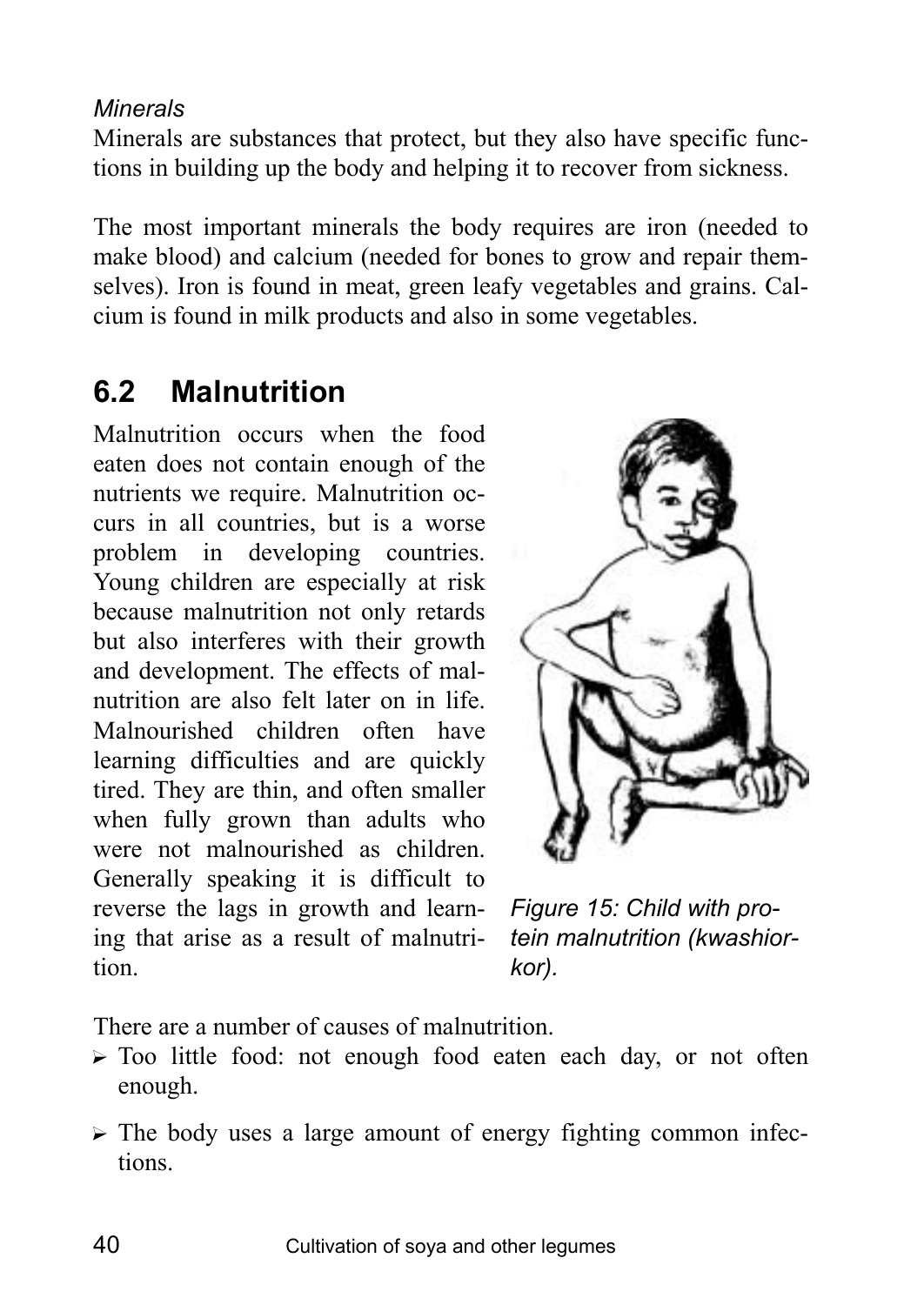$\triangleright$  The meals are not well balanced. E.g. they consist mainly of bulky food that contains a lot of water and few nutrients, such as many roots and tubers.

There are three different forms of malnutrition: energy malnutrition, protein malnutrition and malnutrition as a result of vitamin and mineral deficiencies. Each type of malnutrition has different symptoms. E.g. a shortage of vitamin A in the diet can lead to night blindness, and a shortage of iron can lead to tiredness and concentration problems. The different types of malnutrition are often found together in combination. Malnutrition can be prevented by making sure the diet is varied and that the combinations served provide sufficient energy, protein, vitamins and minerals. Soya is a product that is easy and useful to include in a varied diet.

#### **Protein malnutrition**

Protein malnutrition, also called kwashiorkor, is caused by too little protein in the diet. This often occurs where the diet consists mainly of starchy products such as potatoes or bananas.

Children with protein malnutrition do not grow properly as their bones cannot develop sufficiently. It is also possible to see the difference in school performance between children with protein malnutrition and those with a good diet. Adults with protein malnutrition have reduced resistance to disease and infection, and wounds do not heal easily.

People's protein requirements vary depending on body weight and whether or not the person is still growing. Protein requirements also vary depending on whether the proteins in the diet come mainly from animal or plant products. Animal proteins are processed more efficiently by the human body and therefore less is needed than proteins from plants. Table 7 shows the recommended daily protein intake for different ages.

Protein-rich foods such as meat, fish, eggs and milk are often scarce and expensive. They are often therefore not available to poorer groups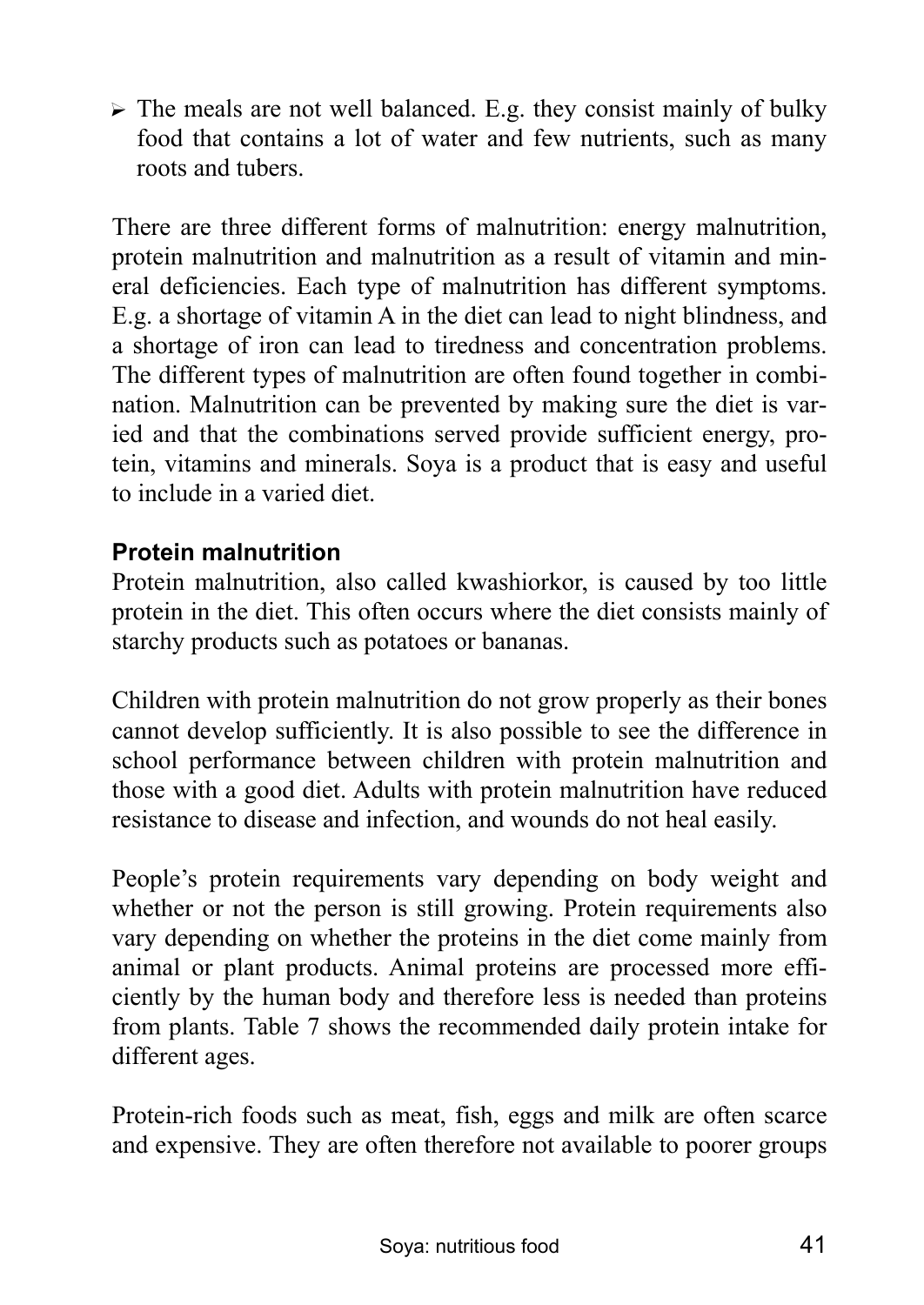of the population. Other sources of protein must then be sought, especially among plant products. Soya is an excellent alternative. It is a good source of plant protein and is cheap.

|                                      | Protein g/day average |
|--------------------------------------|-----------------------|
| Children $\frac{1}{2}$ (1) - 5 years | 15-25                 |
| Children 5 - 12 years                | $30 - 40$             |
| Teenagers                            | 50-70                 |
| Adults <sup>2</sup>                  | 40-60                 |

#### *Table 7: Recommended daily protein intake*

<sup>1</sup> Babies up to six months receive sufficient protein from breastfeeding.<br><sup>2</sup> Prograpt and breastfeeding women boye elightly bigher protein required.

Pregnant and breastfeeding women have slightly higher protein requirements.

#### **Energy malnutrition**

Energy malnutrition, also called marasmus, arises when the body does not get as much food to eat as it needs. Food provides the body with energy. The body gets the energy mainly from fats and carbohydrates, and when it does not get enough from these it also uses proteins as a source of energy. But there may be a shortage of food, or it may be too expensive to buy, so people do not have enough food to eat. If this is the case people suffer from energy malnutrition. Children and adults become very thin and they are hungry.



Children can also become undernourished because they do not have a balanced diet and they eat food that con-

*Figure 16: Child with energy malnutrition (marasmus).* 

tains too much water. They fill their stomachs but do not get enough nutrients. Children need to eat more often each day than adults.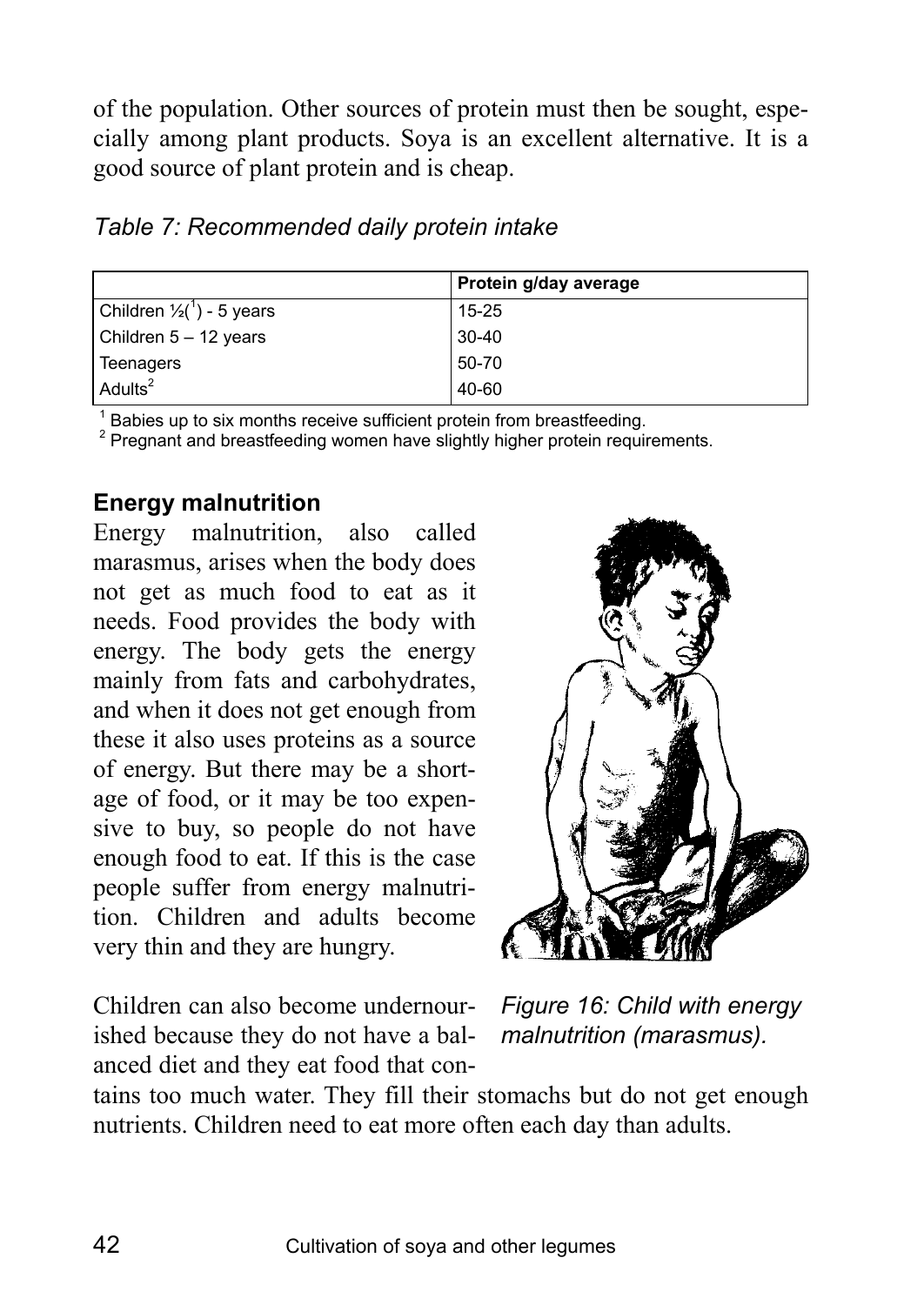To prevent energy malnutrition it is important to choose as varied a diet as is possible within the household budget. Soya is a cheap and energy-rich product that can help in putting together a balanced diet.

### **6.3 Soya and other legumes**

Soya belongs to the legume plant family (Leguminosae), a group of plants with high nutritional value. Soya makes a healthy addition to the daily diet. Soya contains a lot of high-quality protein and is an important source of carbohydrates, fats, vitamins and minerals. Other legumes, including various bean types and groundnuts, can also make a valuable contribution to the diet. Unlike other legumes, soya is not so well known. However, it deserves extra attention because it can contribute to decreasing malnutrition, especially protein malnutrition (kwashiorkor).



*Figure 17: Pie chart showing the percentage of different nutrients found in soya.* 

### **Soya is rich in protein**

Of all plant food products, the soya bean is the most balanced source of protein. Soya contains a high amount of protein: 100 g soya beans (dry weight) can contain as much as 40 g protein! Other legumes such as beans and groundnuts also provide extra protein in the daily diet (see table 8 for amounts).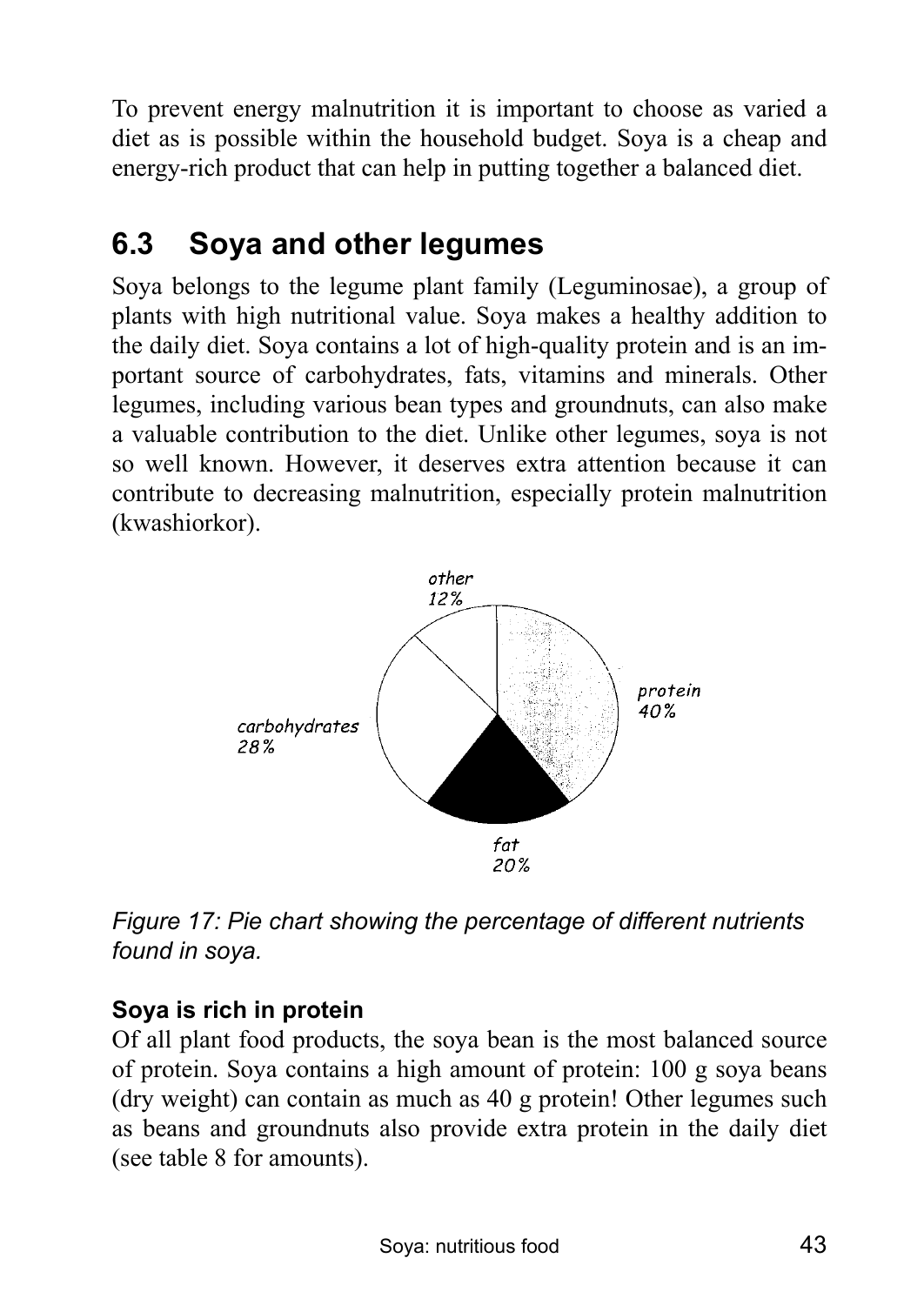### **Soya is rich in fat**

Many people's diet consists mainly of starchy foods (e.g. grains, tubers) with a low amount of fat. Soya can be a valuable addition to these diets, providing a good source of energy. Soya beans contain about 20% fat (oil), a higher percentage than most other plant food products. Groundnuts are legumes that are also very rich in fat, containing 50% fat.

| Crop                      | Protein in g/ 100 g dry<br>weight | Protein in g/100 g<br>cooked/prepared product |
|---------------------------|-----------------------------------|-----------------------------------------------|
| Soya                      | $20 - 40$                         | $10 - 15$                                     |
| Beans (black/brown/white) | 20                                | 8                                             |
| Peas                      | 21                                | 8                                             |
| Lentils                   | 21                                | 9                                             |
| Groundnuts                | n.a.                              | 28                                            |
| Meat                      | n.a.                              | 20                                            |
| Milk                      | n.a.                              | 3.5                                           |
| Eggs                      | n.a.                              | 13                                            |

| Table 8: Protein-rich foods (Source: NEVO, 1996) |
|--------------------------------------------------|
|--------------------------------------------------|

### **Soya is rich in carbohydrates**

In addition to protein and fat, soya beans contain about 28% carbohydrates. A large proportion of the carbohydrate content consists of indigestible fibres as in most legumes. The fibres ferment in the large intestine as a result of the action of bacteria. This stimulates bowel movement, but can also result in unpleasant windiness (flatulence). This is not a problem however, for people who regularly consume legumes. Windiness can be reduced by processing the soya beans or other legumes, for example by fermenting them. The digestible carbohydrates form a good source of energy, as does the fat in soya.

### **Soya is rich in vitamins and minerals**

Soya beans contain various vitamins and minerals. In particular they are rich in vitamin B, the fat-soluble vitamins A and E, and iron and calcium. This makes soya beans a good alternative to meat, milk products and eggs, which are also rich in the same vitamins and minerals, but are often expensive or difficult to find.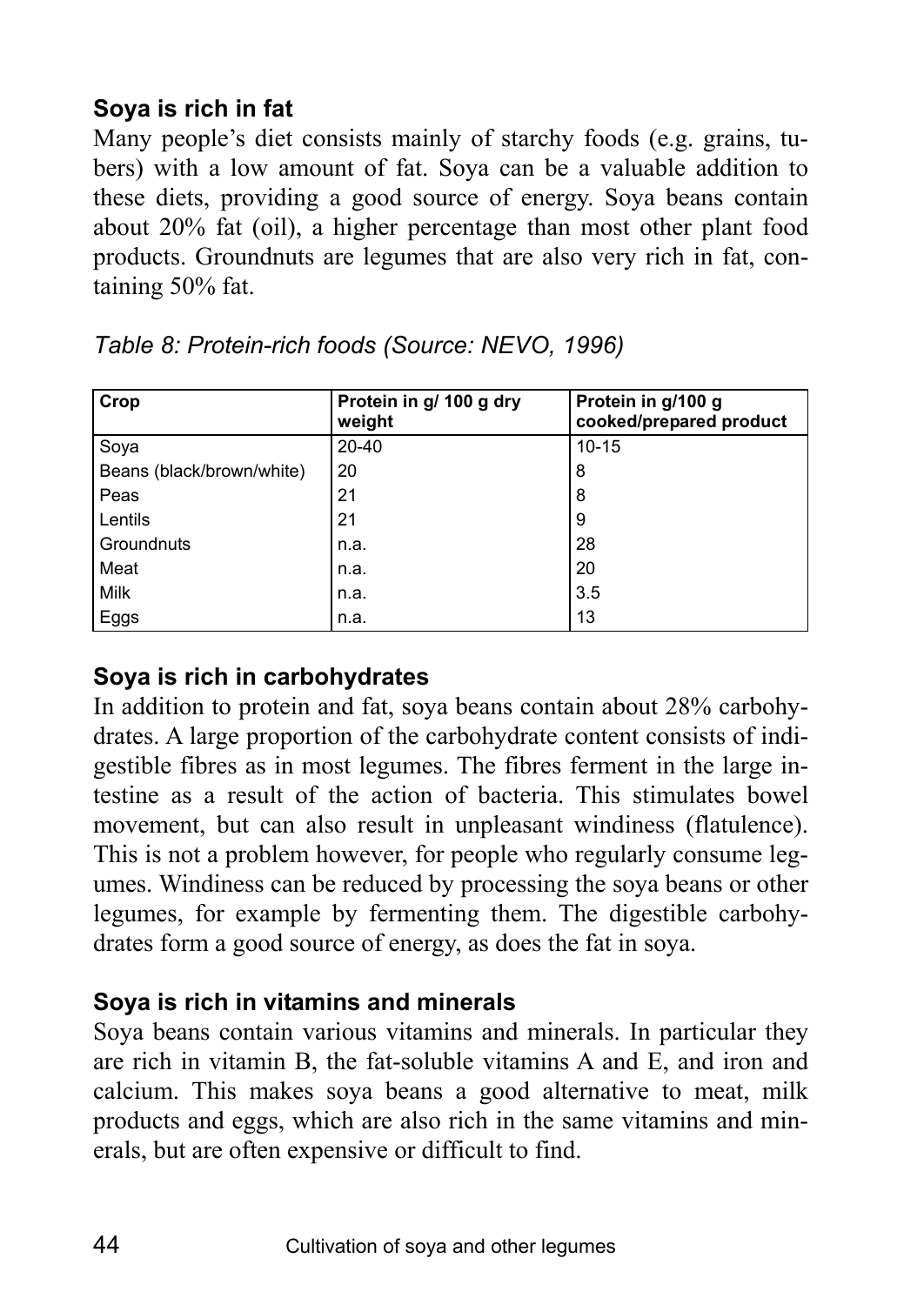Table 9 compares the amounts of vitamins and minerals found in soya beans with the recommended dietary intake (RDI) for adults.

|                         | RDI/day           |                   | Average content per<br>100 g dry soya beans<br>as purchased |
|-------------------------|-------------------|-------------------|-------------------------------------------------------------|
|                         | Men               | Women             |                                                             |
| Vitamin A               | 600 µg RE         | $500 \mu g RE$    | $80 \mu g RE$                                               |
| Vitamin B1 (thiamin)    | $1.2 \text{ mg}$  | 0.9 <sub>mg</sub> | $1.1 \text{ ma}$                                            |
| Vitamin B2 (riboflavin) | 1.8 <sub>mg</sub> | 1.3 <sub>mq</sub> | 0.3 <sub>ma</sub>                                           |
| Niacin                  | 19 <sub>mg</sub>  | $15 \text{ mg}$   | $2.1 \text{ mg}$                                            |
| Vitamin B6              | 2.0 <sub>ma</sub> | 1.6 <sub>mq</sub> | 1.2 <sub>mq</sub>                                           |
| Vitamin B12             | $1.0\mu$          | $1.0 \mu$         |                                                             |
| Vitamin C               | $30 \text{ mg}$   | 30 <sub>mg</sub>  | 0 <sub>mg</sub>                                             |
| Vitamin D               | $5 \mu g$         | $5 \mu g$         | 0 <sub>mg</sub>                                             |
| Vitamin E               | 10 <sub>mg</sub>  | $10 \text{ mg}$   | $0.14$ mg                                                   |
| <b>Iron</b>             | 9 <sub>mg</sub>   | $15 \text{ mg}$   | 7 mg                                                        |
| Calcium                 | 400-500 mg        | 400-500 mg        | $225 \text{ mg}$                                            |

*Table 9: Nutritional value of soya compared to recommended dietary intake for vitamins and minerals (Source: NEVO, 1996)*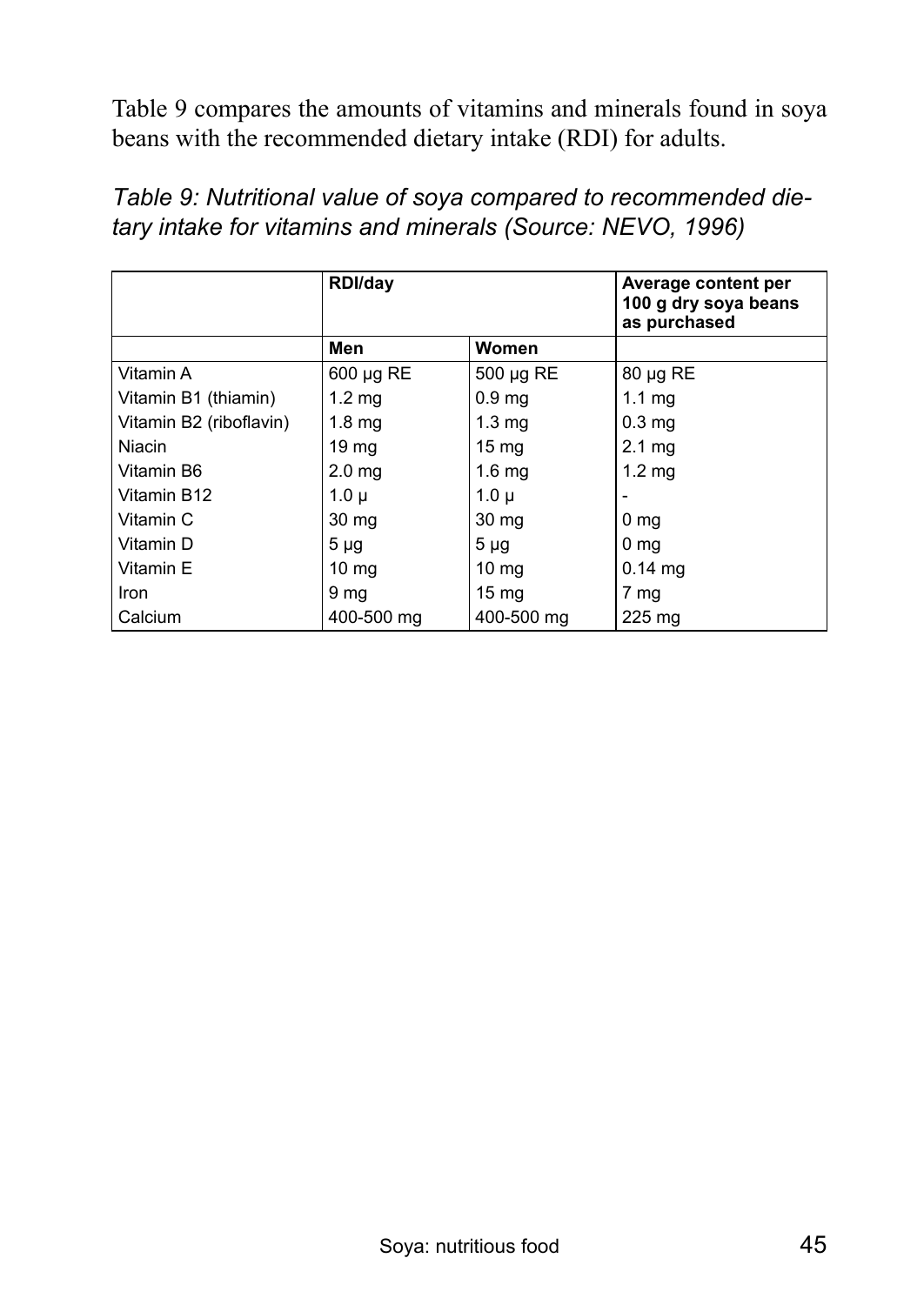## **7 Soya in the daily diet**

Soya can be an important addition to your diet. But how can you use it in your daily cooking and meal preparation? This question is answered in this chapter. First we describe some of the things you need to know about storing and processing soya. Then we describe some of the ways in which soya and other legumes can be prepared for eating.

### **7.1 Good storage**

Dried legumes should be kept in a cool, dry, dark place in airtight containers. The longer beans and peas are kept, the harder their seed coat becomes and the longer they need to be cooked. Beans start to germinate when they are exposed to light, moisture and heat. They discolour in light and when exposed to moisture they are attacked by fungi. Groundnuts in particular start to turn mouldy if they become moist and there is a big risk of poisonous mycotoxins, which if eaten can cause serious illness. These problems, as well as damage from insects and rodents, can be avoided by storing properly.

Correctly stored legumes can be kept for about one year. Soya beans do not keep so long. Due to their high fat content they become rancid more quickly.

### **7.2 Heat first!**

Soya and some other legumes contain substances that need to be removed before they can be eaten. These are called the antinutritional elements. These reduce the nutritional value of the beans and are dangerous to health. The most important of these substances are lectins (especially trypsin inhibitors and haemagglutinins) and fasin. Lectins can cause red blood cells to agglutinate (clump together). Trypsin inhibitors also interfere with protein digestion and growth. Fasin is a poisonous protein found in raw legumes, or ones that have not been sufficiently heated. These also cause agglutination of red blood cells.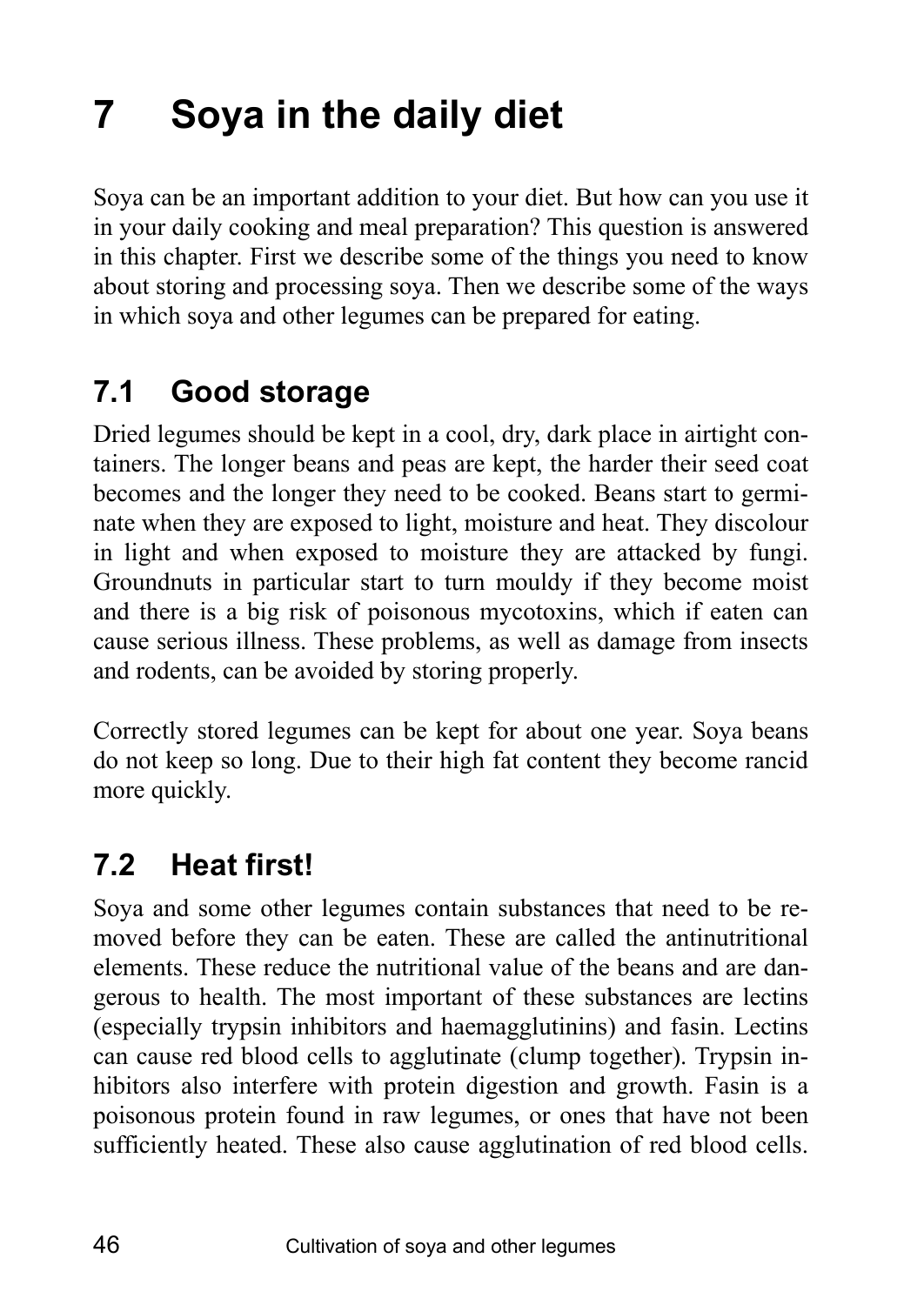Raw soya beans can also contain substances that cause goitre, a swelling of the thyroid gland. Soya also contains an enzyme that gives it an unpleasant taste and smell if it is not inactivated by heating.





*Figure 18: Heating legumes is important.* 

legumes. This is not a problem as all these substances can be removed simply by heating, leaving a valuable product that is not harmful to humans.

### **7.3 Preparation of meals and products**

Soya beans can be eaten as they are, once they have been cooked. Or they can be used to make other products such as soya oil, soya flour, soya milk and soya cheese (tofu) and tempeh.

Peanuts are often roasted and eaten as a snack. They can also be added to a dish, or ground up and made into a sauce. Peanuts can also be ground to make peanut butter. This has become a successful product for selling because it is easy to produce on a small scale.

It is worth repeating that legumes must always be cooked or roasted before eating in order to deactivate the antinutritional elements and to be able to derive maximum benefit from the nutritional value.

#### **Soaking, blanching and roasting**

Beans have to be soaked before they are cooked. Some sources say that soya beans must be soaked for at least 18 hours to get rid of the bitter 'beany' taste. Do not soak beans for longer than 24 hours, how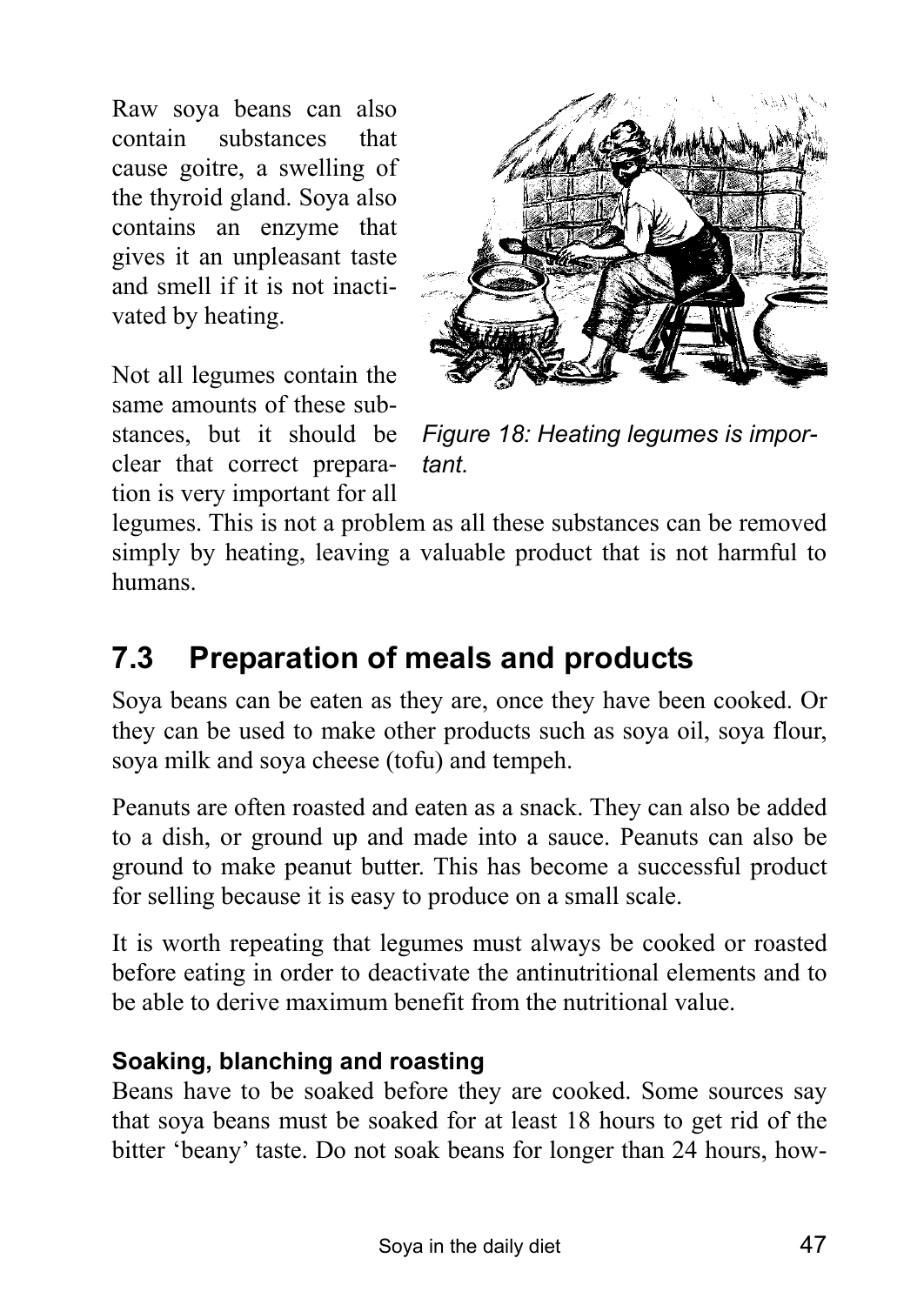ever, as this encourages the growth of micro-organisms. One cup of beans needs about 3 cups of soaking water. Always throw the soaking water away. It is not suitable for cooking the beans, as it tastes bitter.

Other sources suggest not soaking the beans but blanching them instead for 20 minutes: add them to already boiling water, boil them for 20 minutes and then plunge them in cold water. The skins can be removed by rubbing the beans between both hands.

It is also possible to roast soya beans in a dry pan. After roasting let the beans cool. The skins can be removed by placing the beans on a clean surface and rolling over them with an implement such as an empty bottle or a rolling-pin.

### **Cooked soya beans**

Like many legumes, soya beans can be eaten whole when cooked. Use half-ripe but fully-grown soya beans

- $\triangleright$  Remove dirt from shelled soya beans
- $\triangleright$  Soak the beans for 18 to 24 hours
- $\triangleright$  Rinse the beans in clean water
- $\triangleright$  Bring a large pan of water to the boil and cook the beans in the water for 30 to 60 minutes, depending on local conditions. Add some salt towards the end of the cooking time.

Cooked soya beans can be eaten as part of a meal or as a cheap but nutritious snack.

### **Soya oil**

Soya beans are very rich in oil. In many areas soya beans are grown mainly for oil production. There are various ways of obtaining the oil, from simple wooden oil presses to using organic solvents such as hexane. When soya beans are pressed it is impossible to separate the proteins from the oil. For this reason, commercial production of soya oil is done using the extraction process. In the United States 95% of the soya oil is produced using this method. The advantage of pressing soya beans to extract oil, is that it is easy to make the equipment yourself, and it can be done on a small scale. Soya oil is used to prepare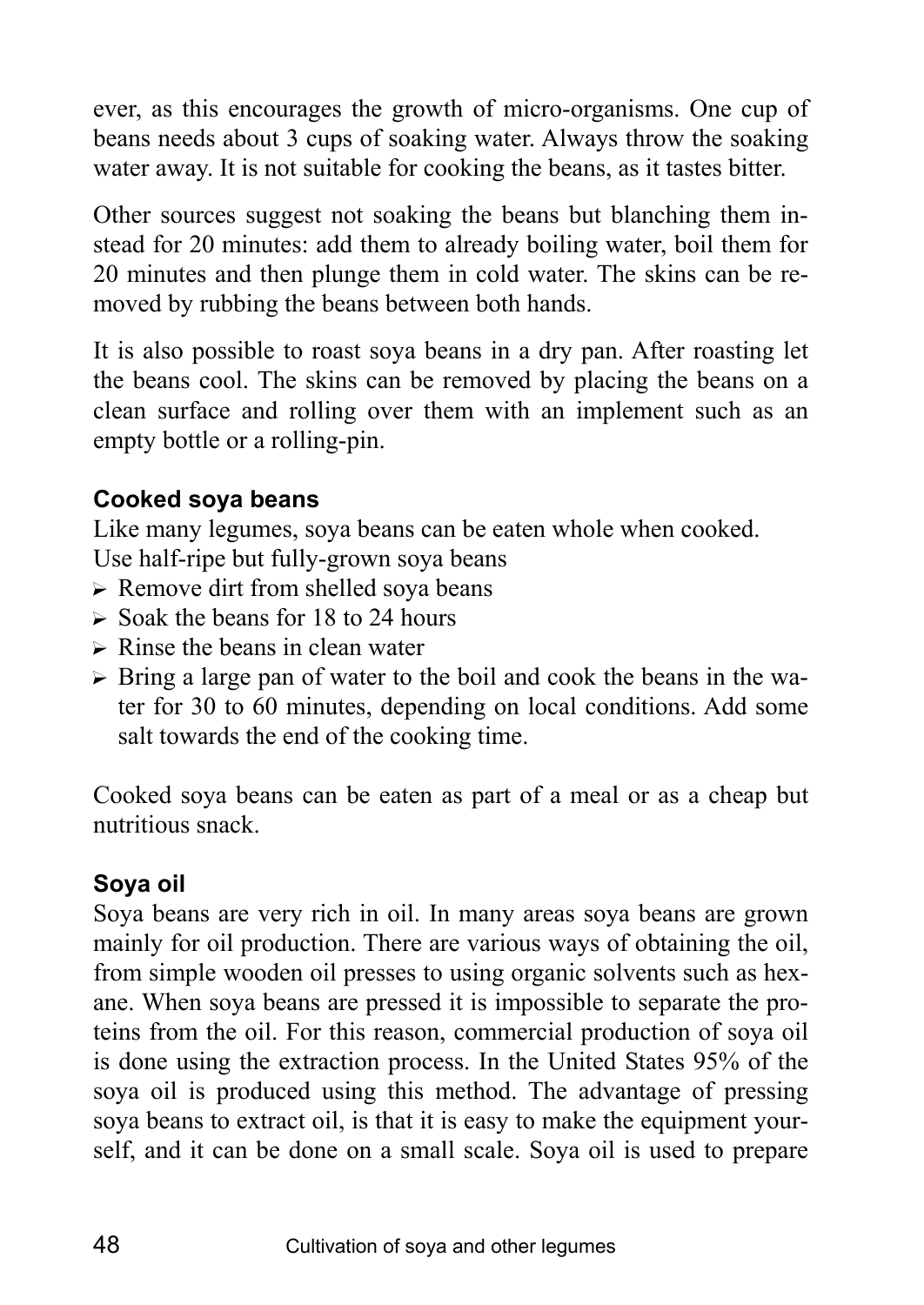foods  $-$  for frying or in a salad dressing  $-$  and also in the production of margarine and soap. The residue left after pressing is usually made into animal feed.

### **Soya flour**

Soya flour is a by-product of oil pressing, but it can also be made in other ways. The following is one method.

- $\triangleright$  Remove the dirt from the shelled soya beans
- $\triangleright$  Bring 4 cups of water to the boil for each cup of soya beans
- $\triangleright$  Add the beans and cook them for about 30 minutes
- $\triangleright$  After cooking rinse them in clean water
- $\triangleright$  Dry the cooked soya beans in the sun on a clean mat or rug
- $\triangleright$  Grind or pound the dried soya beans or take them to a mill
- $\triangleright$  Sieve the ground or pounded beans to make flour
- $\triangleright$  Store the flour in sealed containers in a dry place.

Soya flour is nutritious and can be used to make porridge, biscuits (cookies), pasties or pies. Soya flour cannot be used on its own to make bread because it does not contain gluten and therefore does not rise. It also contains very little starch. It can be added to other types of flour to improve their nutritional value.

### **Soya milk**

Soya milk cannot totally replace cow's milk, and is certainly not as nutritious as mother's milk. However, it is a healthy drink and can improve the nutritional value of the daily diet. If there is no cow's milk available for children, soya milk is a good alternative as it contains nearly as much protein and fat as cow's milk. In addition, soya milk can be used for other drinks and products such as soya coffee, soya yoghurt and soya cheese.

Preparation of soya milk:

- $\triangleright$  Wash the soya beans and remove dirt.
- $\triangleright$  Soak the beans for at least 18 hours.
- $\triangleright$  Drain and rinse the beans again in clean water.
- $\triangleright$  Pound the beans with twice their weight of water.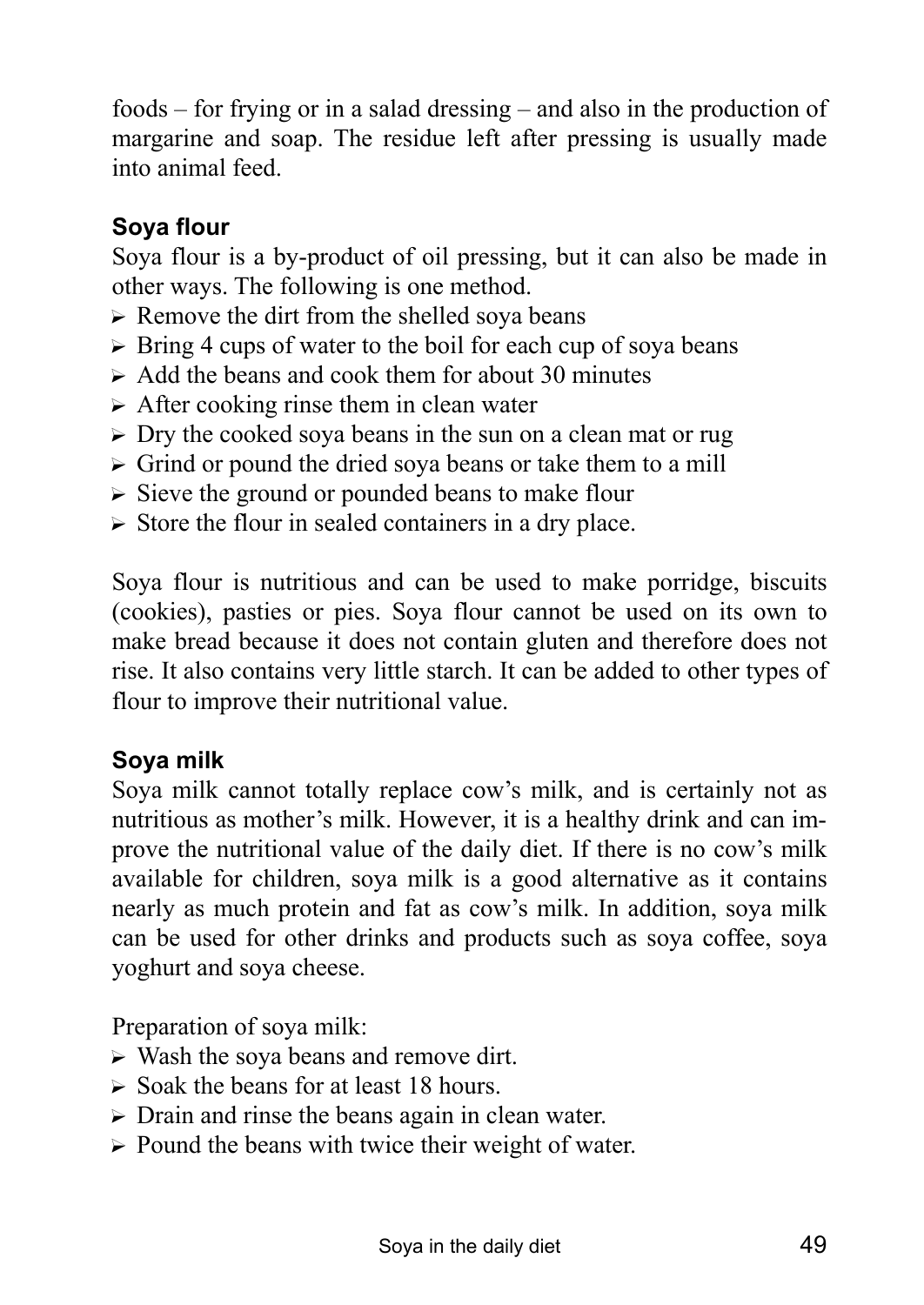- $\triangleright$  Squeeze the pulp through thin material such as cheesecloth.
- $\triangleright$  Catch the liquid (the milk) in a separate container.
- $\triangleright$  Pound the remaining residue with twice its weight in water and squeeze through cheesecloth again, and repeat once more (total of 3 times pounding and squeezing).
- $\triangleright$  Boil the sova milk for 10 minutes to remove the antinutritional elements.

Soya milk has a neutral taste, which means that flavours can be added, such as sugar, salt, palm sugar, vanilla, cacao, coffee or other flavours.



*Figure 19: Wringing out soya bean pulp to obtain soya milk.* 

#### **Tofu or soya bean curd**

Tofu or bean curd is made by curdling soya milk and it resembles fresh cheese. Tofu has been produced and eaten in China and Japan for many centuries. Tofu has a high nutritional value and a neutral taste, which makes it good for combining with other ingredients. Tofu can be eaten together with meat and fish, but is a very good substitute for these and much cheaper.

Preparation of tofu or bean curd:

- $\triangleright$  Boil 1 litre of soya milk for 3 5 minutes in a pan. Stir continuously to stop it sticking.
- $\triangleright$  Remove the pan from the heat and add 20 40 ml vinegar (4% acetic acid solution) to the soya milk. Continue to stir until the milk has curdled.
- $\triangleright$  Pour the mixture through a cloth placed over a sieve to filter it
- $\triangleright$  Fold the cloth over the cake that remains and place a weight on top in order to press out the remaining water. For a light pressing use a weight of 2 kg/100cm². For a heavy pressing use a weight of 5 kg/100cm².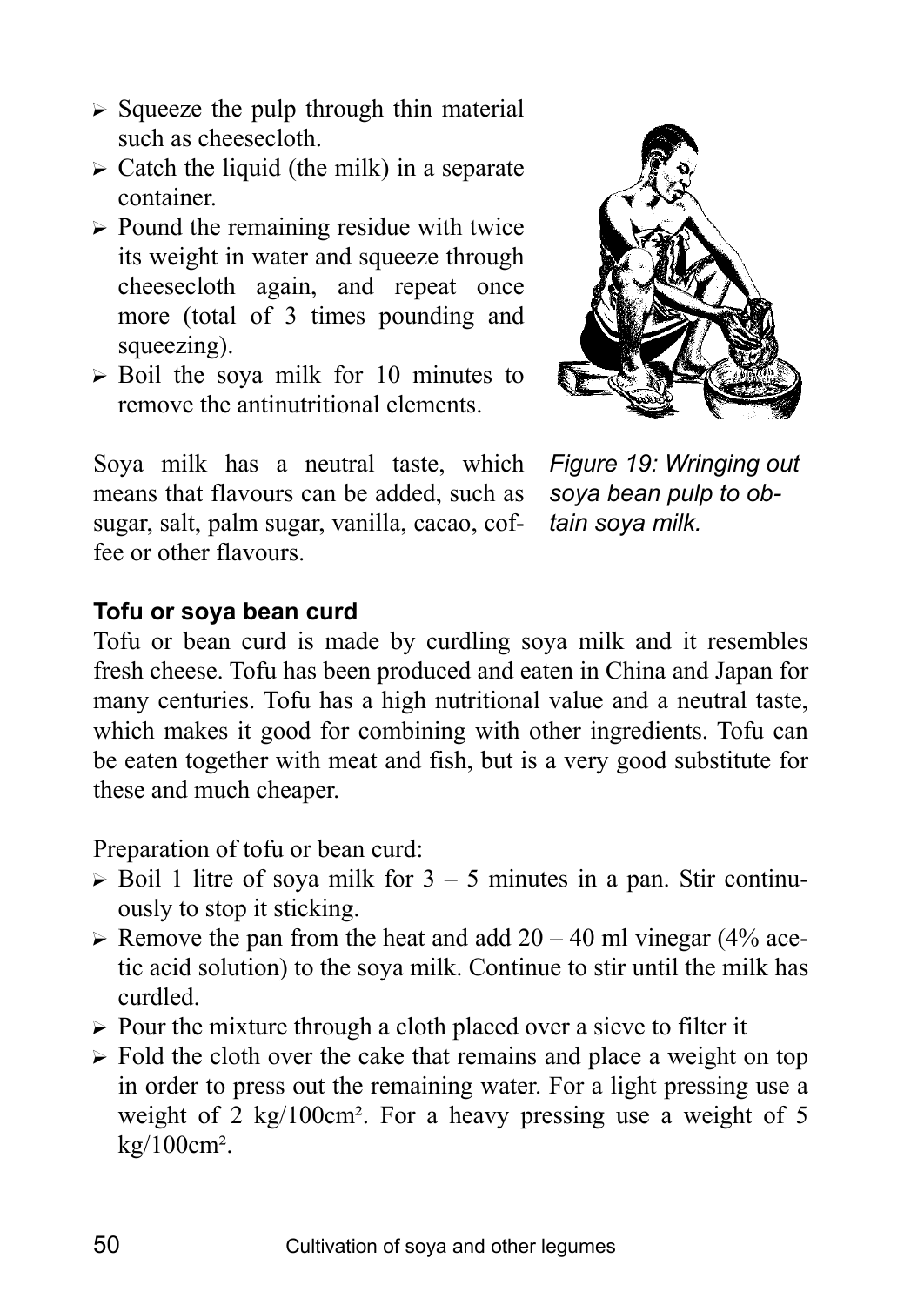The result is a compact cheese-like product. A heavy pressing will result in tofu with a water content of about 65%.

Tofu must be stored in water to prevent it from drying out and discolouring. It can be kept in this way at room temperature for 1 to 2 days. If it is cooled it can be kept a little longer.

Tofu can be used for many dishes. It can be cut into blocks and fried in hot oil and then added to various dishes: soup or stews. The fried blocks can also be covered with a vegetable, groundnut or tomato sauce to make a tasty meal.

Note: Other chemicals can be used instead of vinegar to curdle the soya milk.

- $\geq 20 40$  ml 10% calcium chloride solution
- $\geq 20 40$  ml 10% magnesium chloride solution
- $\geq 20 40$  ml 4 % lactic acid solution

Do not use more than  $20 - 40$  ml of any of these substances per litre soya milk. If you use too much you will end up with less of the final product.

#### **Tempeh**

Tempeh is a soya product made by inoculating soya with mould. It is a good meat substitute in a warm meal. Tempeh is easy to recognize because of its structure: the soya beans are still visible in it. The fermentation process is started by using a piece of tempeh. Tempeh can be marinated, for example in soya sauce, and then cooked, fried or steamed.

Preparation of tempeh

- $\triangleright$  Wrap a portion of already prepared tempeh in banana leaf that has holes in it.
- $\triangleright$  Lay this tempeh in a warm, damp place until mould starts to grow and can be seen through the holes in the banana leaf. Use this as inoculation material (starter).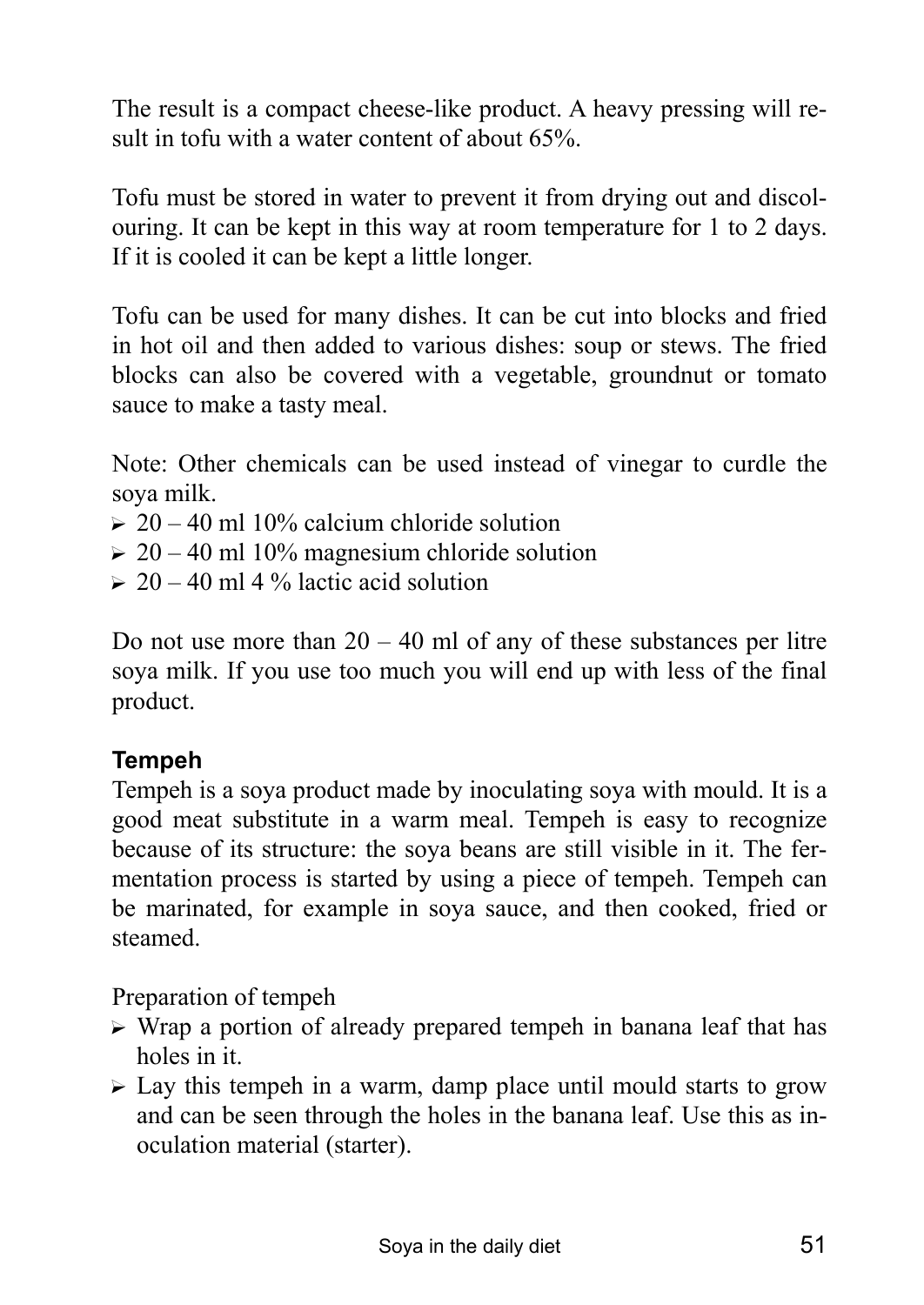- $\triangleright$  Rinse a quantity of dried (yellow) soya beans.
- $\triangleright$  Soak the beans overnight.
- $\triangleright$  Cook the beans in water for 2 hours.
- $\triangleright$  Then soak the beans for 24 hours in cold water. During this period fermentation starts, and the beans become acid (lower pH).
- $\triangleright$  Remove the seed coats from the sova beans, and spread them out so that the excess moisture dries from the beans and then pound them lightly.
- $\triangleright$  Spread the mould mixture over the bean pulp so that the mould is touching the beans. Good moulds for tempeh are *Rhizopus oryzae*, *Rhizopus oliogsporus* and other strains of Rhizopus.
- $\triangleright$  Spread the pulp over a number of banana leaves. Wrap the leaves around the mixture, and tie them up into little parcels.

In tropical areas the fermentation process is completed within 24 hours. The mould has then grown through the pulp and a compact cake is formed. Fresh tempeh should be eaten with 1 to 2 days. Dried tempeh can be kept for a few months.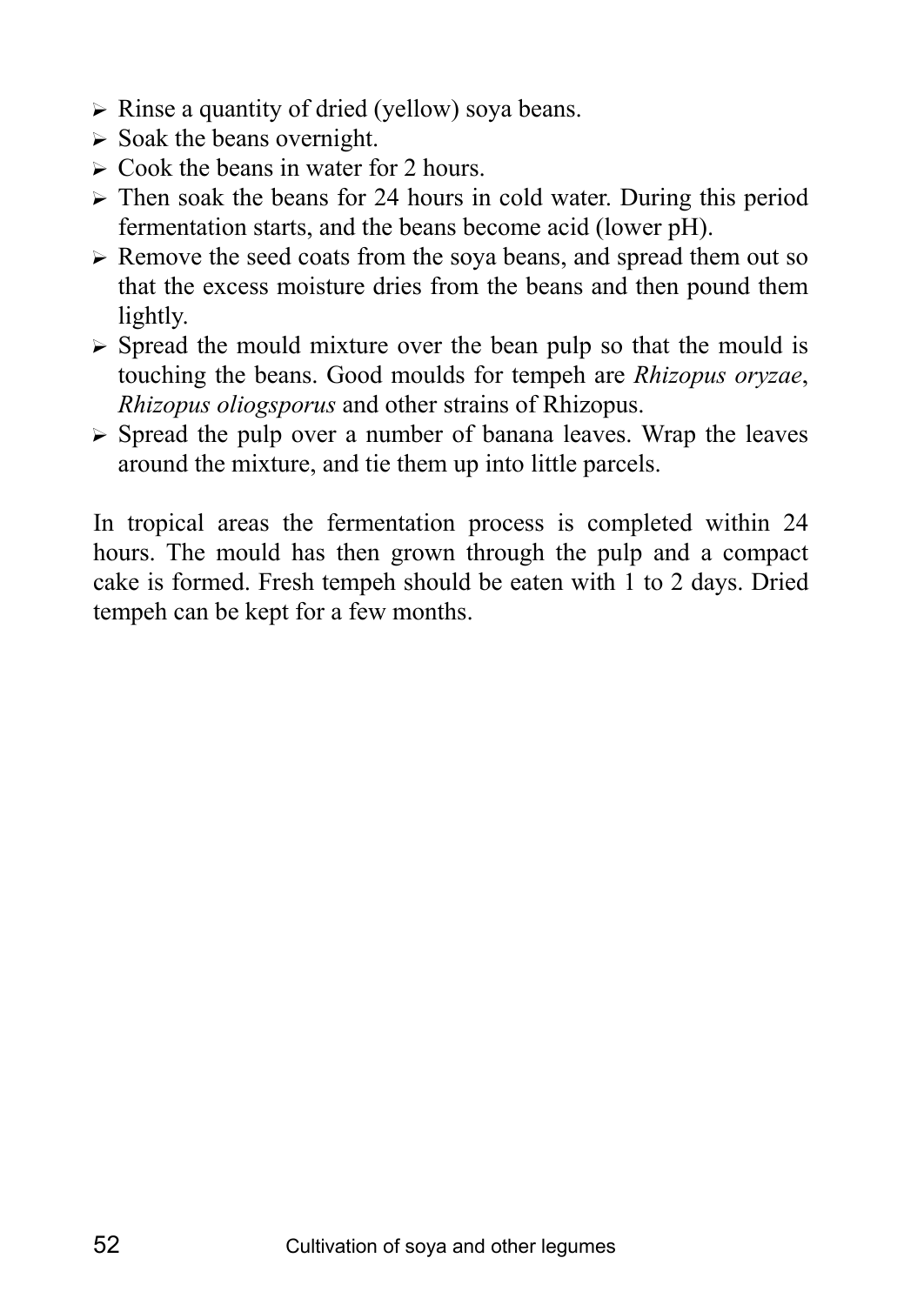## **8 Recipes**

In the previous chapter we saw how soya can be prepared in different ways and used in tasty and healthy dishes. In this chapter we give a number of recipes gathered from various countries. In Ghana for example, women's groups have done much work on experimenting with soya. You can also use your own imagination and ideas to think up ways to use soya in your daily diet.

### **8.1 Snacks**

### **Deep fried soya beans**

You need:

- $\triangleright$  sova beans
- $\triangleright$  oil

Preparation:

- 1 Rinse the soya beans in clean water and remove dirt.
- 2 Soak the beans in plenty of water for 18 hours or boil them for 30 minutes in water that has already come to the boil (depending on the flavour you want them to have).



- 3 Remove the seed coats if you *Figure 20: Preparation of*  wish by rubbing the beans between your hands and rinsing them in clean water (not the soaking water!).
	-
- 4 Heat the oil in a pan and fry the soya beans in small batches until they are light brown (about 5 minutes).
- 5 Drain the rest of the oil.
- 6 Add salt or sugar to taste and serve.

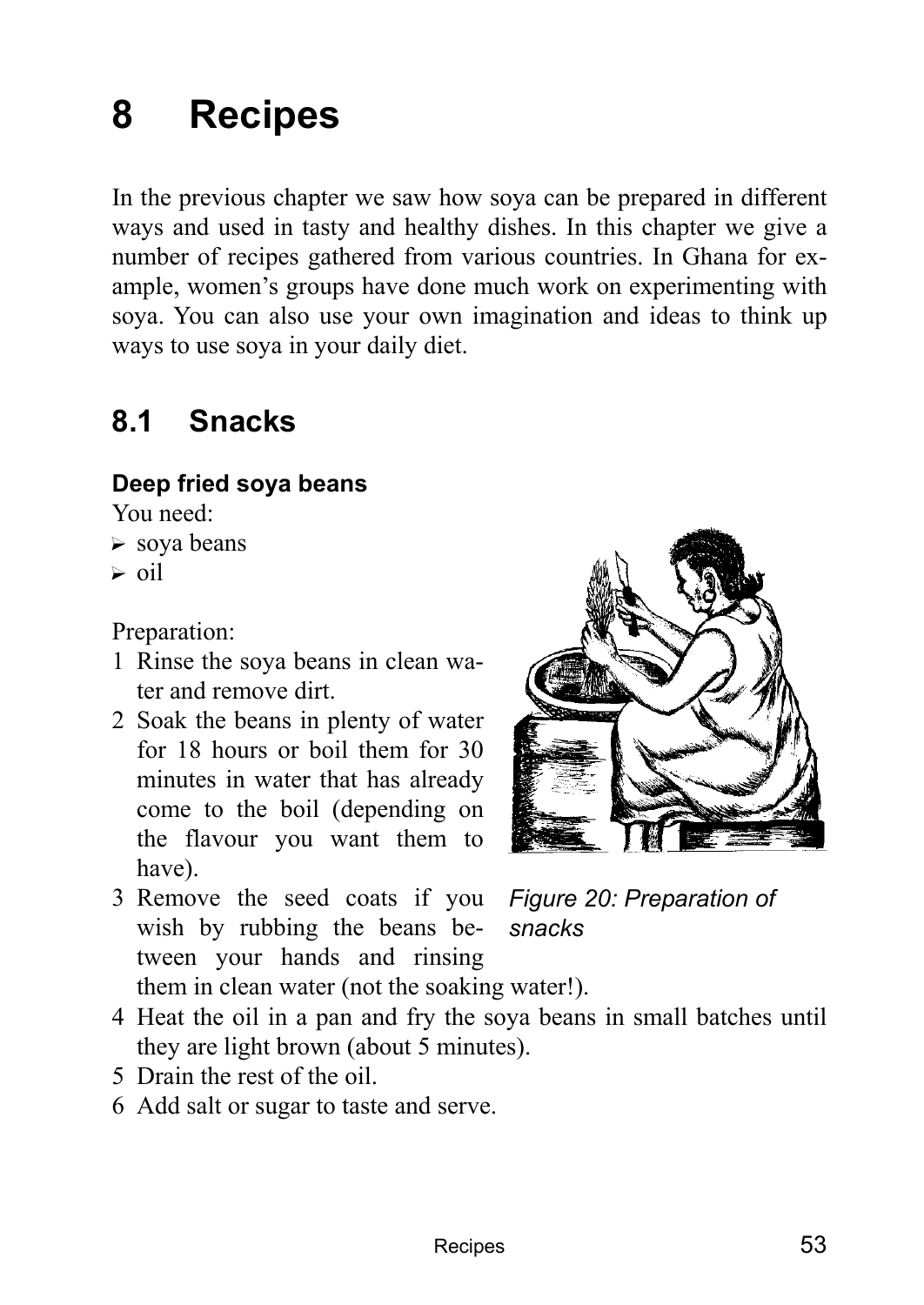### **8.2 Main courses**

### **Tofu salad with peanut sauce**

This is a recipe from Indonesia where it is called Gado Gado.

Tofu salad:

- $\triangleright$  tofu
- $\triangleright$  hard boiled eggs
- $\triangleright$  local vegetables (e.g. carrots, green beans, cabbage, leafy vegetables)
- $\triangleright$  mung or soya bean sprouts
- $\triangleright$  peanut sauce (see recipe below)
- $\triangleright$  finely chopped fried onions

Preparation:

- 1 Cut the tofu into blocks or strips and fry them golden brown in hot oil.
- 2 Cook the vegetables for  $5 10$  minutes.
- 3 Blanch the sprouts by quickly plunging them into boiling water and then draining them.
- 4 Divide the vegetables and the tofu over the plates and lay the eggs on top.
- 5 Pour the peanut sauce over the salad and sprinkle the onions on top.

Peanut sauce:

- $\geq 100$  g groundnuts
- $\geq 2$  hot chilli peppers
- $\triangleright$  salt
- $\geq 40$  g palm sugar or cane sugar
- $\triangleright$  piece of tamarind or 1 teaspoon lemon juice

Preparation:

- 1 Roast the groundnuts in an oven or fry them in hot oil.
- 2 Remove the seed coats and grind the groundnuts until you have a smooth paste.
- 3 Grind the chilli peppers with a little salt as finely as possible.
- 4 Mix the sugar with the tamarind and then knead all the ingredients together until they are well mixed.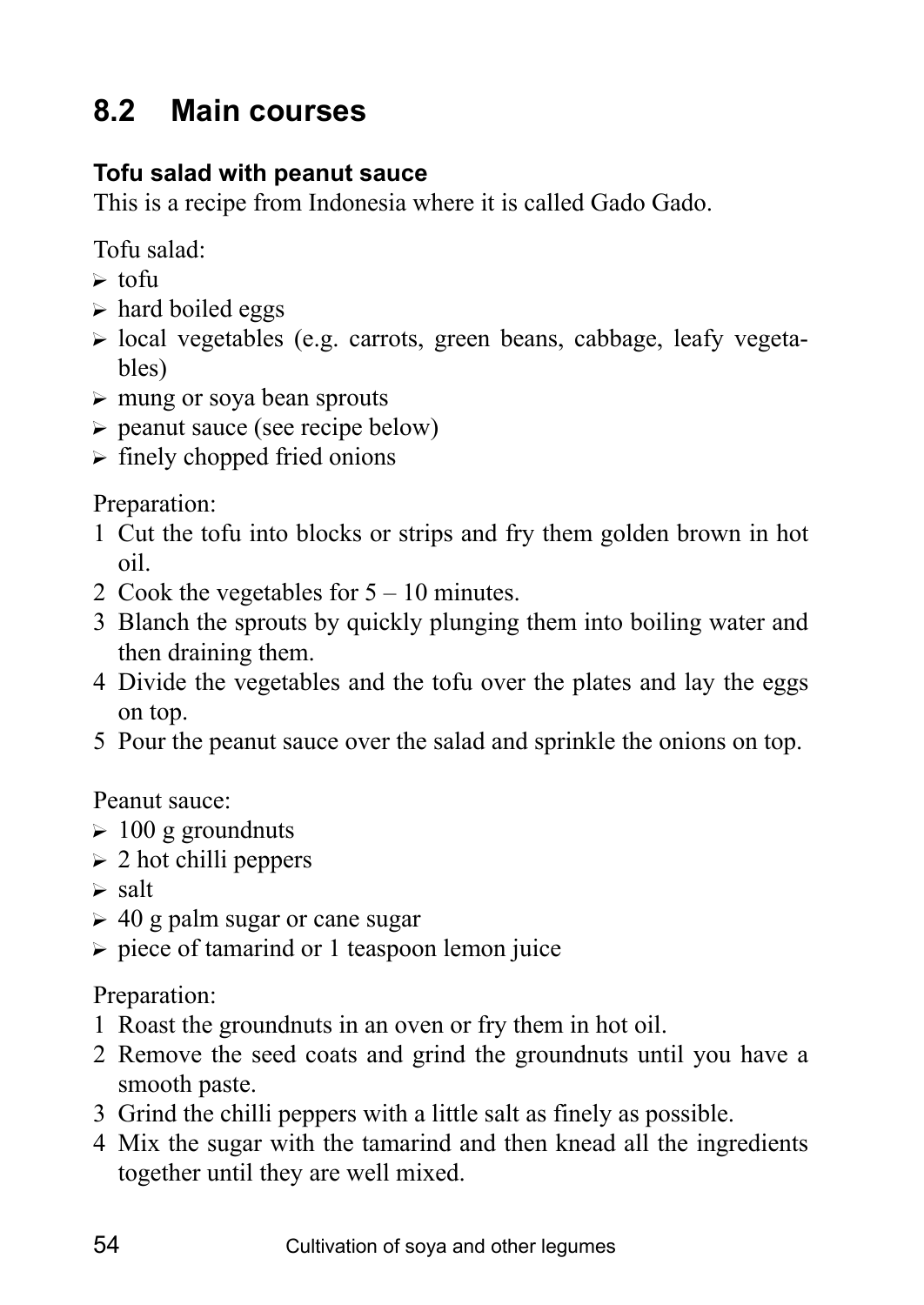- 5 Now you have the basis for peanut sauce.
- 6 To make it more liquid, add 2 parts hot water to 1 part peanut mixture.

### **Tofu omelette**

You need:

- $\geq 100$  g tofu
- $\blacktriangleright$  1 egg
- $\triangleright$  salt and herbs to taste
- $\triangleright$  oil

Preparation:

- 1 Cut the tofu into small blocks.
- 2 Break the egg into a bowl and beat it with a fork.
- 3 Add the tofu and salt if you wish.
- 4 Heat oil in a frying pan and fry the mixture gently until the top of the egg mixture is dry.

Suggestions:

Add local vegetables to the egg mixture.

This tofu omelette goes well with rice or potatoes instead of meat.

### **Soya - vegetable sauce**

You need:

- $\geq 1$  cup soya flour
- $\triangleright$  mixed vegetables of your choice
- $\triangleright$  salt
- $\triangleright$  tomatoes
- $\triangleright$  onions

Preparation:

- 1 Wash the vegetables and chop them into small pieces.
- 2 Cook the vegetables in a saucepan for 10 minutes.
- 3 Add salt and a little water to the soya flour to make a smooth paste.
- 4 Add the soya paste to the vegetables.
- 5 Cook for another 5 minutes.
- 6 Serve with rice, sorghum, corn mush or potatoes.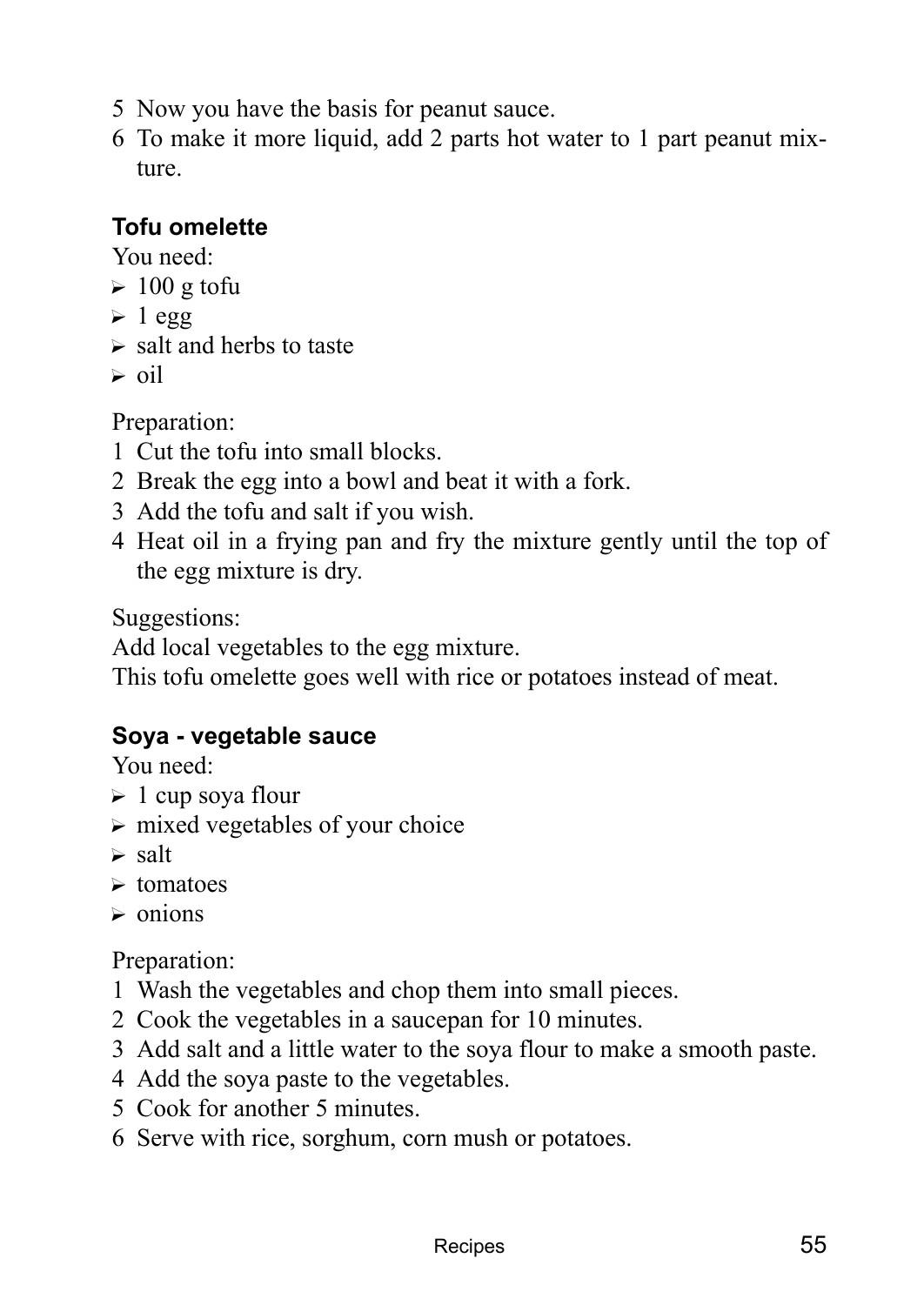### **8.3 Bread and baking**

#### **Soya pancakes**

You need:

- $\geq 1$  cup sova flour
- $\triangleright$  ½ cup vegetable oil
- $\geq 3 \frac{1}{2}$  cups soya milk
- $\triangleright$  4 teaspoons baking powder
- $\triangleright$  ½ cup sugar
- $\geq 2$  cups wheat or maize flour
- $\geq 2$  eggs
- $\blacktriangleright$  salt

Preparation:

- 1 Mix the eggs with the soya flour.
- 2 Dissolve the sugar in a small amount of soya milk and then add the rest of the soya milk.
- 3 Add the wheat (or maize) flour and the salt to the soya flour.
- 4 Add the sugared soya milk to the flours and beat until you have a smooth batter.
- 5 Grease a frying pan or metal sheet and heat it.
- 6 Pour a small amount of batter into the frying pan and let it spread out.
- 7 Turn the pancake over when the top side is dry, and fry until it is golden on both sides.

### **Soya biscuits**

You need:

- $\geq 1$  cup soya flour
- $\geq 1$  cup wheat- or maize flour
- $\geq 4$  tablespoons sugar
- $\triangleright$  pinch of salt
- $\triangleright$  oil for frying



*Figure 21: Pounding*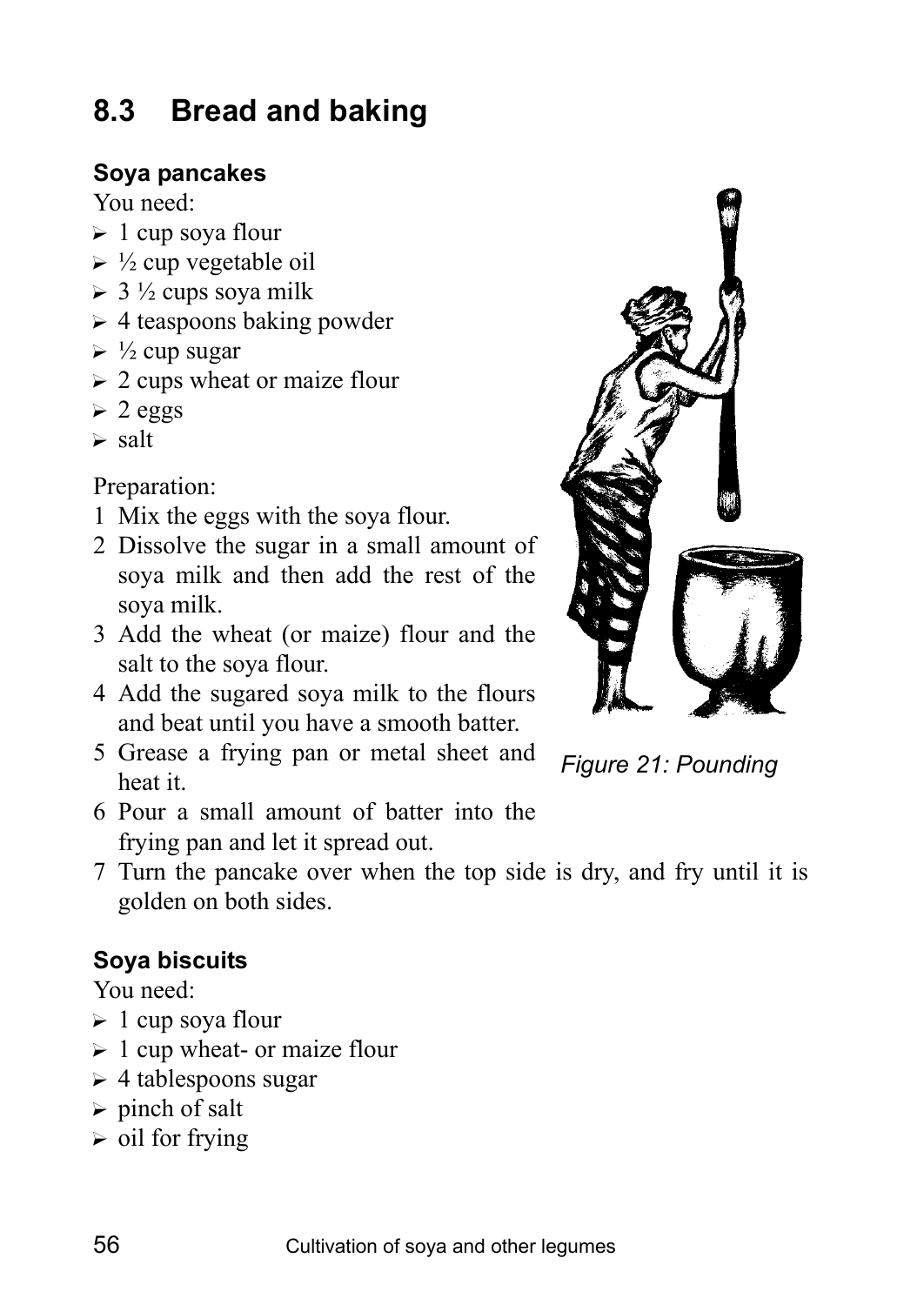Preparation:

- 1 Mix all the ingredients
- 2 Add water until you have a stiff dough.
- 3 Break and roll the dough into small balls.
- 4 Press them a little flat.
- 5 Fry the biscuits in the hot oil until they are golden brown on both sides.

### **Soya bean sprouts**

You need:

- $\triangleright$  Sova beans
- $\triangleright$  Water

Preparation:

- 1 Remove the dirt from the beans and any broken beans.
- 2 Soak the soya beans for 10 hours (one day) in a large amount of water.
- 3 Drain the beans in a sieve and rinse them well in clean water.
- 4 Spread the soya beans in a thin layer (not thicker than 1 cm) on a moist cloth spread out over a flat surface with holes, such as a sieve or strainer.
- 5 Sprinkle the soya beans twice a day with a little clean water so that the beans stay moist.
- 6 After  $3 5$  days the beans will have sprouts about  $3 5$  cm tall.
- 7 To eat the beans, cook them for  $3 5$  minutes in boiling water.

Soya bean sprouts can be used in salads and cooked dishes.

### **8.4 Other recipes**

### **Soya yoghurt**

You need:

- $\triangleright$  sova milk
- ? yoghurt bacteria in powder form: *Lactobacillus bulgaricus* and *Streptococcus thermophilus*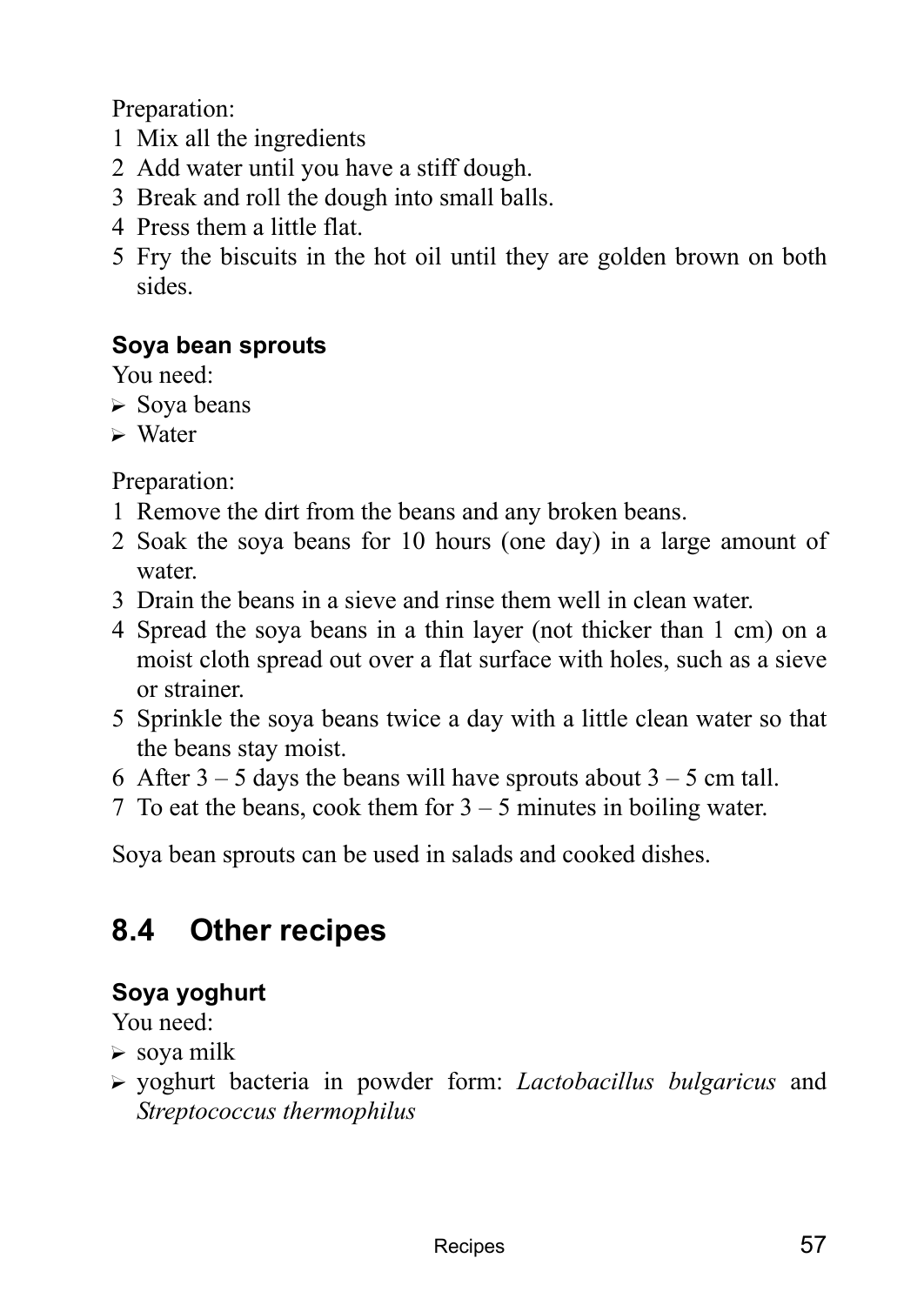Preparation:

- 1 Boil 85 ml soya milk for 5 minutes. Let the milk cool to 30°C (room temperature in a tropical climate) and dissolve 1 g of powdered yoghurt bacteria well in the milk.
- 2 Leave the mixture to stand at a temperature of 37°C or at room temperature in tropical areas for  $15 - 18$  hours. This is the starter.
- 3 Boil 1 litre of soya milk for 15 minutes and let it cool to room temperature.
- 4 Mix the 85 ml of soya milk (starter) with the 1 litre of soya milk and keep the mixture for  $24 - 48$  hours a room temperature, after which the yoghurt will have formed.
- 5 The yoghurt tastes good with sugar, fruit syrup, fresh fruit or stewed fruit.

### **Soya porridge**

You need:

- $\geq 3$  tablespoons soya flour
- $\geq 1$  cup maize flour
- $\geq 3$  cups water
- $\triangleright$  salt and sugar to taste

Preparation:

- 1 Mix the maize flour and soya flour together and add a little water until you have a smooth mixture.
- 2 Bring the rest of the water to the boil.
- 3 Add the flour mixture and keep stirring to prevent the mixture from becoming lumpy.
- 4 Cook the porridge for about 20 minutes.
- 5 Add salt and sugar to taste.

This is very nutritious for young children!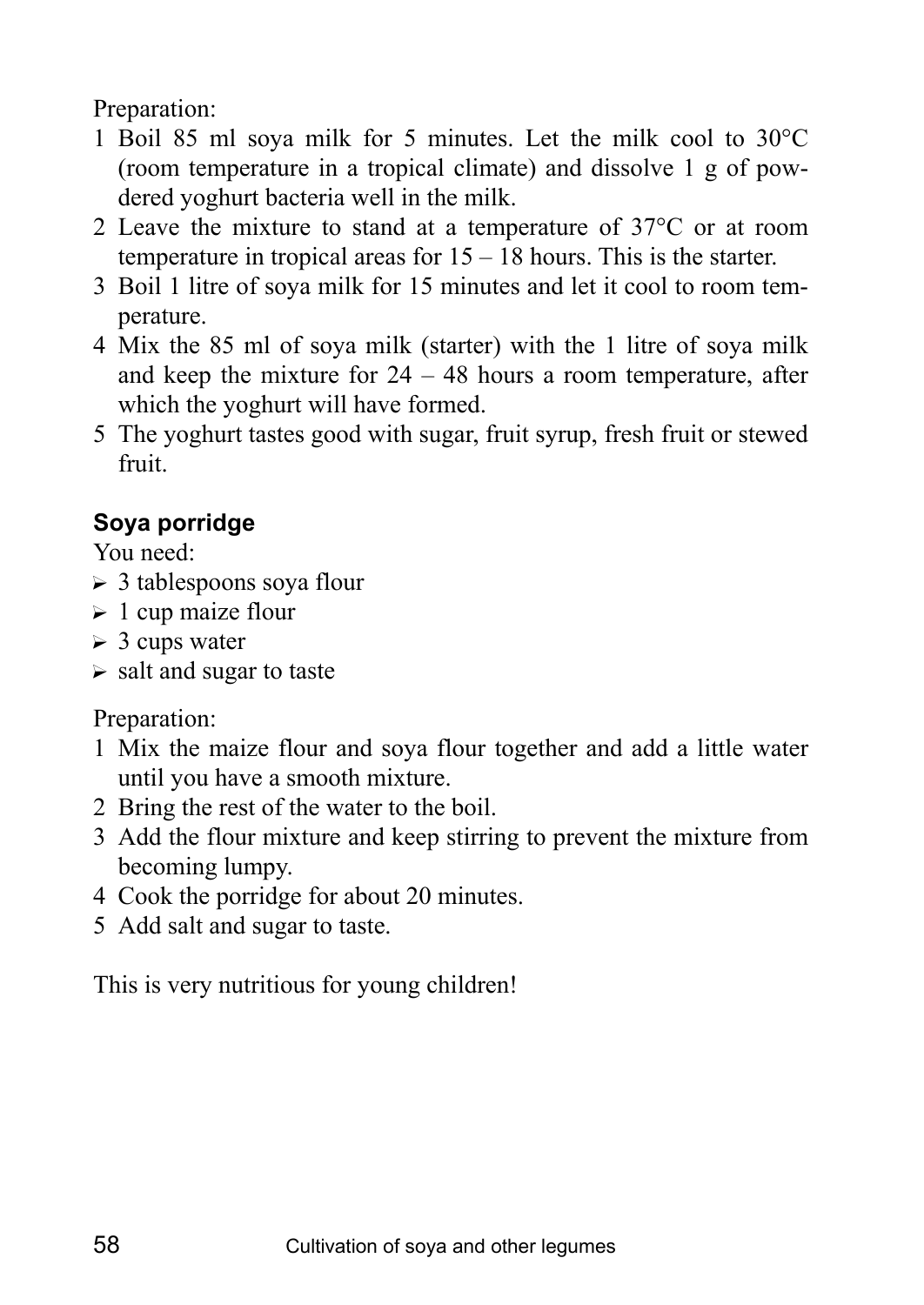## **9 Introducing soya at the local level**

Introducing new foods into an area is not always easy. People eat what they are accustomed to, which is often determined by local traditions and these are difficult to change. New foods are often first greeted with suspicion. For this reason it is important to emphasize the good qualities of soya and in particular its high nutritional value.

A good way to introduce soya is to offer it along with the usual food of an area, for example in the form of a snack or drink. Then it is perhaps worth mixing some soya beans into a vegetable sauce for people to try. In many parts of the world people eat beans that have been mashed (e.g. refried beans in South America and Mexico). Soya beans could be added to these dishes. Refried bean dishes are often heavily spiced, which also makes the soya tasty.

A good way to introduce soya into an area is through women's groups. Discovering a new crop and food together encourages people to exchange their findings and experiences with each other, and to exchange recipes. In this way women can learn to make new meals and soya products that can be sold. These products can provide a new way of earning income, to help increase food security. In Ghana there are women's groups that are actively working with the introduction of soya. They cultivate the soya together and work out ways of preparing soya products and look for ways of selling them on the local markets.

It is not always women who cultivate soya everywhere. In some places it is the men who grow the soya. They could start by cultivating small test plots to see which crop has the best yield. The information in the first chapters of this book is useful for these experiments.

The introduction of a new food requires time and patience. But if you are creative and persist you will be able to convince many people that soya not only enriches their farming system, but also their daily diet. By setting a positive example locally you will win over people in the area. Your enthusiasm will spread and with it the news and information about the new crop.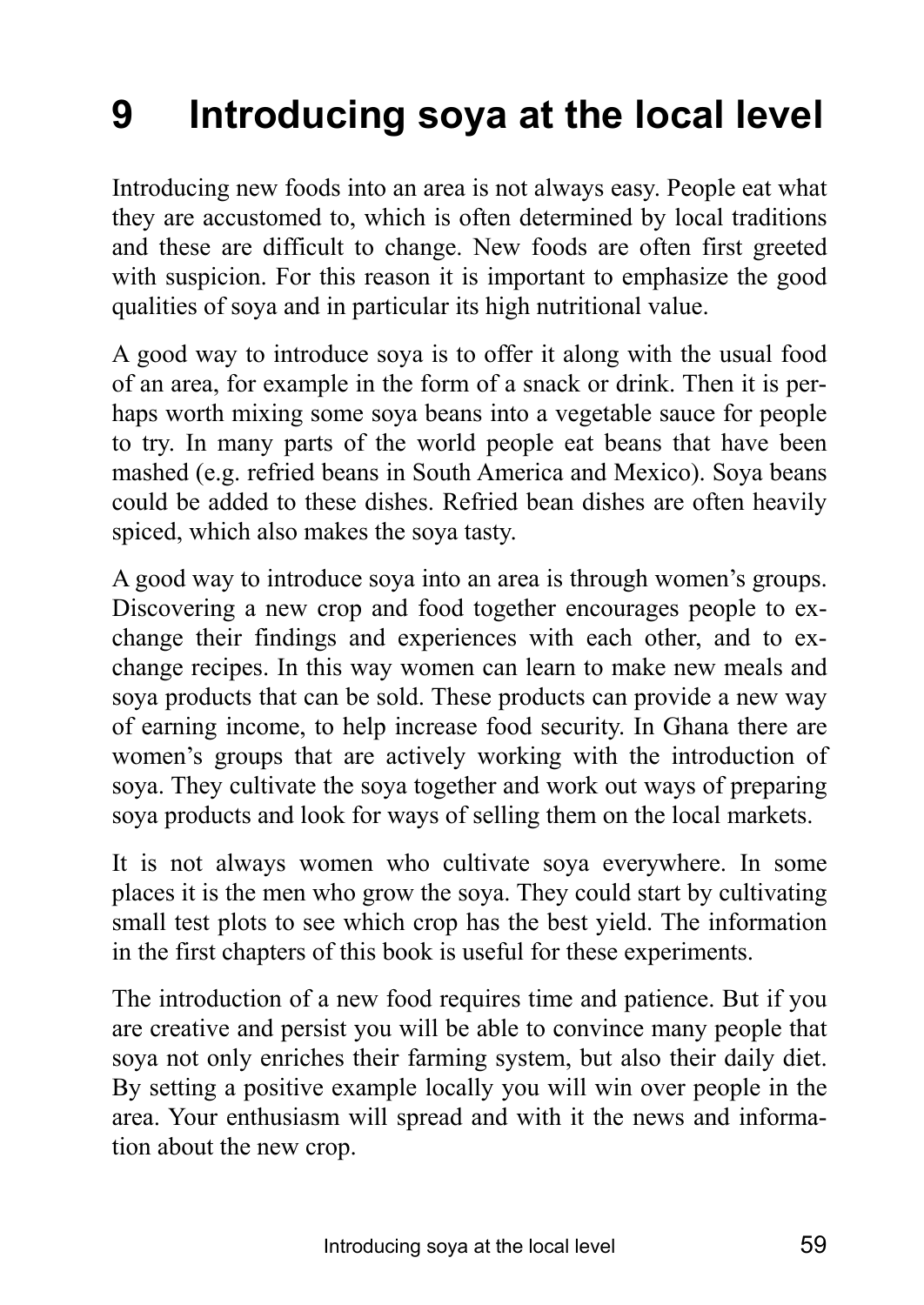## **Appendix 1: Legumes**

| Table 10: Growing conditions for food legumes. |  |
|------------------------------------------------|--|
|------------------------------------------------|--|

| <b>English</b><br>name                                     | <b>Scientific</b><br>name                                                      | Climate/water<br>requirements                                                                                                                          | Tem-<br>perature                                                  | Soil                                                                                                                                |
|------------------------------------------------------------|--------------------------------------------------------------------------------|--------------------------------------------------------------------------------------------------------------------------------------------------------|-------------------------------------------------------------------|-------------------------------------------------------------------------------------------------------------------------------------|
| groundnut,<br>peanut                                       | Arachis hy-<br>pogaea                                                          | 250-650 mm in 3-4<br>months or 650-1300<br>mm in 4-5 months:<br>cannot tolerate too<br>much water                                                      | $20^\circ - 35^\circ C$                                           | Light sandy soil with suffi-<br>cient nutrients for beans<br>which grow under the<br>ground                                         |
| pigeon pea,<br>congo pea,<br>red gram                      | Cajanus<br>cajan                                                               | 800-1000 mm                                                                                                                                            | 20°-40°C                                                          | Only legumes on this list<br>that can tolerate slightly<br>saline (salty) soils                                                     |
| chickpea,<br>gram pea                                      | Cicer arieti-<br>num                                                           | Demanding in terms of<br>requirements: sufficient<br>water during vegetative<br>growth; will not tolerate<br>heavy rainfall during<br>flowering period | $15^\circ - 30^\circ$ C                                           | Grows on light and heav-<br>ier soils that are well<br>drained. Requires a pH of<br>6-9, cannot tolerate saline<br>or acid soils    |
| soybean,<br>soya bean                                      | Glycine max                                                                    | 700-1000 mm                                                                                                                                            | 20°-30°C                                                          | Grows well on heavier<br>soils that are well drained.<br>Cannot tolerate saline or<br>alkaline soils                                |
| butterbean,<br>hyacinth<br>bean                            | Lablab pur-<br>pureus                                                          | 600-900 mm drought<br>resistant, better than<br>soya or Phaseolus sp.                                                                                  |                                                                   |                                                                                                                                     |
| lentil, gram                                               | Lens culinaris                                                                 | 800-2000 mm                                                                                                                                            | $20^\circ - 30^\circ$ C                                           |                                                                                                                                     |
| butterbean,<br>lima bean                                   | Phaseolus<br>lunatus                                                           | 700-1000 mm                                                                                                                                            |                                                                   |                                                                                                                                     |
| garden bean,<br>kidney bean,<br>haricot,<br>common<br>bean | Phaseolus<br>vulgaris                                                          | 700-1000 mm; cannot<br>tolerate too much water                                                                                                         | 10°-30°C                                                          | Loamy soil, reasonably<br>fertile, pH 5.0-7.5 crumbly<br>soil structure important for<br>a good yield.                              |
| pea                                                        | Pisumar-<br>vense and<br>pisum sati-<br>vum                                    | 500-800 mm                                                                                                                                             | $10^\circ - 30^\circ C$<br>survives<br>below<br>freezing<br>point | PH 5.5-6.8, can tolerate<br>somewhat saline soils.<br>Requires a well-prepared<br>soil with crumbly structure<br>and good drainage. |
| cowpea,<br>blackeyed<br>pea                                | Vigna ungui-<br>culata syn.<br>Vigna sinen-<br>sis syn. Vigna<br>sesquipedalis | 600-900 mm                                                                                                                                             | 20°-35°C                                                          |                                                                                                                                     |
| bambara<br>groundnut                                       | Vigna subter-<br>ranea syn.<br>Voandzeia<br>subteranea                         | Dry, Sahel; cannot<br>tolerate too much water                                                                                                          |                                                                   | Light sandy soil with suffi-<br>cient nutrients, because<br>beans grow underground                                                  |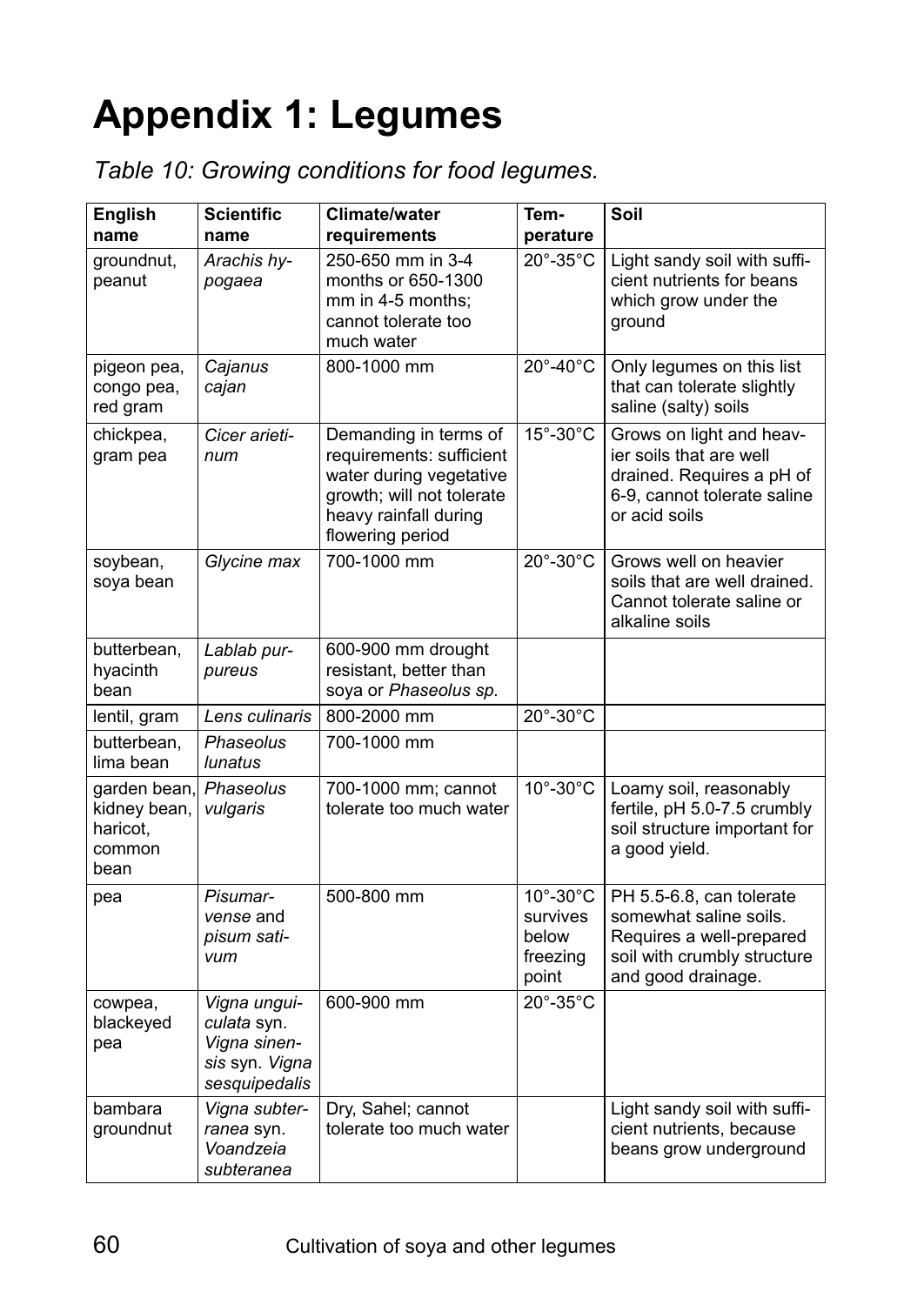| <b>English</b><br>name                                          | <b>Scientific name</b>                                                    | Sowing density (cm x cm)                                                                                                | Sowing density (kg<br>grain/ha)         |
|-----------------------------------------------------------------|---------------------------------------------------------------------------|-------------------------------------------------------------------------------------------------------------------------|-----------------------------------------|
| groundnut,<br>peanut                                            | Arachis hypogaea                                                          | 30 x 30 hand cultivated 60-40<br>x 15 cultivated using animal<br>traction                                               | 50-80                                   |
| pigeon pea,<br>congo pea,<br>red gram                           | Cajanus cajan                                                             | 60-40 x 30-45; 180 x 150<br>Puerto Rico; 150 x 150 East<br>Africa: 90 x 60 Sri Lanka                                    | 13-22 India; 9 Sri<br>Lanka             |
| chickpea,<br>gram pea                                           | Cicer arietinum                                                           | 30-60 x 10                                                                                                              |                                         |
| soybean,<br>sova bean                                           | Glycine max                                                               | 60 x 5; 50 x 2-3 cultivated<br>using machine                                                                            | 55-65 Asia 22-34<br>Africa              |
| butterbean,<br>hyacinth bean                                    | Lablab purpureus                                                          | 80 x 10; 80 x 20 Sudan                                                                                                  | 55-65 Asia 22-34<br>Africa              |
| butterbean,<br>lima bean                                        | Phaseolus lunatus                                                         | 75-60 x 10-15 cultivars with big<br>bean 75-60 x 7.5-12.5 cultivars<br>with small bean                                  | 36-78 small beans,<br>130-170 big beans |
| garden bean,<br>kidney bean,<br>haricot bean.<br>common<br>bean | Phaseolus vulgaris                                                        | 90-5- x 22-5; double rows 60<br>spaced out and 15-30 in the<br>double rows; the climbers need<br>support such as canes. | 30; 45; 55; 70; 90;<br>115              |
| pea                                                             | Pisum arvense<br>and Pisum sativum                                        | Dwarf cultivars 18 - 25 x 5,<br>semi-dwarf cultivars 30-65 x 5,<br>Many- branched cultivars 100<br>x <sub>5</sub>       | 80                                      |
| cowpea,<br>blackeyed<br>pea                                     | Vigna unguiculata<br>syn. Vigna sinen-<br>sis syn. Vigna<br>sesquipedalis | 90 x 30; 45 x 15; 50 x 50; 50 x<br>40                                                                                   | 22:33                                   |
| yard bean                                                       | Vigna unguiculata<br>ssp sesquipedalis<br>syn. Vigna sesqui-<br>pedalis   | 100 x 30-50 support necessary<br>(canes or wires)                                                                       | $25 - 50$                               |
| bambara<br>groundnut                                            | Vigna subterranea<br>syn. Voandzeia<br>subteranea                         | 45 x 10-15; 2 rows on ridges<br>90 cm apart                                                                             | 35:50:65                                |

*Table 11: Sowing distances and densities*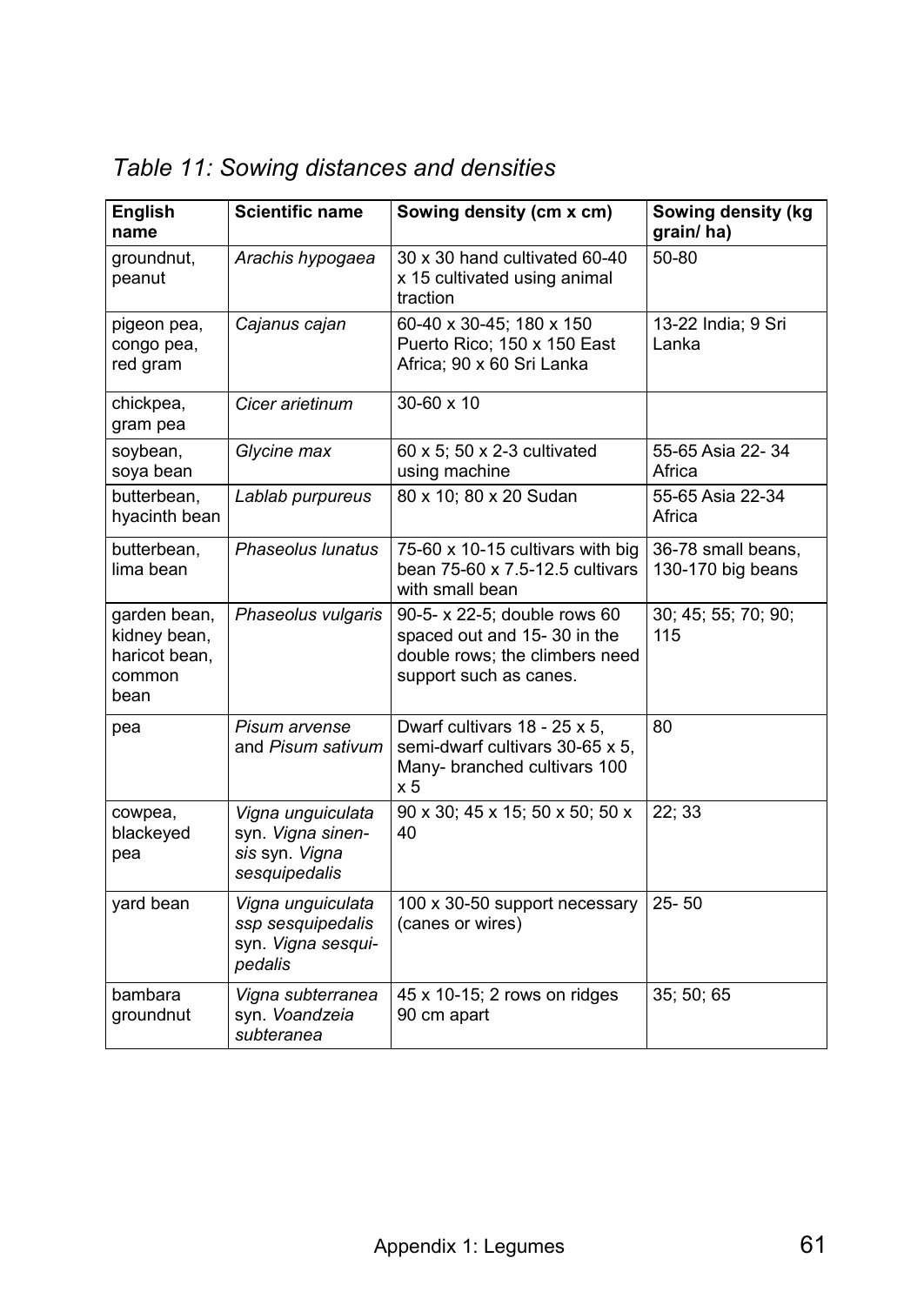## **Appendix 2: Inoculating soya with rhizobium**

If the soya plant does not form active root nodules on its own then the crops needs treating or inoculating with rhizobium. It is not always easy to find rhizobium. In countries where rhizobium has been used for a long time it will be easy to find rhizobium products through the agricultural extension services. In other places it may be necessary to contact agricultural research stations in your own country or neighbouring countries.

#### **Inoculation methods**

There are two ways of carrying out inoculation

- $\triangleright$  Inoculating the seed material with rhizobium before sowing it.
- $\triangleright$  Inoculating the soil with rhizobium in the field where soya is to be sown.

Generally speaking the first method is preferred because it is simpler to carry out and is far cheaper to do.

However, sometimes it is necessary to inoculate the soil; for example if the soil is very dry and acid ( $pH < 5$ ), or contains many rhizobia that do not create active root nodules, or if the soya has been treated with a chemical such as a fungicide or insecticide which rhizobia cannot tolerate. Because it is not yet known which chemicals rhizobia can tolerate, it is better to assume that inoculating any soya seed that has been treated with fungicides or pesticides will not help root nodule formation. In these cases it is better to inoculate the soil.

#### **Inoculating seed**

Rhizobium bacteria comes in powdered form, called inoculant. It has to be mixed with water until you have a mixture you can pour (slurry).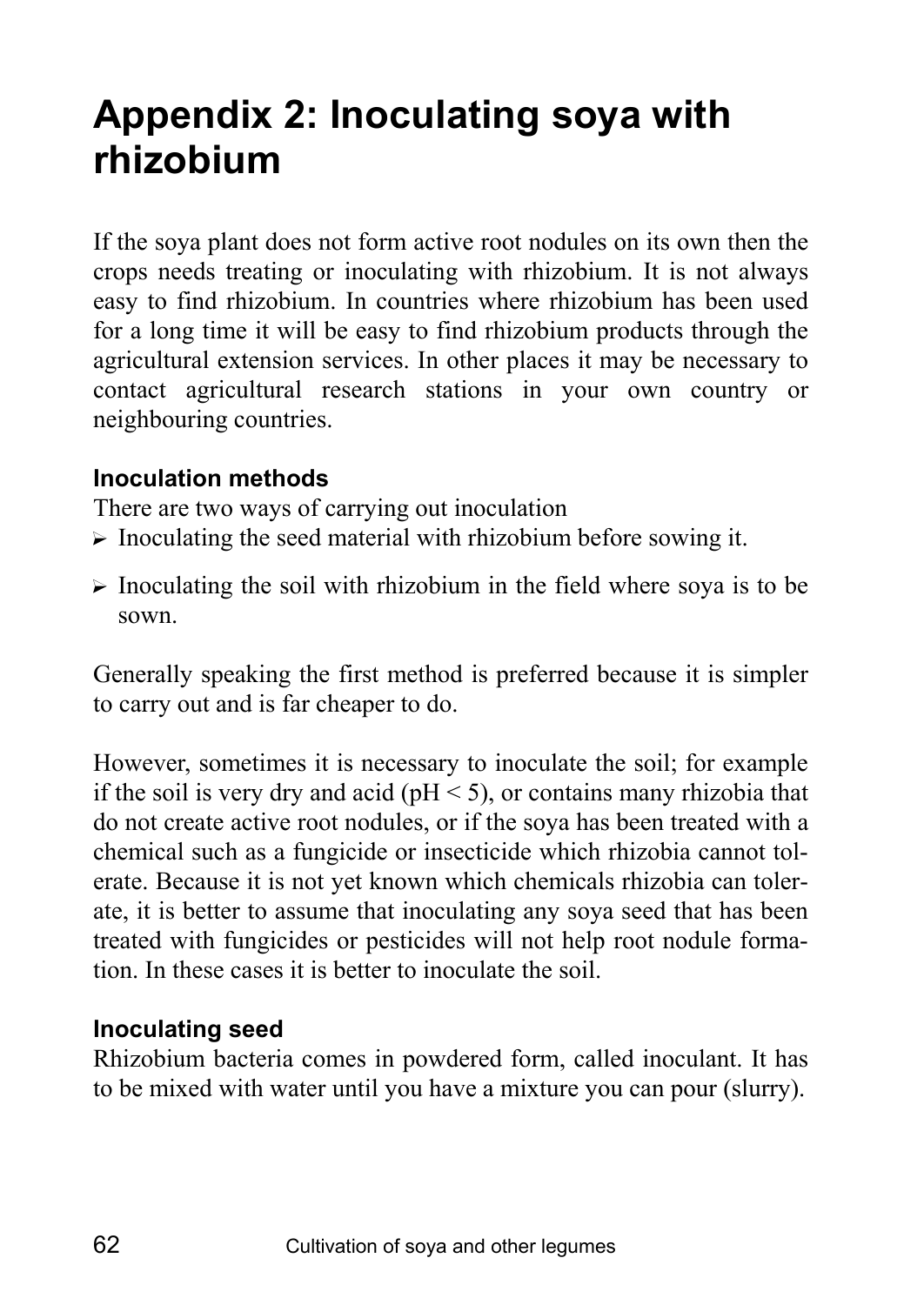

items required to inoculate seed: seed in a mixing bowl, packet of inoculant, beaker of water



inoculant is mixed with water to form a pouring mixture (slurry)



the mixture is added to the seed



seed and inoculant mixture are mixed well so that all seeds are covered evenly with the mixture, but not soaked through. It is best to sow the seed immediately once this has been done

*Figure 22: Inoculating seed.*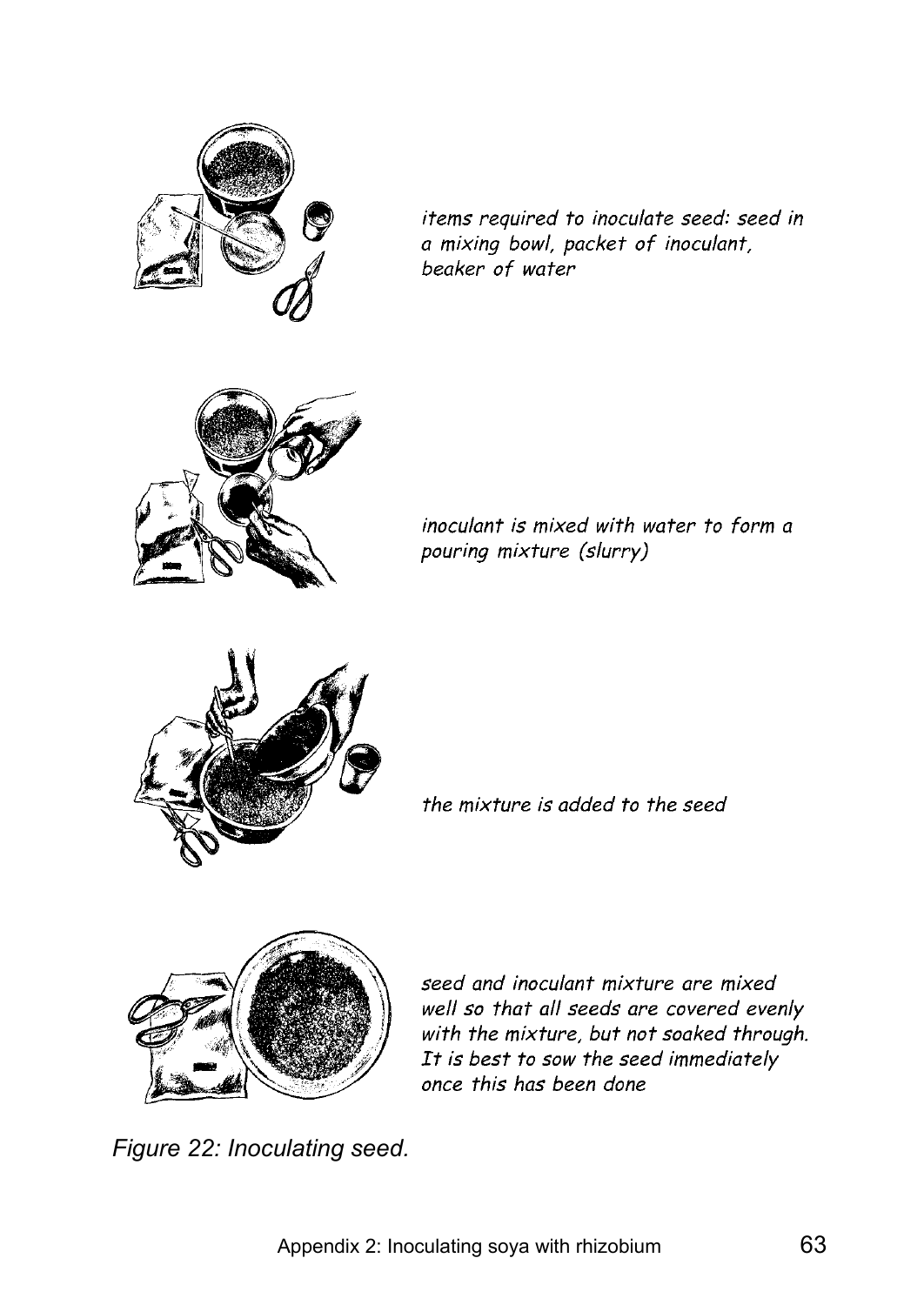This is the most commonly used method throughout the world. Bolivia has been producing inoculant on a commercial scale since 1991 with very good results. If you add some sugar to the slurry mixture the rhizobium bacteria die less quickly during the drying. It is important that the seed does not get too wet, so that it does not stick together or get damaged by the sowing machine.

The following quantities are recommended for soya: 25 kg seed, 250 ml water and 110 g rhizobium powder. Adjust these quantities for the amount of seed you are using. If necessary make a table of quantities for yourself.

Sometimes the powder is added dry to the seed in the sowing machine. This is not advisable because the powder blows away easily and so is lost.

Inoculation of seeds only works if it is done just before they are sown. Preinoculated seed sold in shops usually gives disappointing results and we do not advise you to use it.

#### *How often should I inoculate?*

The advice given in Bolivia is to assume that there will not be sufficient rhizobia present in the soil of fields where soya has been grown for longer than five years. Even better is to always inoculate your seed. In Bolivia this is considered a 'cheap form of insurance'.

#### **Inoculating the soil**

#### *Fluid mixtures*

Inoculating soya beans in Senegal gave good results with 5 litres per hectare of a solution of 2 parts powder and 1 part water. The solution was sprayed on to the soil.

#### *Granules*

Porous granules can be treated with rhizobium and mixed with the seed in the sowing machine or spread by special machines that spread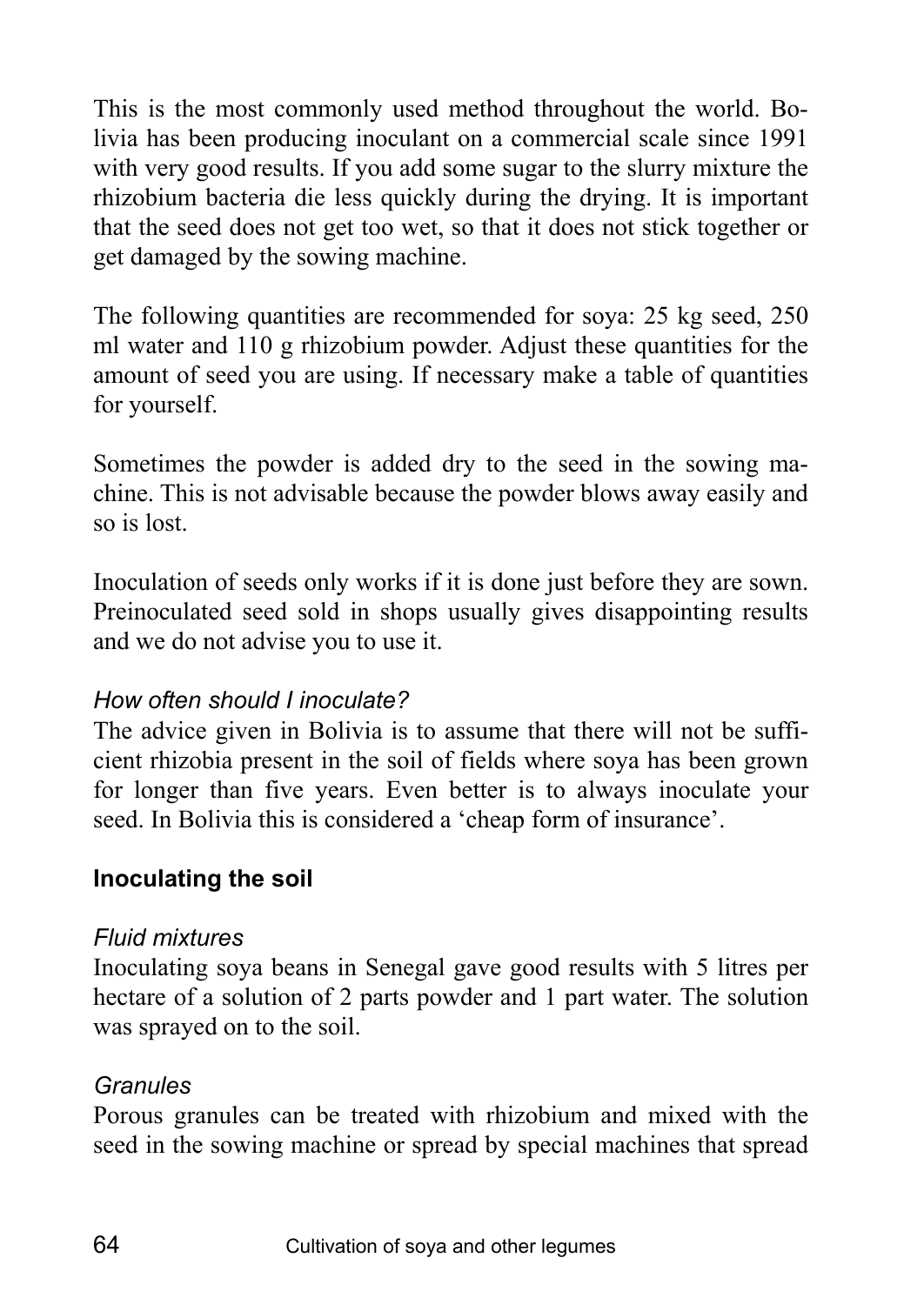insecticide in the form of granules along the rows. In this case  $6 - 8$  kg of inoculant can be sufficient. We do not have details of how much rhizobium this kind of inoculant contains.

When buying inoculant you should check that the following things are listed on the packaging:

- ? The scientific (Latin) name of the rhizobium (for soya this is *R. japonica*).
- $\triangleright$  Instructions for use.
- $\triangleright$  How to store the product; not above 40 $\degree$ C because the rhizobium will die. At a temperature of about 20°C inoculant will remain good for about 6 months. At 4°C it will last even longer.
- $\triangleright$  The shelf life of the product must be given: the date after which the product can no longer be used.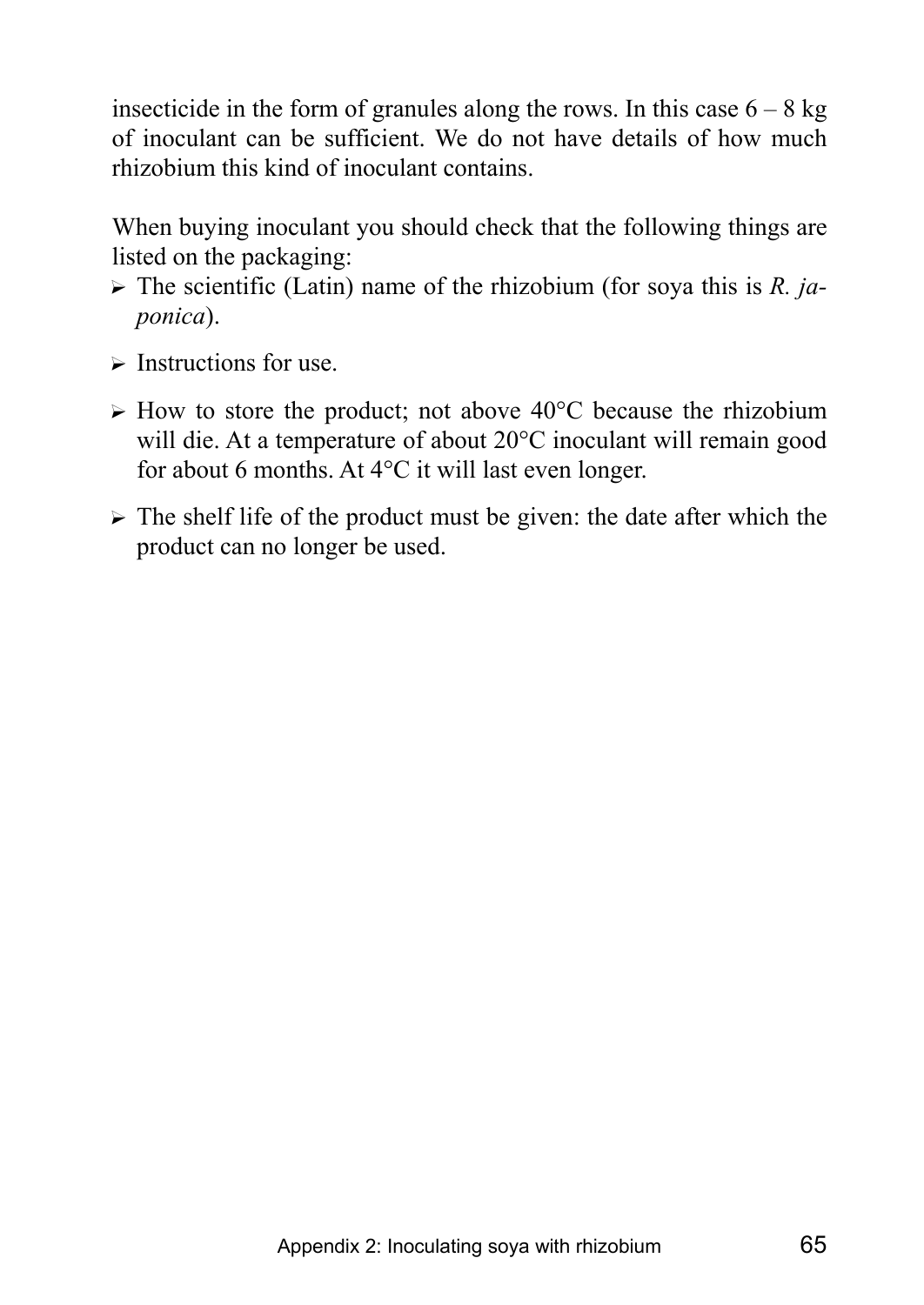## **Appendix 3: Giving advice on inoculation**

You can carry out a simple comparative trial to convince farmers that inoculation is worthwhile. The soya plants are treated in three different ways.

1 inoculation with the best inoculant available in the area.

2 no inoculation and no artificial fertilizer given.

3 only artificial fertilizer applied (if this is advised in the area).

For each treatment a plot is prepared with spacing of 60 cm between the rows and 3.5 cm within the rows. Each plot should have at least 4 rows. This means that the plot will 2.4 x 2.4 m.

Each plot looks like the one below:



*Figure 23: One treatment plot* 

Each treatment is repeated 3 times in order to exclude the possibility of coincidence. Each trial is therefore carried out 3 times. A total of 3 plots for each of the 3 treatments means a total of 9 plots.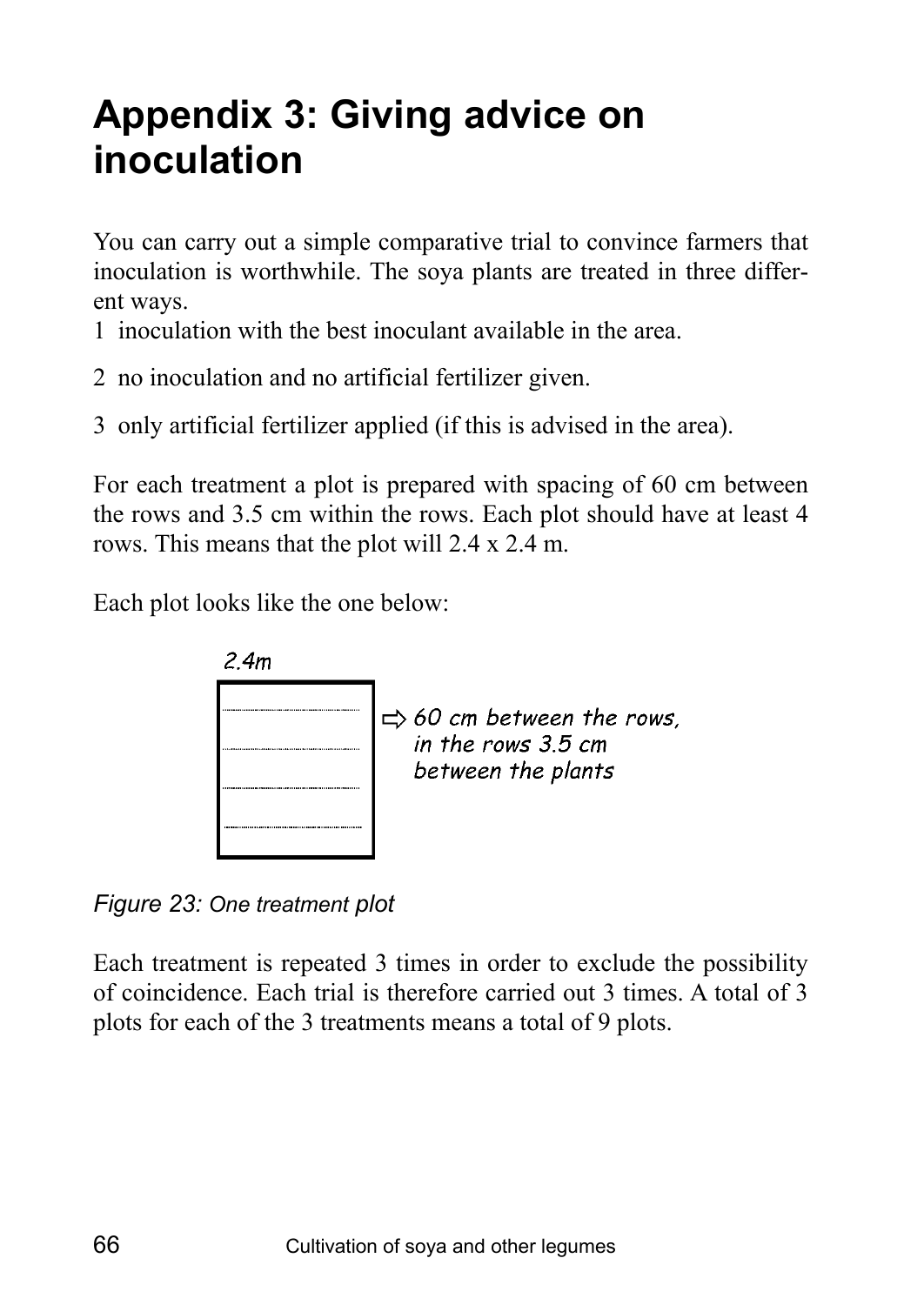With paths of 0.5 m between the plots the whole trial field will look like this:



*Figure 24: The trial field* 

Calculating further for 450,000 plants per hectare:

With a seed weight of 9000 seeds/ kg, 65 kg seed/ ha is required with 286 g inoculant.

Only the middle two rows of each plot are compared with each other, because the treatment at the edges may be influenced by the treatment on the other plots.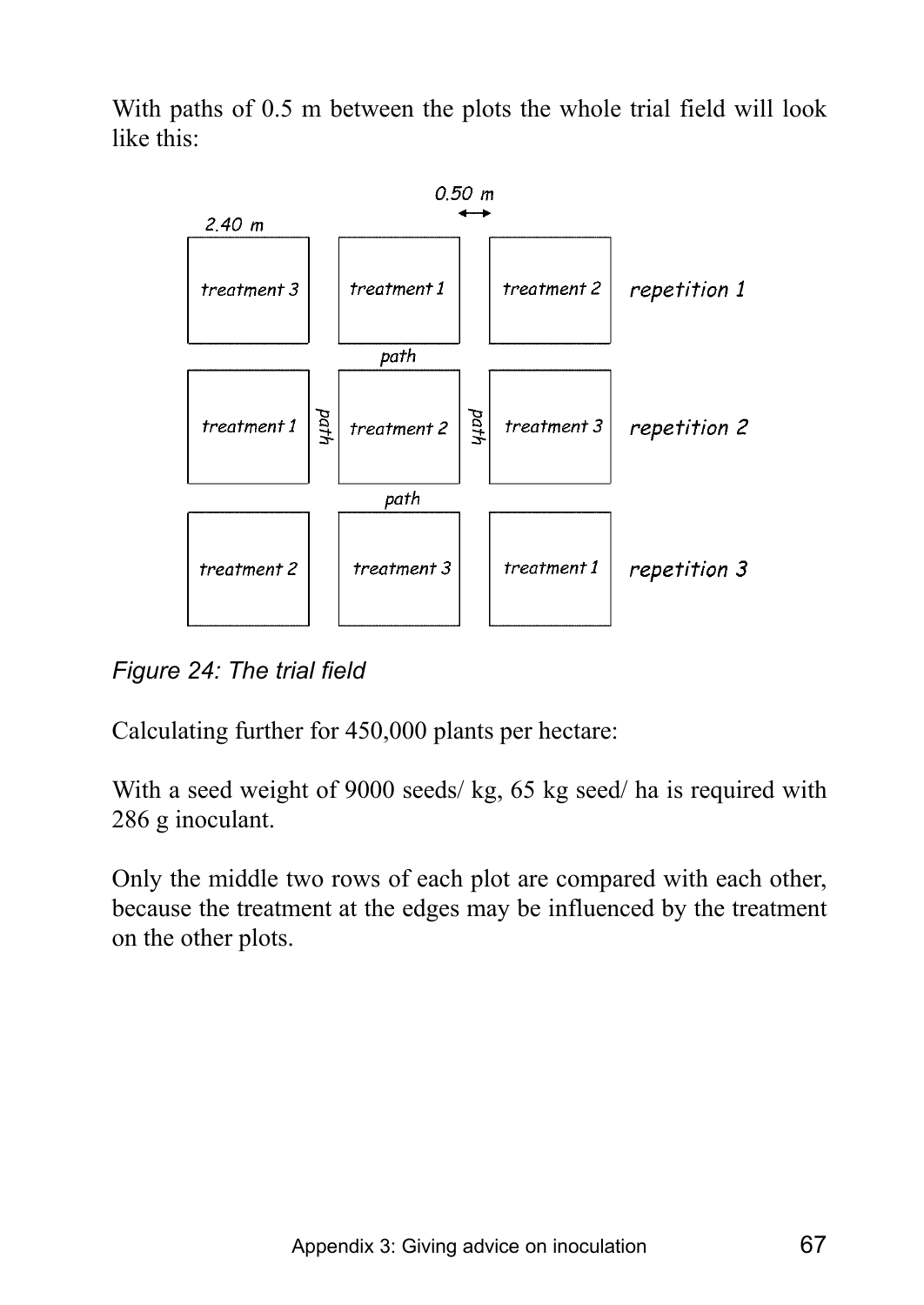## **Further reading**

### **Cultivation of soya**

ACIAR Proceedings no 18. **Food Legume Improvement for Asian Farming Systems**, Proceedings of an international workshop held in Khon Kaen, Thailand, 1-5 September 1986 (editors Wallis, E.S. and Byth, D.E.) ISBN: 0949511-28-5.

Deutsche Gesellschaft für Technische Zusammenarbeit (GTZ), Multi**lingual illustrated dictionary**. 1992. ISBN: 3-8236-1126-7.

Dupriez, H., De Leener, P., **Land and Life, Agriculture in African Rural Communities, Crops and Soils.** 1988, Macmillan Publishers in association with Terres et Vie and CTA.

Food and Agricultural Organization of the United Nations (FAO), **Leguminous Inoculants and their use.** 1984, A pocket manual jointly prepared by Nitrogen Fixation for Tropical Agricultural Legumes (NifTAL) Project USA and FAO Fertilizer and Plant Nutrition Service.

Food and Agricultural Organization of the United Nations (FAO), **Tropical Soybean, Improvement and production.** 1994, Plant Production and Protection Series, Brazilian Agricultural Enterprise, National Soybean Research Centre (EMBRAPA-CNPSo).

ICARDA, **Winter Cereals and Food Legumes in Mountainous Areas.** 1988, International Centre for Agricultural Research in the Dry Areas (ICARDA).

Meneses, R., Waaijenberg, H., PiÈrola, L. (editors), **Las leguminosas**  en la Agricultura Boliviana Revision de Información. 1996, Cochabamba, Bolivia.

Johansen, C. et al. (editors), **Legumes in Rice and Wheat Cropping Systems on the Indo-Gangetic Plain – Constraints and Opportunities.** 2000, International Crops Research Institute for the Semi-Arid Tropics.